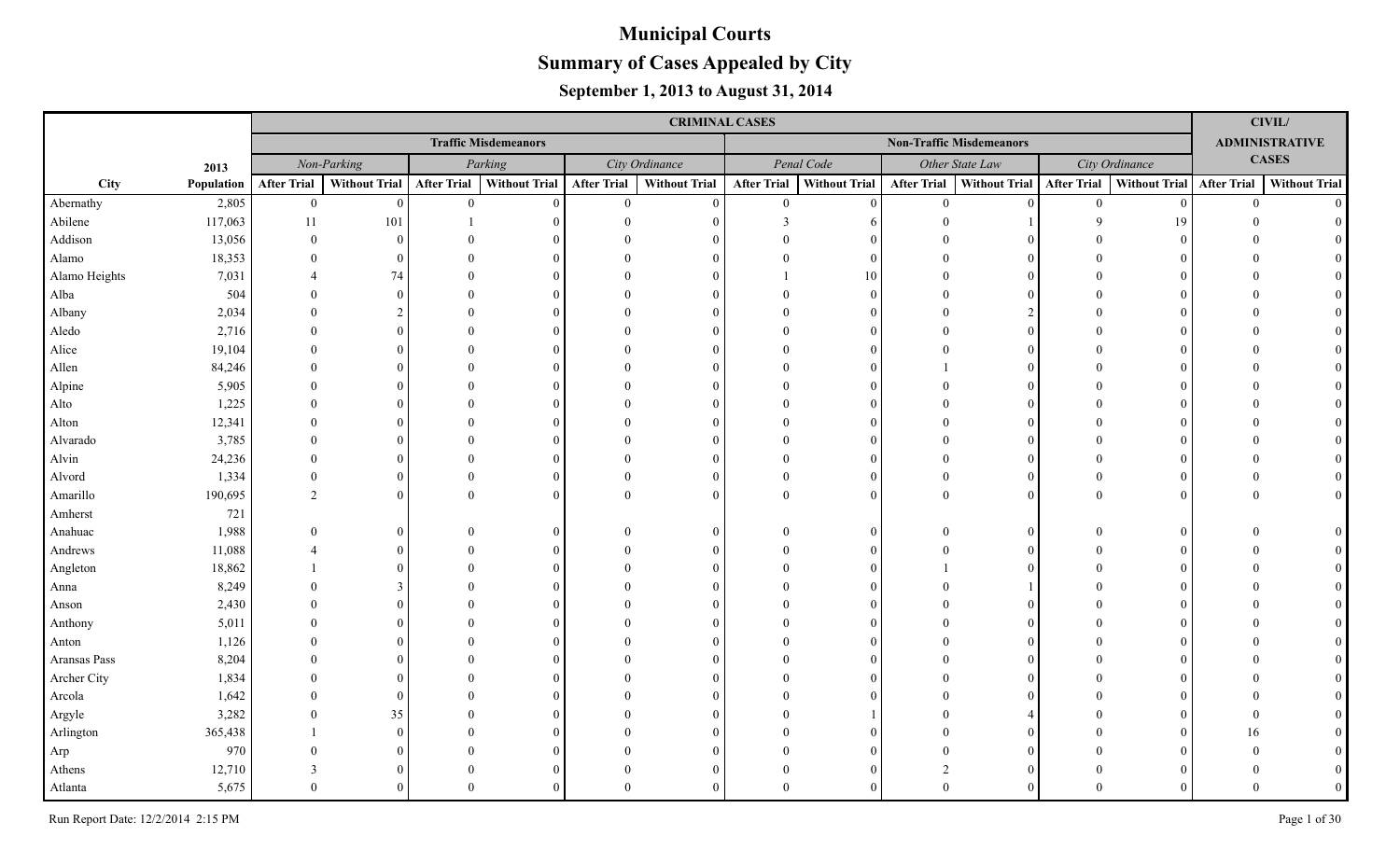|                         |            |                    |                      |                    |                             |                    | <b>CRIMINAL CASES</b> |                    |                      |                    |                                 |                    |                           |                | <b>CIVIL/</b>         |
|-------------------------|------------|--------------------|----------------------|--------------------|-----------------------------|--------------------|-----------------------|--------------------|----------------------|--------------------|---------------------------------|--------------------|---------------------------|----------------|-----------------------|
|                         |            |                    |                      |                    | <b>Traffic Misdemeanors</b> |                    |                       |                    |                      |                    | <b>Non-Traffic Misdemeanors</b> |                    |                           |                | <b>ADMINISTRATIVE</b> |
|                         | 2013       |                    | Non-Parking          |                    | Parking                     |                    | City Ordinance        |                    | Penal Code           |                    | Other State Law                 |                    | City Ordinance            |                | <b>CASES</b>          |
| City                    | Population | <b>After Trial</b> | <b>Without Trial</b> | <b>After Trial</b> | Without Trial               | <b>After Trial</b> | <b>Without Trial</b>  | <b>After Trial</b> | <b>Without Trial</b> | <b>After Trial</b> | Without Trial                   | <b>After Trial</b> | Without Trial After Trial |                | <b>Without Trial</b>  |
| Aubrey                  | 2,595      | $\mathbf{0}$       | $\Omega$             | $\overline{0}$     | $\Omega$                    | $\overline{0}$     | $\Omega$              | $\mathbf{0}$       | $\Omega$             | $\theta$           | $\vert 0 \vert$                 | $\mathbf{0}$       |                           | $\overline{0}$ | $\Omega$              |
| Aurora                  | 1,220      |                    |                      |                    |                             |                    |                       |                    |                      |                    |                                 |                    |                           |                |                       |
| Austin                  | 790,390    | 23                 | 0                    |                    |                             |                    |                       |                    |                      | $\Omega$           | $\Omega$                        |                    |                           | 50             |                       |
| Austin Community Court  | 790,390    | $\Omega$           | 0                    |                    |                             |                    |                       |                    |                      | $\Omega$           | $\Omega$                        |                    |                           |                |                       |
| Avinger                 | 444        | $\Omega$           |                      |                    |                             |                    |                       |                    |                      |                    |                                 |                    |                           |                |                       |
| Azle                    | 10,947     | $\Omega$           |                      |                    |                             |                    |                       |                    |                      |                    |                                 |                    |                           |                |                       |
| Baird                   | 1,496      | $\Omega$           |                      |                    |                             |                    |                       |                    | $\Omega$             |                    |                                 |                    |                           |                |                       |
| <b>Balch Springs</b>    | 23,728     | $\Omega$           | $\Omega$             |                    |                             |                    |                       |                    | $\Omega$             |                    |                                 |                    |                           |                |                       |
| <b>Balcones Heights</b> | 2,941      | 3                  | 52                   |                    |                             |                    |                       |                    | 11                   |                    |                                 |                    |                           |                |                       |
| Ballinger               | 3,767      | 2                  | $\theta$             |                    |                             |                    |                       |                    | $\Omega$             |                    |                                 |                    |                           |                |                       |
| Bandera                 | 857        | $\Omega$           | 0                    |                    |                             |                    |                       |                    |                      |                    |                                 |                    |                           |                |                       |
| Bangs                   | 1,603      | $\mathfrak{D}$     | 0                    |                    |                             |                    |                       |                    | $\Omega$             |                    |                                 |                    |                           |                |                       |
| Bardwell                | 649        | $\Omega$           | 0                    |                    |                             |                    |                       |                    | $\Omega$             |                    | $\Omega$                        |                    |                           |                |                       |
| Bartlett                | 1,623      | $\Omega$           |                      |                    |                             |                    |                       |                    | $\Omega$             |                    | 0                               |                    |                           |                |                       |
| Bartonville             | 1,469      |                    |                      |                    |                             |                    |                       |                    |                      |                    |                                 |                    |                           |                |                       |
| Bastrop                 | 7,218      | $\Omega$           |                      |                    |                             |                    |                       |                    |                      |                    |                                 |                    |                           |                |                       |
| Bay City                | 17,614     | $\Omega$           |                      |                    |                             |                    |                       |                    |                      |                    |                                 |                    |                           |                |                       |
| Bayou Vista             | 1,537      |                    |                      |                    |                             |                    |                       |                    |                      |                    |                                 |                    |                           |                |                       |
| Bayside                 | 325        | $\Omega$           | $\Omega$             |                    |                             |                    |                       |                    |                      |                    | $\Omega$                        |                    |                           |                |                       |
| Baytown                 | 71,802     | $\mathfrak{D}$     | $\Omega$             |                    |                             |                    |                       |                    |                      |                    | $\Omega$                        |                    |                           |                |                       |
| Beasley                 | 641        |                    |                      |                    |                             |                    |                       |                    |                      |                    |                                 |                    |                           |                |                       |
| Beaumont                | 118,296    | $\mathbf Q$        | Q                    |                    |                             |                    |                       |                    |                      |                    | $\Omega$                        |                    |                           |                |                       |
| Bedford                 | 46,979     |                    |                      |                    |                             |                    |                       |                    |                      |                    |                                 |                    |                           |                |                       |
| Bee Cave, City of       | 3,925      |                    |                      |                    |                             |                    |                       |                    |                      |                    |                                 |                    |                           |                |                       |
| Beeville                | 12,863     |                    |                      |                    |                             |                    |                       |                    |                      |                    |                                 |                    |                           |                |                       |
| Bellaire                | 16,855     |                    |                      |                    |                             |                    |                       |                    |                      |                    |                                 |                    |                           |                |                       |
| Bellmead                | 9,901      |                    |                      |                    |                             |                    |                       |                    |                      |                    |                                 |                    |                           |                |                       |
| Bells                   | 1,392      |                    |                      |                    |                             |                    |                       |                    |                      |                    | 0                               |                    |                           |                |                       |
| Bellville               | 4,097      |                    |                      |                    |                             |                    |                       |                    |                      |                    | $\Omega$                        |                    |                           |                |                       |
| Belton                  | 18,216     |                    | $\Omega$             |                    |                             |                    |                       |                    |                      |                    |                                 |                    |                           |                |                       |
| Benbrook                | 21,234     |                    | 102                  |                    |                             |                    |                       |                    |                      |                    |                                 |                    |                           |                |                       |
| Berryville              | 975        | $\Omega$           | $\Omega$             |                    |                             |                    |                       |                    |                      |                    | 0                               |                    |                           |                |                       |
| Bertram                 | 1,353      |                    |                      | $\Omega$           |                             |                    |                       |                    |                      |                    |                                 | $\Omega$           |                           |                |                       |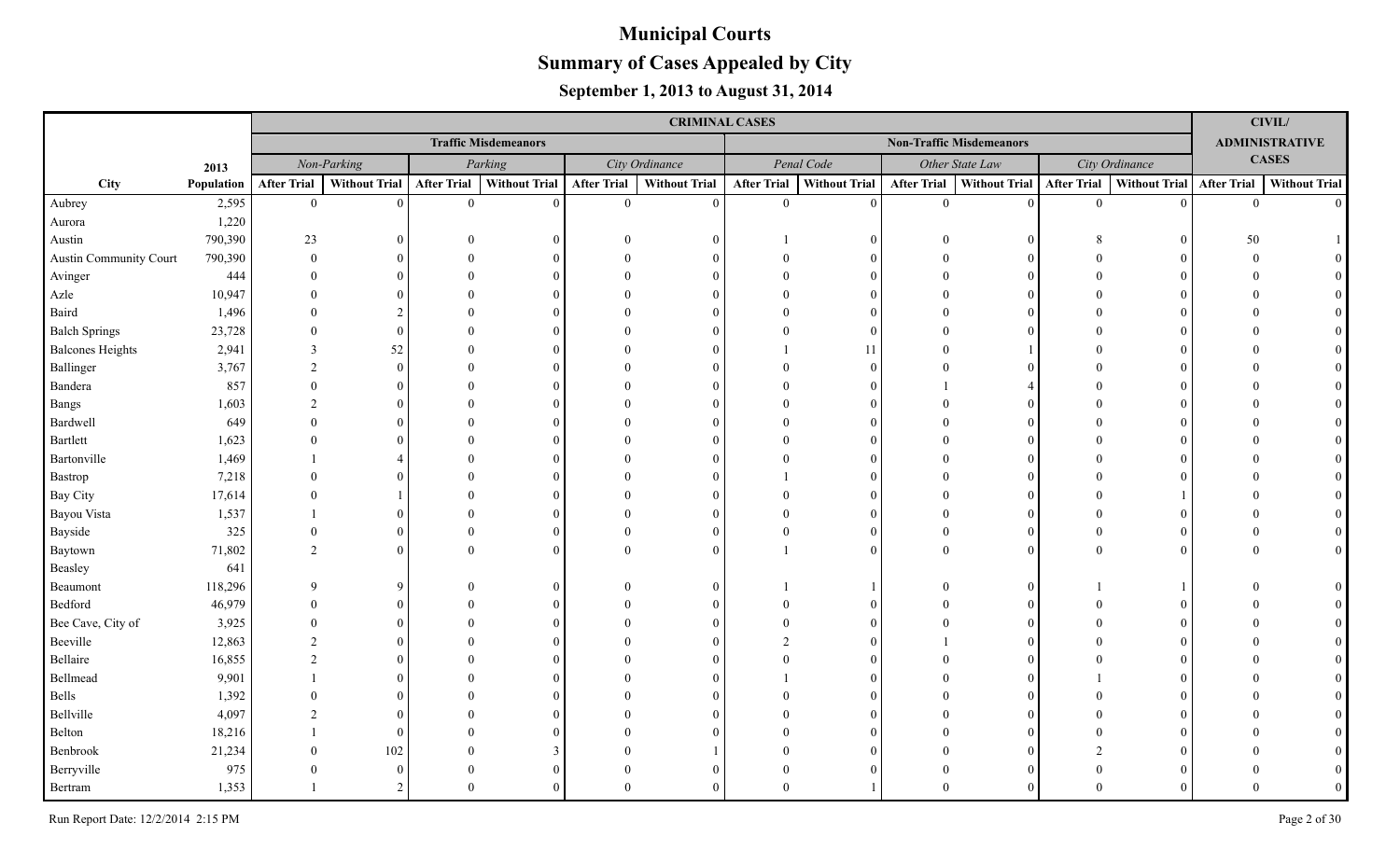|                          |            |                    |                |                    |                             |                    | <b>CRIMINAL CASES</b> |                    |                      |                    |                                 |                    |                           |                | <b>CIVIL/</b>         |
|--------------------------|------------|--------------------|----------------|--------------------|-----------------------------|--------------------|-----------------------|--------------------|----------------------|--------------------|---------------------------------|--------------------|---------------------------|----------------|-----------------------|
|                          |            |                    |                |                    | <b>Traffic Misdemeanors</b> |                    |                       |                    |                      |                    | <b>Non-Traffic Misdemeanors</b> |                    |                           |                | <b>ADMINISTRATIVE</b> |
|                          | 2013       |                    | Non-Parking    |                    | Parking                     |                    | City Ordinance        |                    | Penal Code           |                    | Other State Law                 |                    | City Ordinance            |                | <b>CASES</b>          |
| City                     | Population | <b>After Trial</b> | Without Trial  | <b>After Trial</b> | <b>Without Trial</b>        | <b>After Trial</b> | <b>Without Trial</b>  | <b>After Trial</b> | <b>Without Trial</b> | <b>After Trial</b> | <b>Without Trial</b>            | <b>After Trial</b> | Without Trial After Trial |                | <b>Without Trial</b>  |
| <b>Beverly Hills</b>     | 1,995      | $\overline{0}$     | $\Omega$       | $\mathbf{0}$       | $\theta$                    | $\overline{0}$     | $\theta$              | $\overline{0}$     | $\Omega$             | $\theta$           | $\Omega$                        | $\overline{0}$     |                           | $\overline{0}$ | $\Omega$              |
| <b>Bevil Oaks</b>        | 1,274      | $\Omega$           |                |                    |                             |                    |                       |                    | $\Omega$             |                    |                                 |                    |                           |                |                       |
| <b>Big Lake</b>          | 2,936      |                    |                |                    |                             |                    |                       |                    | $\Omega$             |                    |                                 |                    |                           |                |                       |
| <b>Big Sandy</b>         | 1,343      | $\Omega$           | $\Omega$       |                    |                             |                    | $\Omega$              |                    | $\Omega$             |                    |                                 |                    |                           |                |                       |
| <b>Big Spring</b>        | 27,282     | 11                 | 23             |                    |                             |                    |                       |                    | 6                    |                    |                                 |                    |                           |                |                       |
| Bishop                   | 3,134      | $\Omega$           | $\overline{0}$ |                    | 0                           |                    | $\Omega$              |                    | $\overline{0}$       | $\Omega$           |                                 |                    |                           |                |                       |
| Blanco                   | 1,739      |                    | $\overline{2}$ | $\Omega$           | $\Omega$                    | $\Omega$           | $\Omega$              | $\Omega$           | $\theta$             | $\Omega$           | $\Omega$                        |                    |                           |                |                       |
| Bloomburg                | 404        |                    |                |                    |                             |                    |                       |                    |                      |                    |                                 |                    |                           |                |                       |
| <b>Blooming Grove</b>    | 821        | $\Omega$           | $\overline{0}$ |                    | 0                           | $\Omega$           | $\theta$              |                    | $\overline{0}$       | $\overline{0}$     | $\theta$                        |                    |                           |                |                       |
| <b>Blue Mound</b>        | 2,394      | $\Omega$           | $\theta$       | $\Omega$           | $\Omega$                    | $\theta$           | $\Omega$              | $\Omega$           | $\theta$             | $\theta$           | $\Omega$                        |                    |                           |                |                       |
| <b>Blue Ridge</b>        | 822        |                    |                |                    |                             |                    |                       |                    |                      |                    |                                 |                    |                           |                |                       |
| Boerne                   | 10,471     |                    | $\overline{c}$ |                    | 0                           |                    | $\Omega$              |                    | $\Omega$             |                    | 0                               |                    |                           |                |                       |
| Bogata                   | 1,153      |                    | $\Omega$       |                    |                             |                    | $\Omega$              |                    | $\Omega$             |                    |                                 |                    |                           |                |                       |
| Bonham                   | 10,127     |                    | $\Omega$       |                    |                             |                    | $\Omega$              |                    | $\Omega$             |                    |                                 |                    |                           |                |                       |
| Booker                   | 1,516      | $\Omega$           |                |                    |                             |                    | $\Omega$              |                    | $\Omega$             |                    |                                 |                    |                           |                |                       |
| Borger                   | 13,251     | 22                 | $\Omega$       |                    |                             |                    | $\Omega$              |                    | $\Omega$             |                    |                                 |                    |                           |                |                       |
| Bovina                   | 1,868      | $\Omega$           |                |                    |                             |                    |                       |                    | $\Omega$             |                    |                                 |                    |                           |                |                       |
| Bowie                    | 5,218      | $\tau$             | $\Omega$       |                    |                             |                    |                       |                    | $\Omega$             |                    |                                 |                    |                           |                |                       |
| Boyd                     | 1,207      |                    |                |                    |                             |                    | $\Omega$              |                    | $\Omega$             |                    |                                 |                    |                           |                |                       |
| Brackettville            | 1,688      |                    |                |                    |                             |                    | $\Omega$              |                    | $\Omega$             |                    |                                 |                    |                           |                |                       |
| <b>Brady</b>             | 5,528      |                    |                |                    |                             |                    |                       |                    | $\Omega$             |                    |                                 |                    |                           |                |                       |
| Brazoria                 | 3,019      |                    |                |                    |                             |                    |                       |                    | $\Omega$             |                    |                                 |                    |                           |                |                       |
| Breckenridge             | 5,780      |                    |                |                    |                             |                    |                       |                    | $\Omega$             |                    |                                 |                    |                           |                |                       |
| Bremond                  | 929        |                    | $\Omega$       |                    |                             |                    | $\Omega$              |                    | $\Omega$             |                    |                                 |                    |                           |                |                       |
| Brenham                  | 15,716     |                    | 10             |                    |                             |                    | $\Omega$              |                    |                      |                    |                                 |                    |                           |                |                       |
| <b>Briarcliff</b>        | 1,438      |                    | $\Omega$       |                    |                             |                    |                       |                    | $\Omega$             |                    |                                 |                    |                           |                |                       |
| <b>Briaroaks</b>         | 492        |                    | $\Omega$       |                    |                             |                    | $\Omega$              | $\Omega$           | $\Omega$             |                    |                                 |                    |                           |                |                       |
| <b>Bridge City</b>       | 7,840      | 103                | $\Omega$       |                    |                             |                    | $\Omega$              | 32                 | $\Omega$             |                    |                                 |                    |                           |                |                       |
| Bridgeport               | 5,976      | $\Omega$           | 16             |                    |                             |                    | $\Omega$              | $\Omega$           |                      |                    |                                 |                    |                           |                |                       |
| <b>Bronte</b>            | 999        |                    | $\Omega$       |                    |                             |                    |                       |                    | $\Omega$             |                    |                                 |                    |                           |                |                       |
| Brookshire               | 4,702      |                    |                |                    |                             |                    |                       |                    | $\Omega$             |                    |                                 |                    |                           |                |                       |
| <b>Brookside Village</b> | 1,523      | $\Omega$           | $\Omega$       |                    |                             |                    | $\Omega$              |                    | $\Omega$             |                    |                                 |                    |                           |                |                       |
| Brownfield               | 9,657      | 12                 | $\Omega$       | $\Omega$           |                             | $\Omega$           | $\Omega$              | $\Omega$           | $\Omega$             |                    |                                 |                    |                           |                |                       |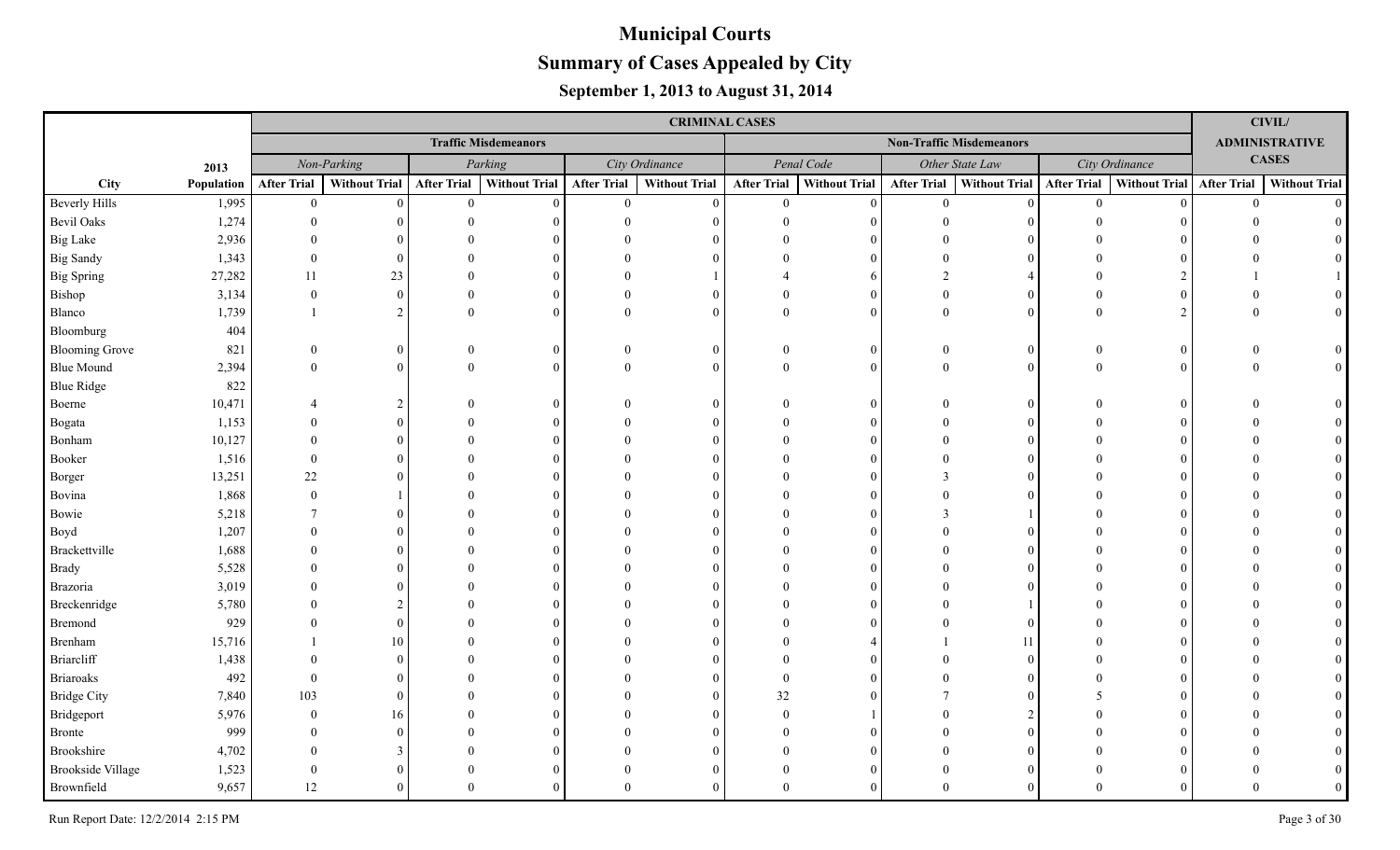|                        |            |                    |               |                    |                             |                    | <b>CRIMINAL CASES</b> |                    |                      |                    |                                 |                    |                             |          | <b>CIVIL/</b>         |
|------------------------|------------|--------------------|---------------|--------------------|-----------------------------|--------------------|-----------------------|--------------------|----------------------|--------------------|---------------------------------|--------------------|-----------------------------|----------|-----------------------|
|                        |            |                    |               |                    | <b>Traffic Misdemeanors</b> |                    |                       |                    |                      |                    | <b>Non-Traffic Misdemeanors</b> |                    |                             |          | <b>ADMINISTRATIVE</b> |
|                        | 2013       |                    | Non-Parking   |                    | Parking                     |                    | City Ordinance        |                    | Penal Code           |                    | Other State Law                 |                    | City Ordinance              |          | <b>CASES</b>          |
| City                   | Population | <b>After Trial</b> | Without Trial | <b>After Trial</b> | <b>Without Trial</b>        | <b>After Trial</b> | <b>Without Trial</b>  | <b>After Trial</b> | <b>Without Trial</b> | <b>After Trial</b> | Without Trial                   | <b>After Trial</b> | Without Trial   After Trial |          | <b>Without Trial</b>  |
| Brownsboro             | 1,039      | 9                  | $\Omega$      | $\overline{0}$     | $\Omega$                    | $\overline{0}$     | $\Omega$              | $\overline{0}$     | $\Omega$             | $\theta$           | $\Omega$                        | $\mathbf{0}$       |                             | $\theta$ | $\Omega$              |
| Brownsville            | 175,023    |                    |               |                    |                             |                    |                       |                    | $\Omega$             |                    |                                 |                    |                             |          |                       |
| Brownwood              | 19,288     |                    |               |                    |                             |                    |                       |                    |                      |                    |                                 |                    |                             |          |                       |
| Bruceville-Eddy        | 1,475      |                    |               |                    |                             |                    |                       |                    | $\Omega$             |                    |                                 |                    |                             |          |                       |
| Bryan                  | 76,201     |                    |               |                    |                             |                    |                       |                    | $\Omega$             |                    |                                 |                    |                             |          |                       |
| Bryson                 | 539        |                    |               |                    |                             |                    |                       |                    | $\Omega$             |                    |                                 |                    |                             |          |                       |
| Buckholts              | 515        |                    |               |                    |                             |                    |                       |                    | $\Omega$             |                    |                                 |                    |                             |          |                       |
| Buda                   | 7,295      | $\Omega$           |               |                    |                             |                    | $\Omega$              |                    | $\Omega$             |                    | $\Omega$                        |                    |                             |          |                       |
| Buffalo                | 1,856      | $\Omega$           |               |                    |                             |                    | $\Omega$              |                    | $\Omega$             | $\Omega$           | $\Omega$                        |                    |                             |          |                       |
| <b>Buffalo Springs</b> | 453        |                    |               |                    |                             |                    |                       |                    |                      |                    |                                 |                    |                             |          |                       |
| Bullard                | 2,463      |                    |               |                    |                             |                    | $\Omega$              |                    | $\Omega$             |                    | 0                               |                    |                             |          |                       |
| Bulverde               | 4,630      |                    |               |                    |                             |                    |                       |                    | $\Omega$             |                    |                                 |                    |                             |          |                       |
| <b>Bunker Hill</b>     | 3,633      |                    |               |                    |                             |                    |                       |                    | $\Omega$             |                    |                                 |                    |                             |          |                       |
| Burkburnett            | 10,811     |                    |               |                    |                             |                    |                       |                    | $\Omega$             |                    |                                 |                    |                             |          |                       |
| Burleson               | 36,690     |                    |               |                    |                             |                    |                       |                    |                      |                    |                                 |                    |                             |          |                       |
| <b>Burnet</b>          | 5,987      |                    |               |                    |                             |                    |                       |                    | $\mathcal{R}$        |                    |                                 |                    |                             |          |                       |
| <b>Burton</b>          | 300        |                    |               |                    |                             |                    |                       |                    | $\Omega$             |                    |                                 |                    |                             |          |                       |
| Cactus                 | 3,179      |                    |               |                    |                             |                    |                       |                    |                      |                    |                                 |                    |                             |          |                       |
| Caddo Mills            | 1,338      |                    | 26            |                    |                             |                    |                       |                    |                      |                    |                                 |                    |                             |          |                       |
| Caldwell               | 4,104      |                    | $\Omega$      |                    |                             |                    |                       |                    |                      |                    |                                 |                    |                             |          |                       |
| Calvert                | 1,192      |                    | $\Omega$      |                    |                             |                    |                       |                    | $\Omega$             |                    |                                 |                    |                             |          |                       |
| Cameron                | 5,552      |                    | $\Omega$      |                    |                             |                    | $\Omega$              |                    |                      |                    |                                 |                    |                             |          |                       |
| Camp Wood              | 706        |                    |               |                    |                             |                    |                       |                    |                      |                    |                                 |                    |                             |          |                       |
| Canadian               | 2,649      | $\Omega$           | $\Omega$      | $\Omega$           |                             | $\Omega$           | $\Omega$              |                    | $\Omega$             | $\Omega$           | $\Omega$                        | 0                  |                             |          |                       |
| Caney City             | 217        |                    |               |                    |                             |                    |                       |                    |                      |                    |                                 |                    |                             |          |                       |
| Canton                 | 3,581      | $\theta$           | 19            | $\Omega$           |                             | $\Omega$           | $\Omega$              |                    | 2                    | $\overline{0}$     | 6                               |                    |                             |          |                       |
| Canyon                 | 13,303     | $\tau$             |               |                    |                             |                    | $\Omega$              |                    | $\Omega$             | 13                 |                                 |                    |                             |          | $\overline{0}$        |
| Carrizo Springs        | 5,368      |                    |               |                    |                             |                    |                       |                    |                      |                    |                                 |                    |                             |          |                       |
| Carrollton             | 119,097    |                    |               |                    |                             |                    | $\Omega$              |                    | $\Omega$             |                    |                                 |                    |                             |          |                       |
| Carthage               | 6,779      |                    |               |                    |                             |                    |                       |                    |                      |                    |                                 |                    |                             |          |                       |
| Castle Hills           | 4,116      |                    | $\theta$      |                    |                             |                    |                       |                    |                      |                    |                                 |                    |                             |          |                       |
| Castroville            | 2,680      |                    | 15            |                    |                             |                    |                       |                    |                      |                    |                                 |                    |                             |          |                       |
| Cedar Hill             | 45,028     | $\Omega$           | 90            | $\Omega$           |                             |                    | $\Omega$              |                    |                      | $\Omega$           |                                 |                    |                             |          |                       |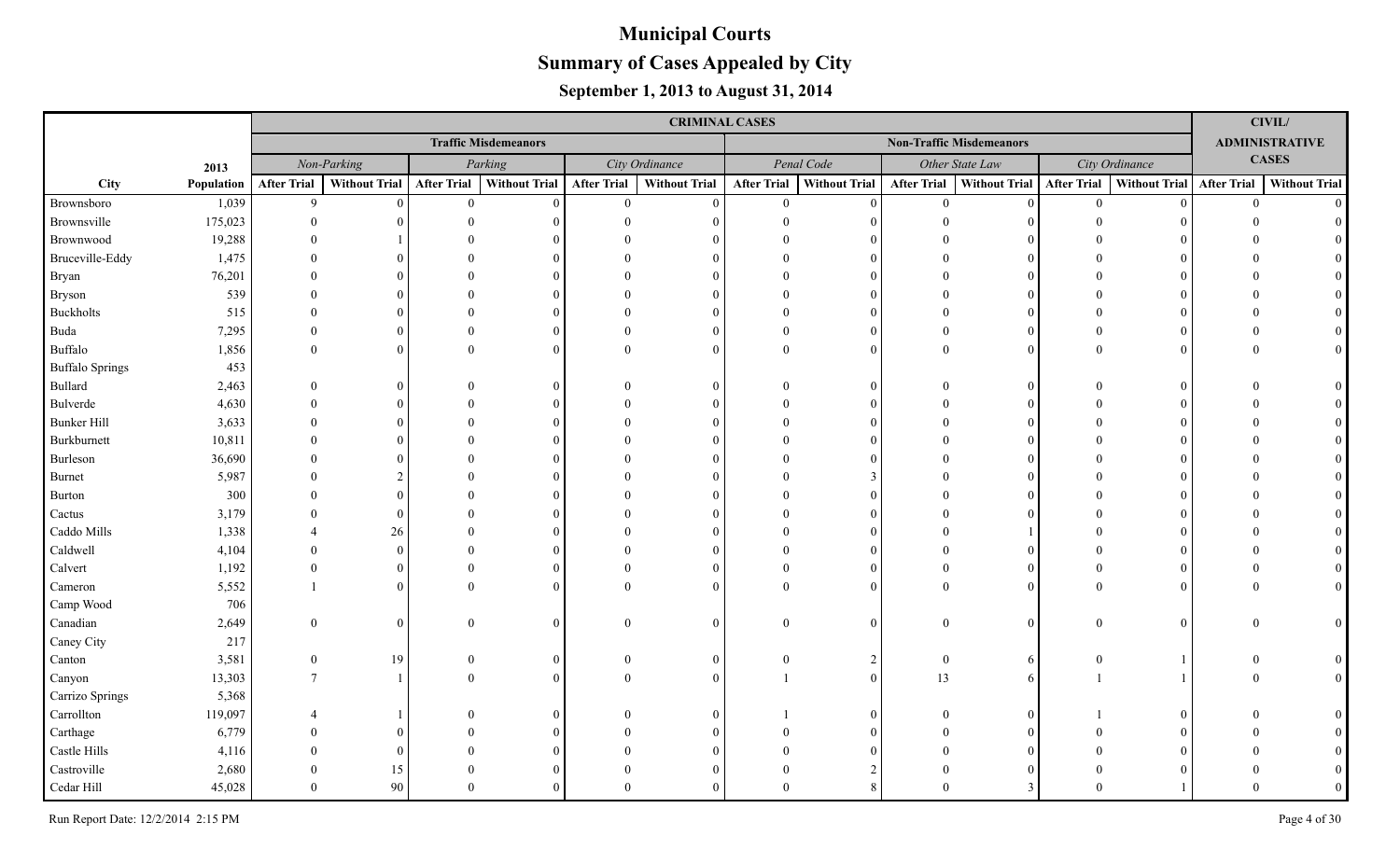|                   |            |                    |               |                    |                             |                    | <b>CRIMINAL CASES</b> |                    |                      |                                 |                 |                    |                             |          | <b>CIVIL/</b>         |
|-------------------|------------|--------------------|---------------|--------------------|-----------------------------|--------------------|-----------------------|--------------------|----------------------|---------------------------------|-----------------|--------------------|-----------------------------|----------|-----------------------|
|                   |            |                    |               |                    | <b>Traffic Misdemeanors</b> |                    |                       |                    |                      | <b>Non-Traffic Misdemeanors</b> |                 |                    |                             |          | <b>ADMINISTRATIVE</b> |
|                   | 2013       |                    | Non-Parking   |                    | Parking                     |                    | City Ordinance        |                    | Penal Code           |                                 | Other State Law |                    | City Ordinance              |          | <b>CASES</b>          |
| City              | Population | <b>After Trial</b> | Without Trial | <b>After Trial</b> | <b>Without Trial</b>        | <b>After Trial</b> | <b>Without Trial</b>  | <b>After Trial</b> | <b>Without Trial</b> | <b>After Trial</b>              | Without Trial   | <b>After Trial</b> | Without Trial   After Trial |          | <b>Without Trial</b>  |
| Cedar Park        | 48,937     | $\overline{0}$     |               | $\theta$           | $\Omega$                    | $\overline{0}$     | $\Omega$              | $\overline{0}$     | $\Omega$             | $\theta$                        | $\Omega$        | $\mathbf{0}$       |                             | $\theta$ | $\Omega$              |
| Celeste           | 814        |                    |               |                    |                             |                    |                       |                    |                      |                                 |                 |                    |                             |          |                       |
| Celina            | 6,028      |                    |               |                    |                             |                    |                       |                    |                      |                                 |                 |                    |                             |          |                       |
| Center            | 5,193      | 15                 |               |                    |                             |                    |                       |                    | $\Omega$             |                                 |                 |                    |                             |          |                       |
| Chandler          | 2,734      |                    |               |                    |                             |                    |                       |                    |                      |                                 |                 |                    |                             |          |                       |
| Channing          | 363        |                    | 0             |                    |                             |                    |                       |                    | $\Omega$             |                                 |                 |                    |                             |          |                       |
| Charlotte         | 1,715      | $\Omega$           | 0             |                    |                             | 0                  | $\Omega$              |                    | $\Omega$             | $\Omega$                        | $\Omega$        |                    |                             |          |                       |
| Chateau Woods     |            |                    |               |                    |                             |                    |                       |                    |                      |                                 |                 |                    |                             |          |                       |
| Chico             | 1,002      |                    | $\theta$      |                    |                             |                    | $\Omega$              |                    | $\Omega$             |                                 | 0               |                    |                             |          |                       |
| Childress         | 6,105      | $\Omega$           | 16            |                    |                             |                    | $\Omega$              |                    | $\Omega$             |                                 |                 |                    |                             |          |                       |
| Chillicothe       | 707        | $\Omega$           | $\Omega$      |                    |                             |                    | $\Omega$              |                    | $\Omega$             | $\Omega$                        | $\Omega$        |                    |                             |          |                       |
| China             | 1,160      |                    |               |                    |                             |                    |                       |                    |                      |                                 |                 |                    |                             |          |                       |
| China Grove       | 1,179      | $\Omega$           |               |                    |                             |                    | $\Omega$              |                    | $\Omega$             |                                 | 0               |                    |                             |          |                       |
| Cibolo            | 15,349     | $\mathcal{D}$      | 3             |                    |                             |                    |                       |                    | $\Omega$             |                                 |                 |                    |                             |          |                       |
| Cisco             | 3,899      | 10                 | 16            |                    |                             |                    |                       |                    | $\Omega$             |                                 |                 |                    |                             |          |                       |
| Clarendon         | 2,026      | $\Omega$           | $\Omega$      |                    |                             |                    |                       |                    |                      |                                 |                 |                    |                             |          |                       |
| Clarksville       | 3,285      |                    |               |                    |                             |                    |                       |                    |                      |                                 |                 |                    |                             |          |                       |
| Clarksville City  | 865        |                    |               |                    |                             |                    |                       |                    | $\Omega$             |                                 |                 |                    |                             |          |                       |
| Claude            | 1,196      |                    |               |                    |                             |                    |                       |                    |                      |                                 |                 |                    |                             |          |                       |
| Clear Lake Shores | 1,063      |                    |               |                    |                             |                    |                       |                    |                      |                                 |                 |                    |                             |          |                       |
| Cleburne          | 29,337     |                    |               |                    |                             |                    | $\Omega$              |                    |                      |                                 |                 |                    |                             |          |                       |
| Cleveland         | 7,675      |                    |               |                    |                             |                    |                       |                    |                      |                                 |                 |                    |                             |          |                       |
| Clifton           | 3,442      |                    | 13            |                    |                             |                    |                       |                    |                      |                                 |                 |                    |                             |          |                       |
| Clint             | 926        |                    | 0             |                    |                             |                    |                       |                    |                      |                                 |                 |                    |                             |          |                       |
| Clute             | 11,211     |                    | 0             |                    |                             |                    |                       |                    |                      |                                 |                 |                    |                             |          |                       |
| Clyde             | 3,713      | 5                  | -14           |                    |                             |                    | $\Omega$              |                    | $\Omega$             |                                 |                 |                    |                             |          |                       |
| Cockrell Hill     | 4,193      | 115                | 399           |                    |                             |                    | $\Omega$              | 31                 | 135                  |                                 |                 |                    |                             |          |                       |
| Coffee City       | 278        | $\overline{7}$     |               |                    |                             |                    |                       |                    | $\Omega$             |                                 |                 |                    |                             |          |                       |
| Coleman           | 4,709      |                    |               |                    |                             |                    |                       |                    |                      |                                 |                 |                    |                             |          |                       |
| College Station   | 93,857     |                    |               |                    |                             |                    |                       |                    |                      |                                 |                 |                    |                             |          |                       |
| Colleyville       | 22,807     |                    |               |                    |                             |                    |                       |                    |                      |                                 |                 |                    |                             |          |                       |
| Collinsville      | 1,624      |                    |               |                    |                             |                    |                       |                    | $\Omega$             |                                 |                 |                    |                             |          |                       |
| Colorado City     | 4,146      |                    |               | $\Omega$           |                             |                    | $\Omega$              |                    | $\Omega$             |                                 |                 |                    |                             |          |                       |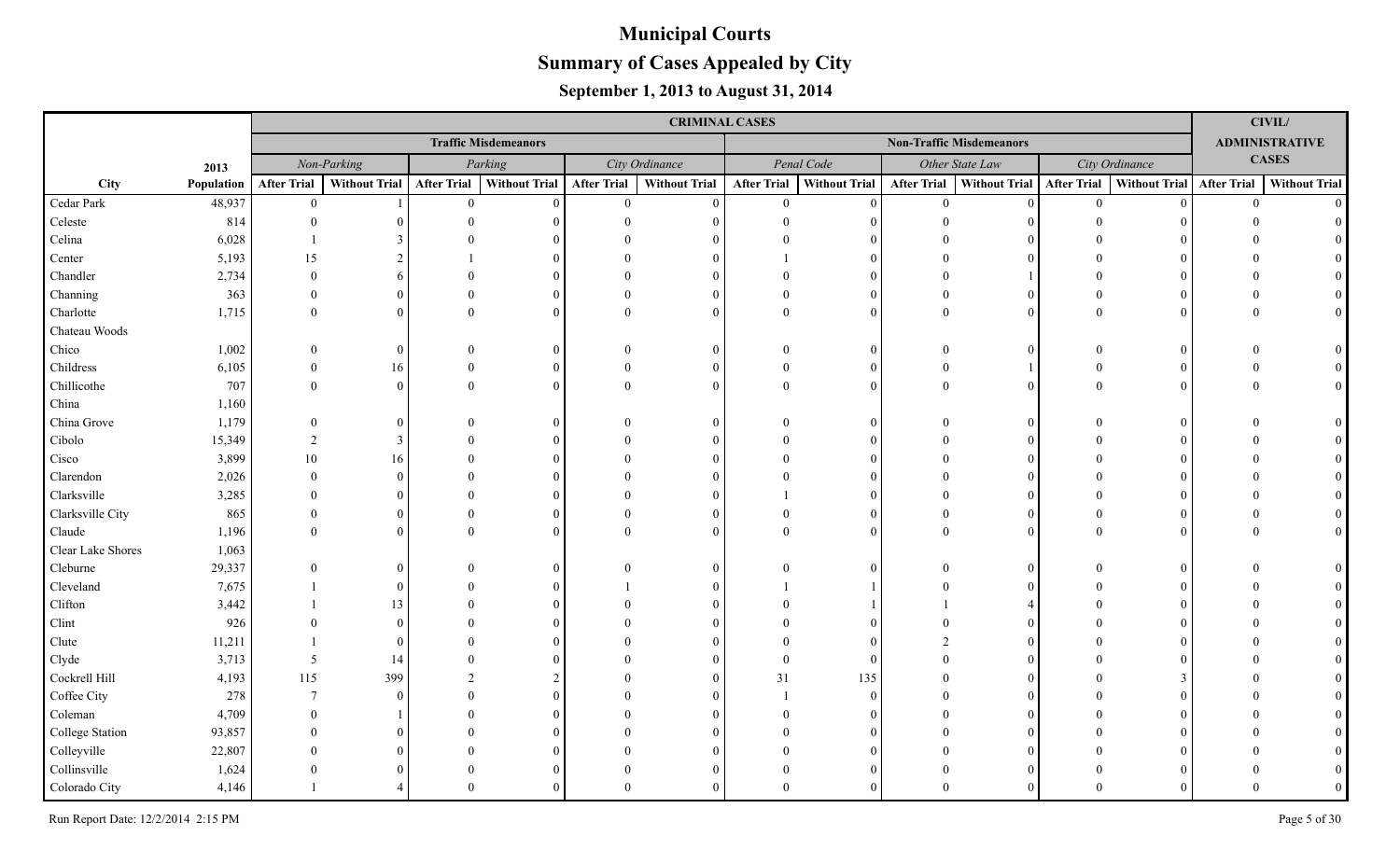|                   |            |                    |                      |                    |                             |                    | <b>CRIMINAL CASES</b> |                    |                      |                    |                                 |                    |                      |                    | CIVIL/                |
|-------------------|------------|--------------------|----------------------|--------------------|-----------------------------|--------------------|-----------------------|--------------------|----------------------|--------------------|---------------------------------|--------------------|----------------------|--------------------|-----------------------|
|                   |            |                    |                      |                    | <b>Traffic Misdemeanors</b> |                    |                       |                    |                      |                    | <b>Non-Traffic Misdemeanors</b> |                    |                      |                    | <b>ADMINISTRATIVE</b> |
|                   | 2013       |                    | Non-Parking          |                    | Parking                     |                    | City Ordinance        |                    | Penal Code           |                    | Other State Law                 |                    | City Ordinance       |                    | <b>CASES</b>          |
| City              | Population | <b>After Trial</b> | <b>Without Trial</b> | <b>After Trial</b> | <b>Without Trial</b>        | <b>After Trial</b> | <b>Without Trial</b>  | <b>After Trial</b> | <b>Without Trial</b> | <b>After Trial</b> | <b>Without Trial</b>            | <b>After Trial</b> | <b>Without Trial</b> | <b>After Trial</b> | <b>Without Trial</b>  |
| Columbus          | 3,655      | $\theta$           | $\Omega$             | $\theta$           | $\Omega$                    | $\overline{0}$     | $\theta$              | $\Omega$           | $\Omega$             | $\theta$           | $\Omega$                        | $\theta$           |                      | $\Omega$           | $\Omega$              |
| Comanche          | 4,335      |                    |                      |                    |                             |                    |                       |                    | $\Omega$             |                    |                                 |                    |                      |                    |                       |
| Combes            | 2,895      |                    |                      |                    |                             |                    |                       |                    | $\Omega$             |                    |                                 |                    |                      |                    |                       |
| Combine           | 1,942      | $\Omega$           | $\Omega$             |                    |                             |                    | $\Omega$              |                    | $\Omega$             |                    |                                 |                    |                      |                    |                       |
| Commerce          | 8,078      | 49                 |                      | $\Omega$           | $\Omega$                    | $\Omega$           | $\overline{0}$        | 11                 | $\Omega$             | $\mathbf{Q}$       |                                 |                    |                      |                    |                       |
| Como              | 702        |                    |                      |                    |                             |                    |                       |                    |                      |                    |                                 |                    |                      |                    |                       |
| Conroe            | 56,207     | 84                 | $\Omega$             |                    | 0                           |                    | $\Omega$              |                    | $\Omega$             |                    |                                 |                    |                      |                    |                       |
| Converse          | 18,198     | $\Omega$           | $\Omega$             |                    |                             |                    | $\Omega$              |                    | $\Omega$             | $\Omega$           |                                 |                    |                      |                    |                       |
| Coolidge          | 955        |                    | $\Omega$             |                    |                             |                    | $\Omega$              |                    | $\Omega$             |                    |                                 |                    |                      |                    |                       |
| Cooper            | 1,969      |                    | $\Omega$             |                    |                             |                    | $\Omega$              |                    | $\Omega$             |                    |                                 |                    |                      |                    |                       |
| Coppell           | 38,659     |                    | $\Omega$             |                    |                             |                    | $\Omega$              |                    | $\Omega$             |                    |                                 |                    |                      |                    |                       |
| Copper Canyon     | 1,334      | $\mathcal{D}$      |                      |                    |                             |                    | $\Omega$              |                    | $\Omega$             |                    |                                 |                    |                      |                    |                       |
| Copperas Cove     | 32,032     |                    | $\Omega$             |                    |                             |                    | $\Omega$              |                    |                      |                    |                                 |                    |                      |                    |                       |
| Corinth           | 19,935     |                    |                      |                    |                             |                    | $\Omega$              |                    | $\Omega$             |                    | $\Omega$                        |                    |                      |                    |                       |
| Corpus Christi    | 305,215    | $\Omega$           | $\Omega$             |                    |                             |                    | $\Omega$              |                    | $\Omega$             | $\Omega$           | $\Omega$                        |                    |                      |                    |                       |
| Corral City       | 27         |                    |                      |                    |                             |                    |                       |                    |                      |                    |                                 |                    |                      |                    |                       |
| Corrigan          | 1,595      | 3                  | $\overline{0}$       |                    | $\Omega$                    | $\Omega$           | $\theta$              |                    | $\mathbf{0}$         | $\Omega$           | $\Omega$                        |                    |                      |                    |                       |
| Corsicana         | 23,770     |                    | $\tau$               | $\Omega$           | $\Omega$                    | $\Omega$           | $\Omega$              |                    | $\Omega$             | $\Omega$           | $\Omega$                        |                    |                      |                    |                       |
| Cottonwood        | 185        |                    |                      |                    |                             |                    |                       |                    |                      |                    |                                 |                    |                      |                    |                       |
| Cottonwood Shores | 1,123      |                    | $\Omega$             |                    |                             |                    | $\Omega$              |                    | $\Omega$             |                    |                                 |                    |                      |                    |                       |
| Cotulla           | 3,603      |                    | $\Omega$             |                    |                             |                    | $\Omega$              |                    |                      |                    |                                 |                    |                      |                    |                       |
| Covington         | 269        |                    |                      |                    |                             |                    | $\Omega$              |                    | $\Omega$             |                    |                                 |                    |                      |                    |                       |
| Crandall          | 2,858      |                    | $\Omega$             |                    |                             |                    | $\Omega$              |                    | $\Omega$             |                    |                                 |                    |                      |                    |                       |
| Crane             | 3,353      |                    |                      |                    |                             |                    | $\Omega$              |                    | $\Omega$             |                    |                                 |                    |                      |                    |                       |
| Crawford          | 717        |                    |                      |                    |                             |                    |                       |                    |                      |                    |                                 |                    |                      |                    |                       |
| Crockett          | 6,950      |                    | $\Omega$             |                    | 0                           |                    | $\Omega$              |                    | $\Omega$             |                    |                                 |                    |                      |                    |                       |
| Crosbyton         | 1,741      |                    |                      |                    |                             |                    |                       |                    | $\Omega$             |                    |                                 |                    |                      |                    |                       |
| Cross Plains      | 982        |                    |                      |                    |                             |                    |                       |                    | $\Omega$             |                    |                                 |                    |                      |                    |                       |
| Cross Roads       | 1,563      |                    |                      |                    |                             |                    |                       |                    | $\Omega$             |                    |                                 |                    |                      |                    |                       |
| Cross Timber      | 268        |                    |                      |                    |                             |                    |                       |                    | $\Omega$             |                    |                                 |                    |                      |                    |                       |
| Crowell           | 948        |                    |                      |                    |                             |                    |                       |                    | $\Omega$             |                    |                                 |                    |                      |                    |                       |
| Crowley           | 12,838     |                    |                      |                    |                             |                    | $\Omega$              |                    | $\Omega$             |                    |                                 |                    |                      |                    |                       |
| Crystal City      | 7,138      |                    |                      |                    |                             |                    | $\Omega$              |                    | $\Omega$             |                    |                                 |                    |                      |                    |                       |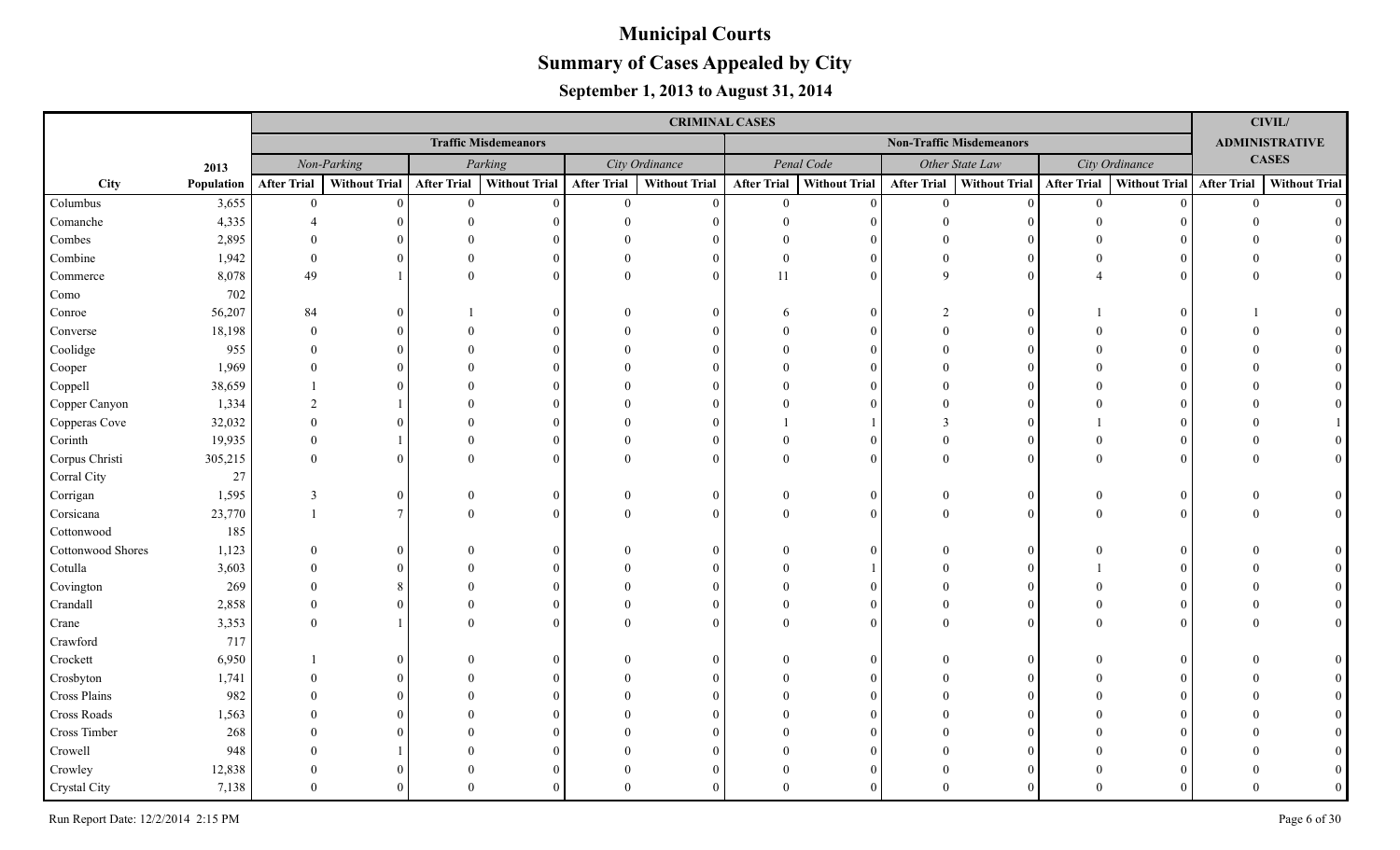|                        |            |                          |                |                    |                             |                    | <b>CRIMINAL CASES</b> |                    |                      |                    |                                 |                    |                           |                | <b>CIVIL/</b>         |
|------------------------|------------|--------------------------|----------------|--------------------|-----------------------------|--------------------|-----------------------|--------------------|----------------------|--------------------|---------------------------------|--------------------|---------------------------|----------------|-----------------------|
|                        |            |                          |                |                    | <b>Traffic Misdemeanors</b> |                    |                       |                    |                      |                    | <b>Non-Traffic Misdemeanors</b> |                    |                           |                | <b>ADMINISTRATIVE</b> |
|                        | 2013       |                          | Non-Parking    |                    | Parking                     |                    | City Ordinance        |                    | Penal Code           |                    | Other State Law                 |                    | City Ordinance            |                | <b>CASES</b>          |
| City                   | Population | <b>After Trial</b>       | Without Trial  | <b>After Trial</b> | Without Trial               | <b>After Trial</b> | <b>Without Trial</b>  | <b>After Trial</b> | <b>Without Trial</b> | <b>After Trial</b> | Without Trial                   | <b>After Trial</b> | Without Trial After Trial |                | <b>Without Trial</b>  |
| Cuero                  | 6,841      | $\mathbf{0}$             |                | $\overline{0}$     | $\Omega$                    | $\mathbf{0}$       | $\Omega$              | $\overline{0}$     | $\Omega$             | $\overline{0}$     | $\vert$ 0                       | $\overline{0}$     | $\Omega$                  | $\overline{0}$ | $\Omega$              |
| Cumby                  | 777        | $\Omega$                 |                |                    |                             |                    |                       |                    |                      | $\Omega$           |                                 |                    |                           |                |                       |
| Cuney                  | 140        |                          |                |                    |                             |                    |                       |                    |                      |                    |                                 |                    |                           |                |                       |
| Cut and Shoot          | 1,070      |                          |                |                    |                             |                    |                       |                    |                      |                    |                                 |                    |                           |                |                       |
| Daingerfield           | 2,560      |                          |                |                    |                             |                    |                       |                    |                      |                    |                                 |                    |                           |                |                       |
| Daisetta               | 966        |                          |                |                    |                             |                    |                       |                    |                      |                    |                                 |                    |                           |                |                       |
| Dalhart                | 7,930      | 3                        |                |                    |                             |                    |                       |                    |                      |                    | $\Omega$                        |                    |                           |                |                       |
| Dallas                 | 1,197,816  |                          |                |                    |                             |                    |                       |                    | $\Omega$             |                    | 0                               |                    |                           |                |                       |
| Dalworthington Gardens | 2,259      |                          |                |                    |                             |                    |                       |                    | $\Omega$             |                    | $\Omega$                        |                    |                           |                |                       |
| Danbury                | 1,715      | $\Omega$                 |                |                    |                             |                    |                       |                    | $\Omega$             |                    | $\Omega$                        |                    |                           |                |                       |
| Dawson                 | 807        |                          |                |                    |                             |                    |                       |                    | $\Omega$             |                    | $\Omega$                        |                    |                           |                |                       |
| Dayton                 | 7,242      |                          |                |                    |                             |                    |                       |                    | $\Omega$             |                    | $\Omega$                        |                    |                           |                |                       |
| Dayton Lakes           | 93         |                          |                |                    |                             |                    |                       |                    | $\Omega$             |                    | $\Omega$                        |                    |                           |                |                       |
| De Kalb                | 1,699      |                          |                |                    |                             |                    |                       |                    | $\Omega$             |                    | $\Omega$                        |                    |                           |                |                       |
| De Leon                | 2,246      |                          |                |                    |                             |                    |                       |                    | $\Omega$             |                    | 0                               |                    |                           |                |                       |
| Decatur                | 6,042      | $\Omega$                 |                |                    |                             |                    |                       |                    |                      |                    |                                 |                    |                           |                |                       |
| Deer Park              | 32,010     | $\overline{\mathcal{L}}$ | $\Omega$       |                    |                             |                    |                       |                    |                      |                    |                                 |                    |                           |                |                       |
| Del Rio                | 35,591     | $\mathbf{3}$             |                |                    |                             |                    |                       |                    |                      |                    |                                 |                    |                           |                |                       |
| Denison                | 22,682     |                          |                |                    |                             |                    |                       |                    |                      |                    |                                 |                    |                           |                |                       |
| Denton                 | 113,383    | $\Omega$                 |                |                    |                             |                    |                       |                    |                      |                    |                                 |                    |                           |                |                       |
| Denver City            | 4,479      |                          |                |                    |                             |                    |                       |                    |                      |                    |                                 |                    |                           |                |                       |
| DeSoto                 | 49,047     |                          |                |                    |                             |                    |                       |                    |                      |                    |                                 |                    |                           |                |                       |
| Devine                 | 4,350      |                          |                |                    |                             |                    |                       |                    |                      |                    |                                 |                    |                           |                |                       |
| Diboll                 | 4,776      | $\Omega$                 | 0              |                    |                             |                    |                       |                    |                      |                    |                                 |                    |                           |                |                       |
| Dickinson              | 18,680     | 16                       | 12             |                    |                             |                    |                       |                    |                      |                    | $\mathfrak{D}$                  |                    |                           |                |                       |
| Dilley                 | 3,894      | $\Omega$                 | $\Omega$       |                    |                             |                    | $\Omega$              |                    |                      |                    | $\theta$                        |                    |                           |                |                       |
| Dimmitt                | 4,393      |                          |                |                    |                             |                    |                       |                    |                      |                    |                                 |                    |                           |                |                       |
| Dish, City of          | 201        | $\overline{0}$           | $\overline{0}$ | $\Omega$           |                             | $\Omega$           | $\overline{0}$        | $\Omega$           | $\Omega$             | $\mathbf{0}$       | 0                               | $\theta$           |                           | $\Omega$       | $\overline{0}$        |
| Dodd City              | 369        |                          |                |                    |                             |                    |                       |                    |                      |                    |                                 |                    |                           |                |                       |
| Domino                 | 93         |                          |                |                    |                             |                    |                       |                    |                      |                    |                                 |                    |                           |                |                       |
| Donna                  | 15,798     | $\Omega$                 | 0              |                    |                             |                    | $\theta$              |                    |                      |                    | $\theta$                        |                    |                           |                |                       |
| Double Oak             | 2,867      |                          | 0              |                    |                             |                    |                       |                    |                      |                    | 0                               |                    |                           |                |                       |
| Dripping Springs       | 1,788      | $\Omega$                 |                |                    |                             |                    |                       |                    |                      |                    |                                 |                    |                           |                |                       |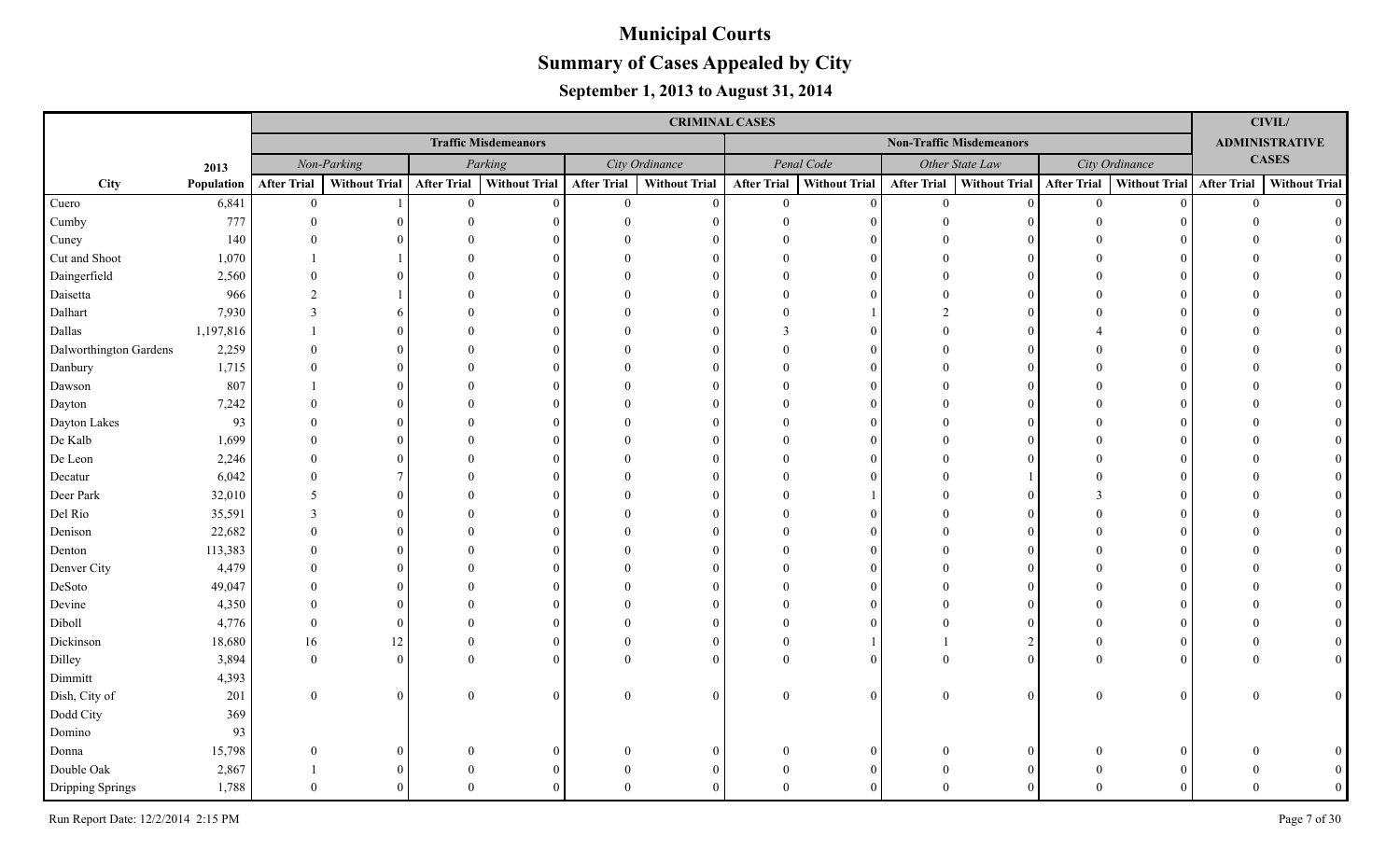|                       |            |                    |               |                    |                             |                    | <b>CRIMINAL CASES</b> |                    |                      |                    |                                 |                    |                           |                | <b>CIVIL/</b>         |
|-----------------------|------------|--------------------|---------------|--------------------|-----------------------------|--------------------|-----------------------|--------------------|----------------------|--------------------|---------------------------------|--------------------|---------------------------|----------------|-----------------------|
|                       |            |                    |               |                    | <b>Traffic Misdemeanors</b> |                    |                       |                    |                      |                    | <b>Non-Traffic Misdemeanors</b> |                    |                           |                | <b>ADMINISTRATIVE</b> |
|                       | 2013       |                    | Non-Parking   |                    | Parking                     |                    | City Ordinance        |                    | Penal Code           |                    | Other State Law                 |                    | City Ordinance            |                | <b>CASES</b>          |
| City                  | Population | <b>After Trial</b> | Without Trial | <b>After Trial</b> | <b>Without Trial</b>        | <b>After Trial</b> | <b>Without Trial</b>  | <b>After Trial</b> | <b>Without Trial</b> | <b>After Trial</b> | <b>Without Trial</b>            | <b>After Trial</b> | Without Trial After Trial |                | <b>Without Trial</b>  |
| Driscoll              | 739        | 120                | $\Omega$      | $\mathbf{0}$       | $\Omega$                    | $\overline{0}$     | $\Omega$              | $\overline{0}$     | $\Omega$             | $\mathbf{Q}$       | $\theta$                        | $\mathbf{0}$       |                           | $\overline{0}$ | $\Omega$              |
| Dublin                | 3,654      | $\Omega$           |               |                    |                             |                    |                       |                    |                      |                    |                                 |                    |                           |                |                       |
| Dumas                 | 14,691     |                    |               |                    |                             |                    |                       |                    |                      |                    |                                 |                    |                           |                |                       |
| Duncanville           | 38,524     |                    |               |                    |                             |                    |                       |                    | $\Omega$             |                    |                                 |                    |                           |                |                       |
| Eagle Lake            | 3,639      | $\overline{2}$     |               |                    |                             |                    |                       |                    |                      |                    |                                 |                    |                           |                |                       |
| Eagle Pass            | 26,248     |                    |               |                    |                             |                    |                       |                    | $\Omega$             |                    | $\Omega$                        |                    |                           |                |                       |
| Early                 | 2,762      |                    | $\Omega$      |                    |                             | $\Omega$           | $\Omega$              |                    | $\Omega$             |                    | $\Omega$                        |                    |                           |                |                       |
| Earth                 | 1,065      |                    |               |                    |                             |                    |                       |                    |                      |                    |                                 |                    |                           |                |                       |
| East Bernard          | 2,272      |                    |               |                    |                             |                    | $\Omega$              |                    | $\Omega$             |                    | $\Omega$                        |                    |                           |                |                       |
| East Mountain         | 797        |                    |               |                    |                             |                    | $\Omega$              |                    | $\Omega$             |                    | $\Omega$                        |                    |                           |                |                       |
| East Tawakoni         | 883        |                    | $\Omega$      |                    |                             |                    | $\Omega$              |                    | $\Omega$             |                    | $\Omega$                        |                    |                           |                |                       |
| Eastland              | 3,960      | $\Omega$           | $\Omega$      |                    |                             |                    | $\Omega$              |                    | $\Omega$             | $\Omega$           | $\Omega$                        |                    |                           |                |                       |
| Easton                | 510        |                    |               |                    |                             |                    |                       |                    |                      |                    |                                 |                    |                           |                |                       |
| Ector                 | 695        |                    | 3             |                    |                             |                    |                       |                    | $\Omega$             |                    | 0                               |                    |                           |                |                       |
| Edcouch               | 3,161      |                    |               |                    |                             |                    |                       |                    | $\Omega$             |                    |                                 |                    |                           |                |                       |
| Eden                  | 2,766      |                    |               |                    |                             |                    |                       |                    | $\Omega$             |                    |                                 |                    |                           |                |                       |
| Edgecliff Village     | 2,776      |                    |               |                    |                             |                    |                       |                    |                      |                    |                                 |                    |                           |                |                       |
| Edgewood              | 1,441      |                    |               |                    |                             |                    |                       |                    |                      |                    |                                 |                    |                           |                |                       |
| Edinburg              | 77,100     |                    |               |                    |                             |                    |                       |                    |                      |                    |                                 |                    |                           |                |                       |
| Edna                  | 5,499      | $\mathcal{D}$      | $\Omega$      |                    |                             |                    | $\Omega$              |                    | $\Omega$             |                    | $\Omega$                        |                    |                           |                |                       |
| El Campo              | 11,602     | $\Omega$           | 272           |                    |                             |                    | $\Omega$              |                    |                      |                    | 45                              |                    | 35                        |                |                       |
| El Cenizo             | 3,273      |                    |               |                    |                             |                    |                       |                    |                      |                    |                                 |                    |                           |                |                       |
| El Lago               | 2,706      | $\Omega$           | 0             |                    |                             |                    | $\Omega$              |                    | $\Omega$             |                    | 0                               |                    |                           |                |                       |
| El Paso               | 649,121    | 38                 |               |                    |                             |                    |                       |                    |                      |                    |                                 | 29                 |                           | 10             |                       |
| Eldorado              | 1,951      |                    | 0             |                    |                             |                    |                       |                    |                      |                    |                                 |                    |                           |                |                       |
| Electra               | 2,791      |                    |               |                    |                             |                    |                       |                    |                      |                    |                                 |                    |                           |                |                       |
| Elgin                 | 8,135      |                    |               |                    |                             |                    |                       |                    |                      |                    |                                 |                    |                           |                |                       |
| Elkhart               | 1,371      |                    |               |                    |                             |                    |                       |                    | $\Omega$             |                    |                                 |                    |                           |                |                       |
| Elmendorf             | 1,488      |                    |               |                    |                             |                    |                       |                    |                      |                    |                                 |                    |                           |                |                       |
| Elsa                  | 5,660      |                    | $\theta$      |                    |                             |                    | $\Omega$              |                    | $\Omega$             |                    | 0                               |                    |                           |                |                       |
| Emory                 | 1,239      |                    |               |                    |                             |                    |                       |                    |                      |                    |                                 |                    |                           |                |                       |
| <b>Enchanted Oaks</b> | 326        |                    |               |                    |                             |                    |                       |                    |                      |                    |                                 |                    |                           |                |                       |
| Encinal               | 559        | $\Omega$           | 0             | $\Omega$           |                             | $\theta$           | $\Omega$              | $\theta$           | $\Omega$             | $\mathbf{0}$       | $\Omega$                        | $\Omega$           |                           | $\Omega$       |                       |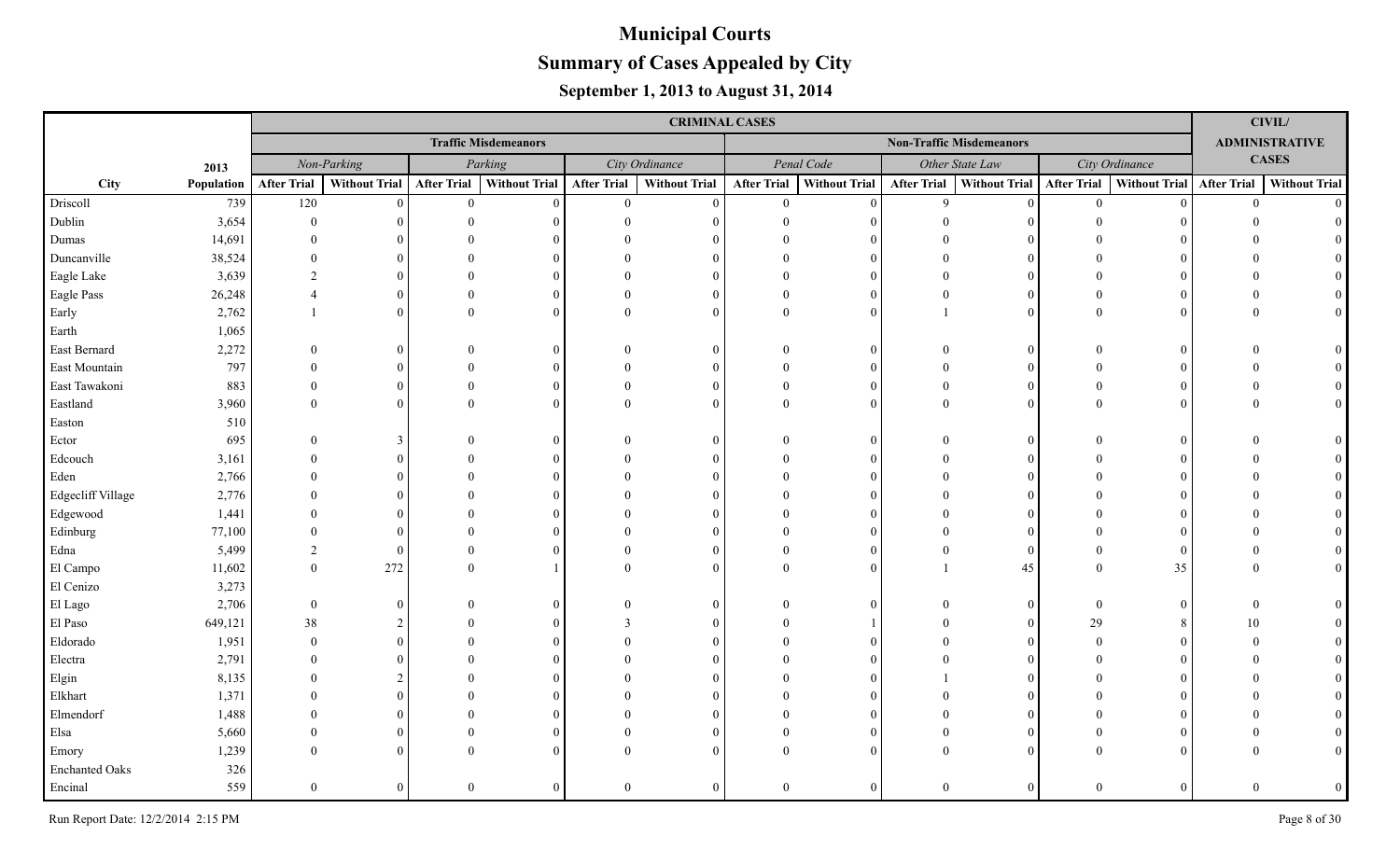|                 |            |                    |                |             |                             |                    | <b>CRIMINAL CASES</b> |                    |                      |                    |                                 |                    |                      |                    | CIVIL/                |
|-----------------|------------|--------------------|----------------|-------------|-----------------------------|--------------------|-----------------------|--------------------|----------------------|--------------------|---------------------------------|--------------------|----------------------|--------------------|-----------------------|
|                 |            |                    |                |             | <b>Traffic Misdemeanors</b> |                    |                       |                    |                      |                    | <b>Non-Traffic Misdemeanors</b> |                    |                      |                    | <b>ADMINISTRATIVE</b> |
|                 | 2013       |                    | Non-Parking    |             | Parking                     |                    | City Ordinance        |                    | Penal Code           |                    | Other State Law                 |                    | City Ordinance       |                    | <b>CASES</b>          |
| City            | Population | <b>After Trial</b> | Without Trial  | After Trial | <b>Without Trial</b>        | <b>After Trial</b> | <b>Without Trial</b>  | <b>After Trial</b> | <b>Without Trial</b> | <b>After Trial</b> | Without Trial                   | <b>After Trial</b> | <b>Without Trial</b> | <b>After Trial</b> | <b>Without Trial</b>  |
| Ennis           | 18,513     |                    |                |             |                             |                    |                       |                    |                      |                    |                                 |                    |                      |                    |                       |
| Escobares       | 1,188      | $\Omega$           |                | $\Omega$    |                             | $\Omega$           |                       |                    |                      | $\Omega$           | $\Omega$                        |                    |                      | $\Omega$           | $\theta$              |
| Estelline       | 145        | $\Omega$           |                |             |                             |                    |                       |                    |                      |                    |                                 |                    |                      | $\Omega$           | $\overline{0}$        |
| Euless          | 51,277     |                    |                |             |                             |                    |                       |                    |                      |                    |                                 |                    |                      |                    |                       |
| Eustace         | 991        |                    |                |             |                             |                    |                       |                    |                      |                    |                                 |                    |                      |                    |                       |
| Evant           | 426        |                    |                |             |                             |                    |                       |                    |                      |                    |                                 |                    |                      |                    |                       |
| Everman         | 6,108      |                    |                |             |                             |                    |                       |                    |                      |                    |                                 |                    |                      |                    |                       |
| Fair Oaks Ranch | 5,986      |                    |                |             |                             |                    |                       |                    |                      |                    |                                 |                    |                      |                    |                       |
| Fairfield       | 2,951      | $\Omega$           |                |             |                             |                    |                       |                    | $\Omega$             | $\Omega$           | $\Omega$                        |                    |                      |                    |                       |
| Fairview        | 7,248      | $\tau$             | $\mathfrak{H}$ | $\Omega$    |                             |                    | $\Omega$              | $\Omega$           | $\Omega$             | 2                  | $\theta$                        | $\Omega$           |                      |                    |                       |
| Falfurrias      | 4,981      |                    |                |             |                             |                    |                       |                    |                      |                    |                                 |                    |                      |                    |                       |
| Falls City      | 611        |                    |                |             |                             |                    |                       |                    |                      |                    |                                 |                    |                      |                    |                       |
| Farmers Branch  | 28,616     | $\Omega$           |                |             |                             |                    | $\Omega$              |                    | $\Omega$             | $\Omega$           | $\overline{0}$                  | $\Omega$           |                      |                    |                       |
| Farmersville    | 3,301      |                    | 6              |             |                             |                    | $\Omega$              |                    |                      |                    | $\theta$                        |                    |                      |                    |                       |
| Farwell         | 1,363      |                    | ∩              |             |                             |                    |                       |                    |                      |                    | $\Omega$                        |                    |                      |                    |                       |
| Fate            | 6,357      |                    |                |             |                             |                    |                       |                    |                      |                    | $\Omega$                        |                    |                      |                    |                       |
| Ferris          | 2,436      |                    |                |             |                             |                    |                       |                    |                      |                    | $\Omega$                        |                    |                      |                    |                       |
| Flatonia        | 1,383      | $\Omega$           |                |             |                             |                    |                       |                    |                      |                    | 0                               |                    |                      |                    |                       |
| Florence        | 1,136      | $\Omega$           | $\Omega$       |             |                             |                    |                       |                    |                      |                    | $\Omega$                        |                    |                      |                    |                       |
| Floresville     | 6,448      | 17                 |                |             |                             |                    |                       |                    |                      |                    |                                 |                    |                      |                    |                       |
| Flower Mound    | 64,669     | $\Omega$           |                |             |                             |                    |                       |                    |                      |                    |                                 |                    |                      |                    |                       |
| Floydada        | 3,038      |                    |                |             |                             |                    |                       |                    |                      |                    |                                 |                    |                      |                    |                       |
| Follett         | 459        |                    |                |             |                             |                    |                       |                    |                      |                    |                                 |                    |                      |                    |                       |
| Forest Hill     | 12,355     |                    |                |             |                             |                    |                       |                    |                      |                    |                                 |                    |                      |                    |                       |
| Forney          | 14,661     |                    |                |             |                             |                    |                       |                    |                      |                    |                                 |                    |                      |                    |                       |
| Fort Stockton   | 8,283      |                    |                |             |                             |                    |                       |                    |                      |                    |                                 |                    |                      |                    |                       |
| Fort Worth      | 741,206    |                    |                |             |                             |                    |                       |                    |                      |                    | 0                               |                    |                      |                    |                       |
| Franklin        | 1,564      | $\mathcal{D}$      | 0              |             |                             |                    |                       |                    |                      |                    | $\Omega$                        |                    |                      |                    |                       |
| Frankston       | 1,229      |                    | 7              |             |                             |                    |                       |                    |                      |                    | 3                               |                    |                      |                    |                       |
| Fredericksburg  | 10,530     |                    | 0              |             |                             |                    |                       |                    | 5                    | $\Omega$           | $\Omega$                        |                    |                      |                    |                       |
| Freeport        | 12,049     |                    | 0              |             |                             |                    |                       |                    |                      |                    | $\Omega$                        |                    |                      |                    | $\Omega$              |
| Freer           | 2,818      |                    |                |             |                             |                    |                       |                    |                      |                    |                                 |                    |                      |                    |                       |
| Friendswood     | 35,805     | $\overline{0}$     | 29             | $\theta$    |                             | $\Omega$           | $\Omega$              | $\theta$           |                      |                    | 17                              | $\overline{0}$     |                      | $\Omega$           | $\overline{0}$        |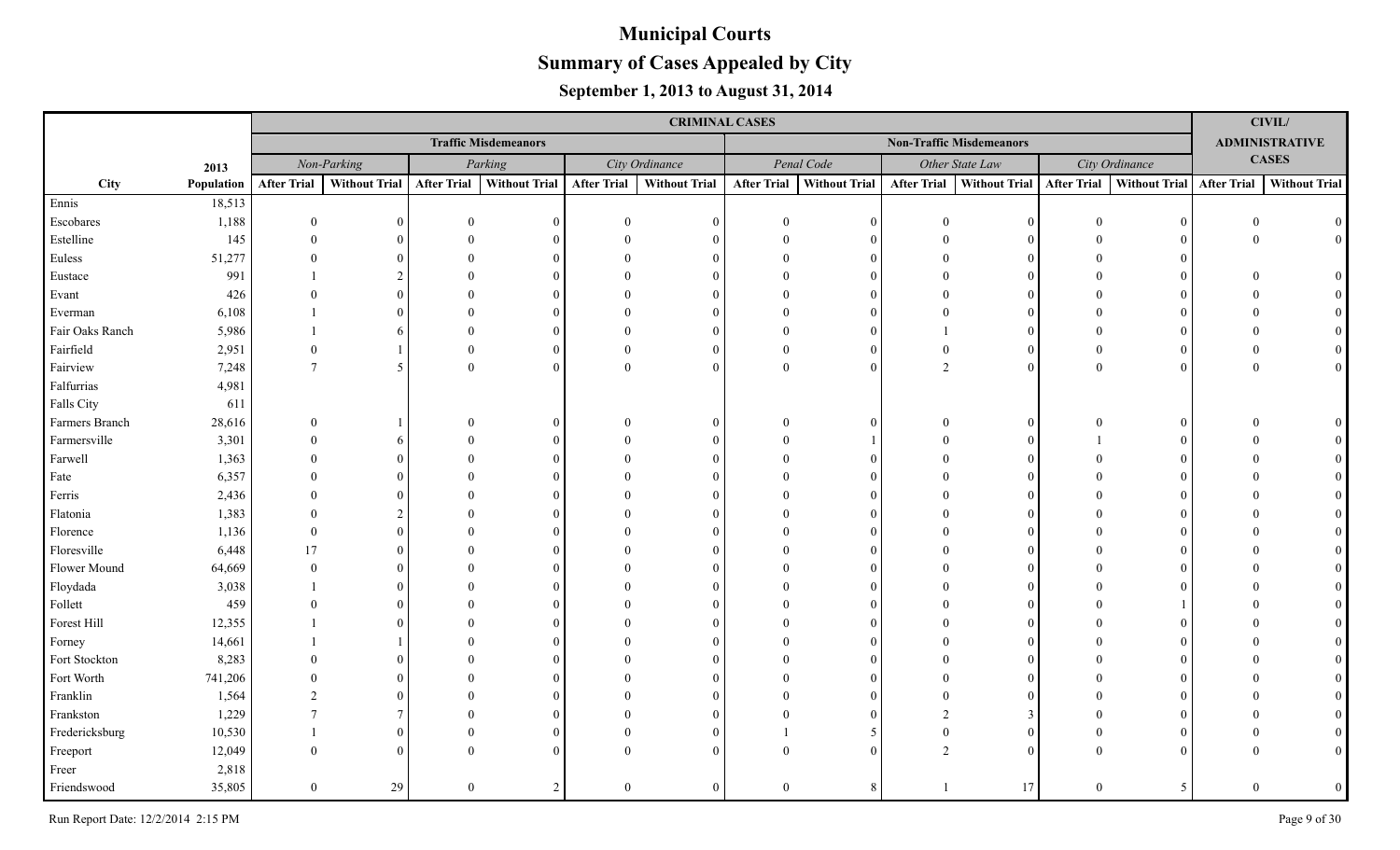|               |            |                    |                      |                    |                             |                    | <b>CRIMINAL CASES</b> |                    |                      |                    |                                 |                    |                           |                | <b>CIVIL/</b>         |
|---------------|------------|--------------------|----------------------|--------------------|-----------------------------|--------------------|-----------------------|--------------------|----------------------|--------------------|---------------------------------|--------------------|---------------------------|----------------|-----------------------|
|               |            |                    |                      |                    | <b>Traffic Misdemeanors</b> |                    |                       |                    |                      |                    | <b>Non-Traffic Misdemeanors</b> |                    |                           |                | <b>ADMINISTRATIVE</b> |
|               | 2013       |                    | Non-Parking          |                    | Parking                     |                    | City Ordinance        |                    | Penal Code           |                    | Other State Law                 |                    | City Ordinance            |                | <b>CASES</b>          |
| City          | Population | <b>After Trial</b> | <b>Without Trial</b> | <b>After Trial</b> | <b>Without Trial</b>        | <b>After Trial</b> | <b>Without Trial</b>  | <b>After Trial</b> | <b>Without Trial</b> | <b>After Trial</b> | <b>Without Trial</b>            | <b>After Trial</b> | Without Trial After Trial |                | <b>Without Trial</b>  |
| Friona        | 4,123      | $\mathbf{3}$       |                      | $\theta$           | $\Omega$                    | $\overline{0}$     | $\Omega$              | $\overline{0}$     | $\Omega$             | $\theta$           | $\Omega$                        | $\theta$           |                           | $\overline{0}$ | $\Omega$              |
| Frisco        | 116,989    | $20\,$             | 24                   |                    |                             |                    |                       |                    |                      |                    |                                 |                    |                           |                |                       |
| Fritch        | 2,117      | 9                  |                      |                    |                             |                    |                       |                    |                      |                    |                                 |                    |                           |                |                       |
| Frost         | 643        |                    |                      |                    |                             |                    |                       |                    | $\Omega$             |                    |                                 |                    |                           |                |                       |
| Fulshear      | 1,134      |                    |                      |                    |                             |                    |                       |                    |                      |                    |                                 |                    |                           |                |                       |
| Fulton        | 1,649      |                    |                      |                    |                             |                    |                       |                    |                      |                    |                                 |                    |                           |                |                       |
| Gainesville   | 16,002     |                    |                      |                    |                             |                    |                       |                    |                      |                    |                                 |                    |                           |                |                       |
| Galena Park   | 10,887     | $\Omega$           |                      |                    |                             |                    |                       |                    | $\Omega$             |                    |                                 |                    |                           |                |                       |
| Galveston     | 47,743     | $10\,$             | 18                   |                    |                             |                    |                       |                    | $\mathfrak{D}$       |                    |                                 |                    |                           |                |                       |
| Ganado        | 2,003      | $\Omega$           | 0                    |                    |                             |                    | $\Omega$              |                    | $\Omega$             |                    | $\Omega$                        |                    |                           |                |                       |
| Garden Ridge  | 3,259      |                    |                      |                    |                             |                    | ∩                     |                    | $\Omega$             |                    |                                 |                    |                           |                |                       |
| Garland       | 226,876    |                    | 0                    |                    |                             |                    | $\Omega$              |                    | $\Omega$             |                    | $\Omega$                        |                    |                           |                |                       |
| Garrett       | 806        | $\Omega$           | $\Omega$             |                    |                             |                    | $\Omega$              |                    | $\Omega$             | $\Omega$           | $\Omega$                        |                    |                           |                |                       |
| Garrison      | 895        |                    |                      |                    |                             |                    |                       |                    |                      |                    |                                 |                    |                           |                |                       |
| Gatesville    | 15,751     |                    |                      |                    |                             |                    | $\Omega$              |                    | $\Omega$             |                    | $\Omega$                        |                    |                           |                |                       |
| George West   | 2,445      |                    |                      |                    |                             |                    |                       |                    | $\Omega$             |                    | $\Omega$                        |                    |                           |                |                       |
| Georgetown    | 47,400     |                    |                      |                    |                             |                    |                       |                    | $\Omega$             |                    |                                 |                    |                           |                |                       |
| Giddings      | 4,881      |                    |                      |                    |                             |                    |                       |                    | $\Omega$             |                    |                                 |                    |                           |                |                       |
| Gilmer        | 4,905      |                    |                      |                    |                             |                    |                       |                    | $\Omega$             |                    |                                 |                    |                           |                |                       |
| Gladewater    | 6,441      |                    |                      |                    |                             |                    |                       |                    | $\Omega$             |                    |                                 |                    |                           |                |                       |
| Glen Rose     | 2,444      |                    |                      |                    |                             |                    |                       |                    |                      |                    |                                 |                    |                           |                |                       |
| Glenn Heights | 11,278     |                    | $\Omega$             |                    |                             |                    | $\Omega$              |                    |                      |                    | $\Omega$                        |                    |                           |                |                       |
| Godley        | 1,009      | $\Omega$           | 76                   |                    |                             |                    | $\Omega$              |                    | $\Omega$             |                    | $\theta$                        |                    |                           |                |                       |
| Goldthwaite   | 1,878      |                    |                      |                    |                             |                    |                       |                    |                      |                    |                                 |                    |                           |                |                       |
| Goliad        | 1,908      |                    |                      |                    |                             |                    | $\Omega$              |                    | $\Omega$             |                    |                                 |                    |                           |                |                       |
| Gonzales      | 7,237      |                    | 0                    |                    |                             |                    |                       |                    | $\Omega$             |                    |                                 |                    |                           |                |                       |
| Goodrich      | 271        |                    | $\Omega$             |                    |                             |                    | $\Omega$              |                    | $\Omega$             |                    | $\Omega$                        |                    |                           |                |                       |
| Gordon        | 478        |                    |                      |                    |                             |                    |                       |                    |                      |                    |                                 |                    |                           |                |                       |
| Gorman        | 1,083      | $\Omega$           | $\theta$             | $\Omega$           |                             | $\Omega$           | $\Omega$              |                    | $\Omega$             | $\Omega$           | $\theta$                        | $\Omega$           |                           |                |                       |
| Graford       | 584        |                    |                      |                    |                             |                    |                       |                    |                      |                    |                                 |                    |                           |                |                       |
| Graham        | 8,903      |                    |                      |                    |                             |                    |                       |                    | $\Omega$             |                    |                                 |                    |                           |                |                       |
| Granbury      | 7,978      |                    | $\overline{2}$       |                    |                             |                    |                       |                    | $\Omega$             |                    |                                 |                    |                           |                | $\Omega$              |
| Grand Prairie | 175,396    |                    |                      |                    |                             |                    |                       |                    |                      |                    |                                 |                    |                           |                |                       |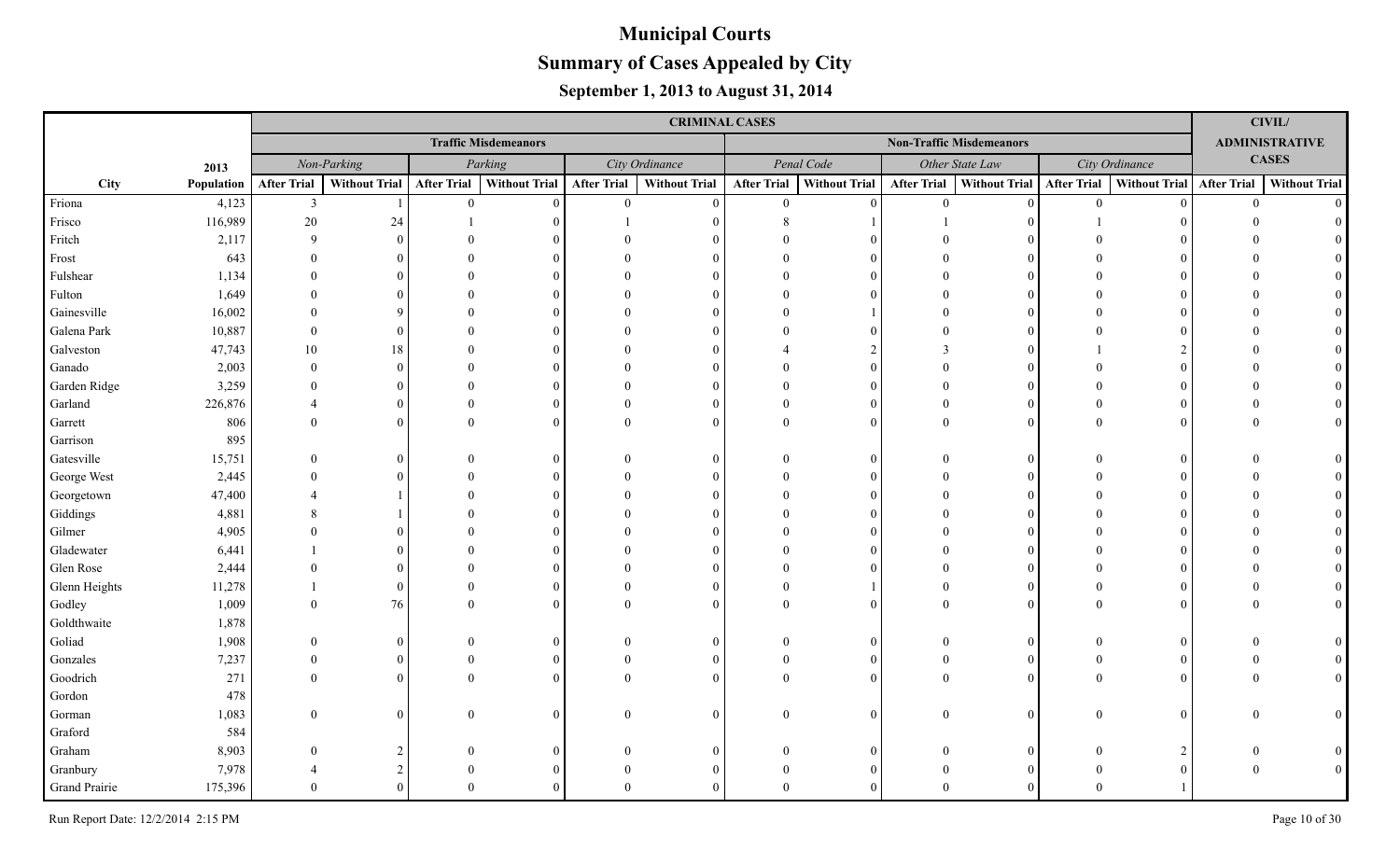|                    |            |                    |                      |                    |                             |                    | <b>CRIMINAL CASES</b> |                    |                      |                    |                                 |                    |                      |                    | CIVIL/                |
|--------------------|------------|--------------------|----------------------|--------------------|-----------------------------|--------------------|-----------------------|--------------------|----------------------|--------------------|---------------------------------|--------------------|----------------------|--------------------|-----------------------|
|                    |            |                    |                      |                    | <b>Traffic Misdemeanors</b> |                    |                       |                    |                      |                    | <b>Non-Traffic Misdemeanors</b> |                    |                      |                    | <b>ADMINISTRATIVE</b> |
|                    | 2013       |                    | Non-Parking          |                    | Parking                     |                    | City Ordinance        |                    | Penal Code           |                    | Other State Law                 |                    | City Ordinance       |                    | <b>CASES</b>          |
| City               | Population | <b>After Trial</b> | <b>Without Trial</b> | <b>After Trial</b> | <b>Without Trial</b>        | <b>After Trial</b> | <b>Without Trial</b>  | <b>After Trial</b> | <b>Without Trial</b> | <b>After Trial</b> | <b>Without Trial</b>            | <b>After Trial</b> | <b>Without Trial</b> | <b>After Trial</b> | <b>Without Trial</b>  |
| Grand Saline       | 3,136      | 2                  |                      | $\theta$           | $\theta$                    | $\overline{0}$     | $\theta$              | $\theta$           | $\Omega$             | $\theta$           | $\Omega$                        | $\overline{0}$     |                      | $\theta$           | $\Omega$              |
| Grandview          | 1,561      | $\Omega$           |                      |                    |                             |                    | $\Omega$              |                    | $\Omega$             |                    |                                 |                    |                      |                    |                       |
| Granger            | 1,419      |                    |                      |                    |                             |                    |                       |                    |                      |                    |                                 |                    |                      |                    |                       |
| Granite Shoals     | 4,910      |                    | 5                    |                    |                             |                    | $\Omega$              |                    |                      |                    |                                 |                    |                      |                    |                       |
| Grapeland          | 1,489      | $\Omega$           | $\Omega$             |                    |                             |                    | $\Omega$              |                    | $\Omega$             |                    |                                 |                    |                      |                    |                       |
| Grapevine          | 46,334     | $\theta$           | $\Omega$             |                    |                             |                    | $\Omega$              |                    | $\Omega$             |                    |                                 |                    |                      |                    |                       |
| Greenville         | 25,557     | 12                 | 39                   |                    |                             |                    | $\Omega$              |                    |                      |                    |                                 |                    |                      |                    |                       |
| Gregory            | 1,907      | 5                  |                      |                    | $\Omega$                    |                    | $\Omega$              |                    | $\Omega$             |                    |                                 |                    |                      |                    |                       |
| <b>Grey Forest</b> | 483        | $\Omega$           | $\Omega$             |                    | $\Omega$                    |                    | $\Omega$              |                    | $\Omega$             |                    |                                 |                    |                      |                    |                       |
| Groesbeck          | 4,328      | $\Omega$           | $\Omega$             |                    |                             |                    | $\Omega$              |                    | $\Omega$             |                    |                                 |                    |                      |                    |                       |
| Groom              | 574        | $\Omega$           | $\Omega$             |                    | $\Omega$                    |                    | $\Omega$              |                    | $\Omega$             |                    | $\Omega$                        |                    |                      |                    |                       |
| Groves             | 16,144     |                    | $\Omega$             |                    | $\Omega$                    |                    | $\Omega$              |                    | $\Omega$             | $\Omega$           | $\Omega$                        |                    |                      |                    |                       |
| Groveton           | 1,057      | $\theta$           | $\Omega$             | $\Omega$           | $\Omega$                    | $\Omega$           | $\theta$              | $\Omega$           | $\Omega$             | $\Omega$           | $\Omega$                        |                    |                      |                    |                       |
| Gruver             | 1,194      |                    |                      |                    |                             |                    |                       |                    |                      |                    |                                 |                    |                      |                    |                       |
| Gun Barrel City    | 5,672      | 5                  | $\Omega$             |                    | $\Omega$                    |                    | $\Omega$              |                    | $\Omega$             |                    | $\Omega$                        |                    |                      |                    |                       |
| Gunter             | 1,498      |                    | 3                    |                    | $\Omega$                    |                    | $\Omega$              |                    | $\Omega$             |                    |                                 |                    |                      |                    |                       |
| Hackberry          | 968        |                    | $\Omega$             |                    |                             |                    | $\Omega$              |                    | $\Omega$             |                    |                                 |                    |                      |                    |                       |
| Hale Center        | 2,252      |                    | $\Omega$             |                    |                             |                    | $\Omega$              |                    |                      |                    |                                 |                    |                      |                    |                       |
| Hallettsville      | 2,550      | $\mathcal{D}$      | 5                    |                    |                             |                    | $\Omega$              |                    |                      |                    |                                 |                    |                      |                    |                       |
| Hallsville         | 3,577      | $\Omega$           | $\Omega$             |                    |                             |                    | $\Omega$              |                    |                      |                    |                                 |                    |                      |                    |                       |
| Haltom City        | 42,409     |                    | $\Omega$             |                    |                             |                    | $\Omega$              |                    |                      |                    |                                 |                    |                      |                    |                       |
| Hamilton           | 3,095      |                    | 3                    |                    |                             |                    | $\Omega$              |                    |                      |                    |                                 |                    |                      |                    |                       |
| Hamlin             | 2,124      |                    |                      |                    |                             |                    | $\Omega$              |                    |                      |                    |                                 |                    |                      |                    |                       |
| Happy              | 678        |                    |                      |                    |                             |                    | $\Omega$              |                    |                      |                    |                                 |                    |                      |                    |                       |
| Hardin             | 819        |                    | $\Omega$             |                    |                             |                    | $\Omega$              |                    |                      |                    |                                 |                    |                      |                    |                       |
| Harker Heights     | 26,700     |                    | $\Omega$             |                    |                             |                    | $\Omega$              |                    |                      |                    |                                 |                    |                      |                    |                       |
| Harlingen          | 64,849     |                    | $\Omega$             |                    |                             |                    | $\Omega$              |                    |                      |                    |                                 |                    |                      |                    |                       |
| Hart               | 1,114      |                    |                      |                    |                             |                    | $\Omega$              |                    |                      |                    |                                 |                    |                      |                    |                       |
| Haskell            | 3,322      |                    |                      |                    |                             |                    | $\Omega$              |                    |                      |                    |                                 |                    |                      |                    |                       |
| Haslet             | 1,517      |                    |                      |                    |                             |                    | $\Omega$              |                    |                      |                    |                                 |                    |                      |                    |                       |
| Hawk Cove          | 483        |                    |                      |                    |                             |                    | $\Omega$              |                    |                      |                    |                                 |                    |                      |                    |                       |
| Hawkins            | 1,278      |                    | $\Omega$             |                    | $\Omega$                    |                    | $\Omega$              |                    | $\Omega$             |                    |                                 |                    |                      |                    |                       |
| Hawley             | 634        |                    | $\Omega$             |                    |                             |                    | $\Omega$              |                    | $\Omega$             |                    |                                 |                    |                      |                    |                       |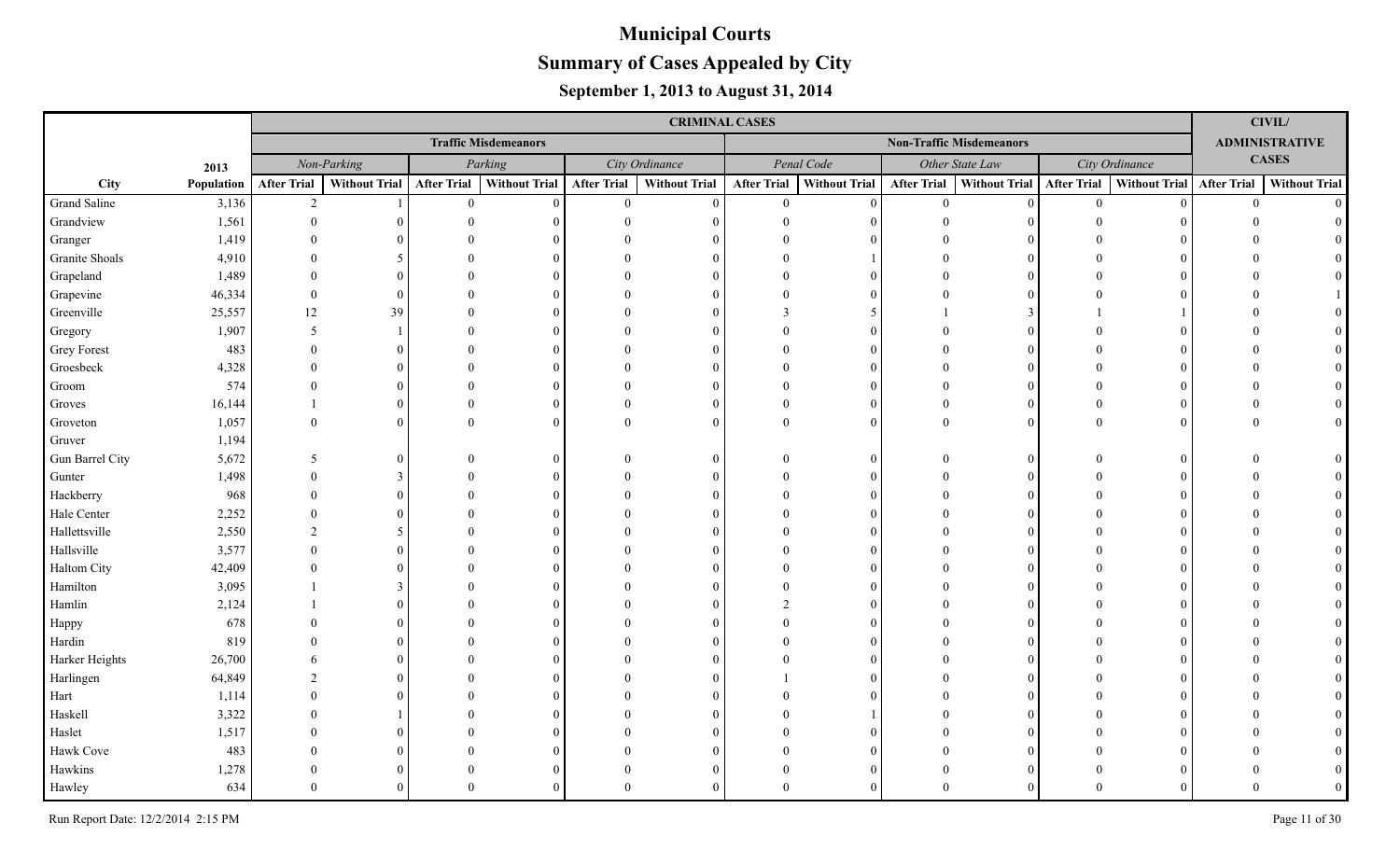|                      |            |                    |                      |                    |                             |                    | <b>CRIMINAL CASES</b> |                    |                      |                    |                                 |                    |                      |                    | CIVIL/                |
|----------------------|------------|--------------------|----------------------|--------------------|-----------------------------|--------------------|-----------------------|--------------------|----------------------|--------------------|---------------------------------|--------------------|----------------------|--------------------|-----------------------|
|                      |            |                    |                      |                    | <b>Traffic Misdemeanors</b> |                    |                       |                    |                      |                    | <b>Non-Traffic Misdemeanors</b> |                    |                      |                    | <b>ADMINISTRATIVE</b> |
|                      | 2013       |                    | Non-Parking          |                    | Parking                     |                    | City Ordinance        |                    | Penal Code           |                    | Other State Law                 |                    | City Ordinance       |                    | <b>CASES</b>          |
| City                 | Population | <b>After Trial</b> | <b>Without Trial</b> | <b>After Trial</b> | <b>Without Trial</b>        | <b>After Trial</b> | <b>Without Trial</b>  | <b>After Trial</b> | <b>Without Trial</b> | <b>After Trial</b> | Without Trial                   | <b>After Trial</b> | <b>Without Trial</b> | <b>After Trial</b> | <b>Without Trial</b>  |
| Hearne               | 4,459      | $\boldsymbol{0}$   | $\Omega$             | $\theta$           | $\Omega$                    | $\overline{0}$     | $\Omega$              | $\theta$           | $\Omega$             | $\theta$           | $\theta$                        | $\theta$           | $\Omega$             | $\overline{0}$     | $\Omega$              |
| Heath                | 6,921      | $\overline{2}$     |                      |                    |                             |                    |                       |                    |                      | $\Omega$           |                                 |                    |                      |                    |                       |
| Hedwig Village       | 2,557      | $\Omega$           |                      |                    |                             |                    |                       |                    |                      |                    |                                 |                    |                      |                    |                       |
| Helotes              | 7,341      | $\Omega$           |                      |                    |                             |                    |                       |                    |                      |                    |                                 |                    |                      |                    |                       |
| Hemphill             | 1,198      | $\Omega$           |                      |                    |                             |                    |                       |                    |                      |                    |                                 |                    |                      |                    |                       |
| Hempstead            | 5,770      |                    |                      |                    |                             |                    |                       |                    |                      |                    |                                 |                    |                      |                    |                       |
| Henderson            | 13,712     | 12                 |                      |                    |                             |                    |                       |                    |                      |                    |                                 |                    |                      |                    |                       |
| Henrietta            | 3,141      | $\Omega$           | 0                    |                    |                             |                    |                       |                    |                      |                    |                                 |                    |                      |                    |                       |
| Hereford             | 15,370     | $\Omega$           | 12                   |                    |                             |                    |                       |                    |                      |                    |                                 |                    |                      |                    |                       |
| Hewitt               | 13,549     | $\Omega$           | $\Omega$             |                    |                             |                    |                       |                    |                      |                    | 0                               |                    |                      |                    |                       |
| <b>Hickory Creek</b> | 3,247      | 70                 | 105                  |                    |                             |                    |                       |                    | 3                    |                    | $\Omega$                        |                    |                      |                    |                       |
| Hico                 | 1,379      | $\Omega$           | $\Omega$             |                    |                             |                    |                       |                    | $\Omega$             |                    | 0                               |                    |                      |                    |                       |
| Hidalgo              | 11,198     | $\Omega$           | $\Omega$             |                    |                             |                    |                       |                    | $\Omega$             |                    | $\Omega$                        |                    |                      |                    |                       |
| Highland Haven       | 431        | $\Omega$           | $\Omega$             |                    |                             |                    |                       |                    |                      |                    |                                 |                    |                      |                    |                       |
| <b>Highland Park</b> | 8,564      | 40                 | 396                  |                    |                             |                    |                       |                    |                      |                    |                                 |                    |                      |                    |                       |
| Highland Village     | 15,056     | $\Omega$           | $\Omega$             |                    |                             |                    |                       |                    |                      |                    | $\Omega$                        |                    |                      |                    |                       |
| Hill Country Village | 985        | $\theta$           | 0                    |                    |                             |                    |                       |                    |                      |                    | $\Omega$                        |                    |                      |                    |                       |
| Hillsboro            | 8,456      | 27                 | $\Omega$             |                    |                             |                    |                       |                    |                      |                    | $\Omega$                        |                    |                      |                    |                       |
| Hilshire Village     | 746        | $\Omega$           | 0                    |                    |                             |                    |                       |                    |                      |                    |                                 |                    |                      |                    |                       |
| Hitchcock            | 6,961      |                    | 6                    |                    |                             |                    |                       |                    |                      |                    |                                 |                    |                      |                    |                       |
| Holiday Lakes        | 1,107      | $\Omega$           |                      |                    |                             |                    |                       |                    |                      |                    | $\Omega$                        |                    |                      |                    |                       |
| Holland              | 1,121      |                    |                      |                    |                             |                    |                       |                    |                      |                    |                                 |                    |                      |                    |                       |
| Holliday             | 1,758      |                    |                      |                    |                             |                    |                       |                    |                      |                    |                                 |                    |                      |                    |                       |
| Hollywood Park       | 3,062      |                    |                      |                    |                             |                    |                       |                    |                      |                    |                                 |                    |                      |                    |                       |
| Hondo                | 8,803      |                    |                      |                    |                             |                    |                       |                    |                      |                    | $\Omega$                        |                    |                      |                    |                       |
| Honey Grove          | 1,668      | $\Omega$           |                      |                    |                             |                    | $\Omega$              |                    |                      |                    | $\Omega$                        |                    |                      |                    |                       |
| Hooks                | 2,769      |                    |                      |                    |                             |                    |                       |                    |                      |                    |                                 |                    |                      |                    |                       |
| Horizon City         | 16,735     | $\Omega$           | 0                    |                    |                             |                    |                       |                    |                      |                    | $\Omega$                        |                    |                      |                    |                       |
| Horseshoe Bay        | 3,418      | $\theta$           | $\Omega$             |                    |                             |                    |                       |                    | 0                    | $\Omega$           | $\Omega$                        |                    |                      |                    |                       |
| Houston              | 2,099,451  | 76                 | 187                  |                    |                             |                    |                       |                    | 49                   |                    | $\Omega$                        |                    | 24                   |                    | $\Omega$              |
| Howardwick           | 423        |                    |                      |                    |                             |                    |                       |                    |                      |                    |                                 |                    |                      |                    |                       |
| Howe                 | 2,600      | $\theta$           | $\overline{0}$       |                    |                             | 0                  | $\theta$              |                    | 0                    | $\Omega$           | $\overline{0}$                  |                    |                      |                    |                       |
| Hubbard              | 1,423      | $\Omega$           | 11                   |                    |                             |                    |                       |                    |                      | $\Omega$           |                                 |                    |                      |                    |                       |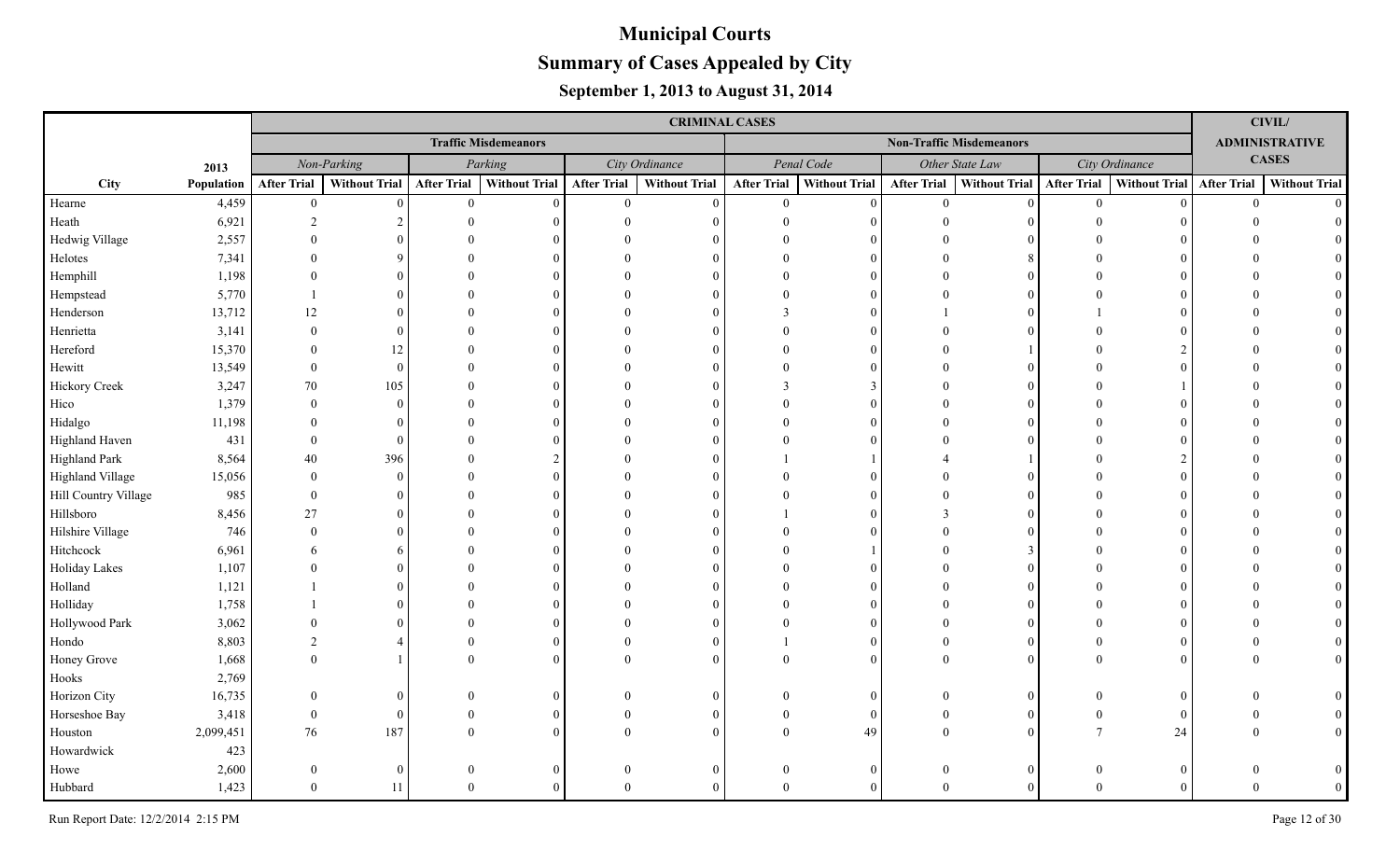|                       |            |                    |               |                    |                             |                    | <b>CRIMINAL CASES</b> |                    |                      |                    |                                 |                    |                             |                | CIVIL/                |
|-----------------------|------------|--------------------|---------------|--------------------|-----------------------------|--------------------|-----------------------|--------------------|----------------------|--------------------|---------------------------------|--------------------|-----------------------------|----------------|-----------------------|
|                       |            |                    |               |                    | <b>Traffic Misdemeanors</b> |                    |                       |                    |                      |                    | <b>Non-Traffic Misdemeanors</b> |                    |                             |                | <b>ADMINISTRATIVE</b> |
|                       | 2013       |                    | Non-Parking   |                    | Parking                     |                    | City Ordinance        |                    | Penal Code           |                    | Other State Law                 |                    | City Ordinance              |                | <b>CASES</b>          |
| City                  | Population | <b>After Trial</b> | Without Trial | <b>After Trial</b> | <b>Without Trial</b>        | <b>After Trial</b> | <b>Without Trial</b>  | <b>After Trial</b> | <b>Without Trial</b> | <b>After Trial</b> | Without Trial                   | <b>After Trial</b> | Without Trial   After Trial |                | <b>Without Trial</b>  |
| Hudson                | 4,731      | $\overline{0}$     | $\Omega$      | $\theta$           | $\Omega$                    | $\overline{0}$     | $\Omega$              | $\theta$           | $\Omega$             | $\theta$           | $\theta$                        | $\theta$           | $\Omega$                    | $\overline{0}$ | $\Omega$              |
| Hudson Oaks           | 1,662      |                    |               |                    |                             |                    |                       |                    |                      |                    |                                 |                    |                             |                |                       |
| Hughes Springs        | 1,760      | $\Omega$           |               |                    |                             |                    |                       |                    |                      |                    |                                 |                    |                             |                |                       |
| Humble                | 15,133     |                    |               |                    |                             |                    |                       |                    |                      |                    |                                 |                    |                             |                |                       |
| Hunters Creek Village | 4,367      |                    |               |                    |                             |                    |                       |                    |                      |                    |                                 |                    |                             |                |                       |
| Huntington            | 2,118      |                    |               |                    |                             |                    |                       |                    |                      |                    |                                 |                    |                             |                |                       |
| Huntsville            | 38,548     | $\mathfrak{D}$     |               |                    |                             |                    |                       |                    |                      |                    |                                 |                    |                             |                |                       |
| Hurst                 | 37,337     | $\Omega$           | $\Omega$      |                    |                             |                    |                       |                    |                      |                    |                                 |                    |                             |                |                       |
| Hutchins              | 5,338      | 3                  | 274           |                    |                             |                    |                       |                    | 10                   |                    |                                 |                    |                             |                |                       |
| Hutto                 | 14,698     | $\Omega$           | $\theta$      |                    |                             |                    |                       |                    | $\Omega$             |                    |                                 |                    |                             |                |                       |
| Idalou                | 2,250      | $\Omega$           | 0             |                    |                             |                    |                       |                    |                      |                    | 0                               |                    |                             |                |                       |
| Indian Lake           | 640        |                    | 0             |                    |                             |                    |                       |                    |                      |                    | $\Omega$                        |                    |                             |                |                       |
| Ingleside             | 9,387      | $\Omega$           | $\Omega$      |                    |                             |                    |                       |                    | $\Omega$             | $\Omega$           | $\Omega$                        |                    |                             |                |                       |
| Ingram                | 1,804      | $\Omega$           | 0             |                    |                             |                    |                       |                    |                      | $\Omega$           | $\Omega$                        |                    |                             |                |                       |
| Iowa Colony           | 1,170      |                    |               |                    |                             |                    |                       |                    |                      |                    |                                 |                    |                             |                |                       |
| Iowa Park             | 6,355      | $\Omega$           | 0             |                    |                             |                    | $\theta$              |                    | 0                    |                    | $\theta$                        |                    |                             |                |                       |
| Iraan                 | 1,229      |                    |               |                    |                             |                    |                       |                    | $\Omega$             |                    | $\Omega$                        |                    |                             |                |                       |
| Irving                | 216,290    |                    |               |                    |                             |                    |                       |                    | $\Omega$             |                    | 0                               |                    |                             |                |                       |
| Italy                 | 1,863      |                    |               |                    |                             |                    |                       |                    |                      |                    |                                 |                    |                             |                |                       |
| Itasca                | 1,644      | $\Omega$           |               |                    |                             |                    |                       |                    |                      |                    |                                 |                    |                             |                |                       |
| Jacinto City          | 10,553     | $\Omega$           |               |                    |                             |                    |                       |                    |                      |                    |                                 |                    |                             |                |                       |
| Jacksboro             | 4,511      | $\Omega$           |               |                    |                             |                    |                       |                    |                      |                    |                                 |                    |                             |                |                       |
| Jacksonville          | 14,544     | 56                 |               | 11                 |                             |                    |                       |                    |                      |                    |                                 |                    |                             |                |                       |
| Jamaica Beach         | 983        | $\Omega$           |               |                    |                             |                    |                       |                    |                      |                    |                                 |                    |                             |                |                       |
| Jarrell               | 984        |                    |               |                    |                             |                    |                       |                    |                      |                    |                                 |                    |                             |                |                       |
| Jasper                | 7,590      | $\Omega$           |               |                    |                             |                    |                       |                    |                      |                    |                                 |                    |                             |                |                       |
| Jefferson             | 2,106      |                    |               |                    |                             |                    |                       |                    |                      |                    |                                 |                    |                             |                |                       |
| Jersey Village        | 7,620      |                    |               |                    |                             |                    |                       |                    |                      |                    | 0                               |                    |                             |                |                       |
| Jewett                | 1,167      |                    |               |                    |                             |                    |                       |                    |                      |                    | $\Omega$                        |                    |                             |                |                       |
| Joaquin               | 824        |                    |               |                    |                             |                    |                       |                    |                      |                    |                                 |                    |                             |                |                       |
| Johnson City          | 1,656      | $\Omega$           |               |                    |                             |                    |                       |                    |                      |                    | 0                               |                    |                             |                |                       |
| Jones Creek           | 2,020      |                    |               |                    |                             |                    |                       |                    |                      |                    |                                 |                    |                             |                |                       |
| Jonestown             | 1,834      |                    |               |                    |                             |                    |                       |                    |                      |                    |                                 |                    |                             |                |                       |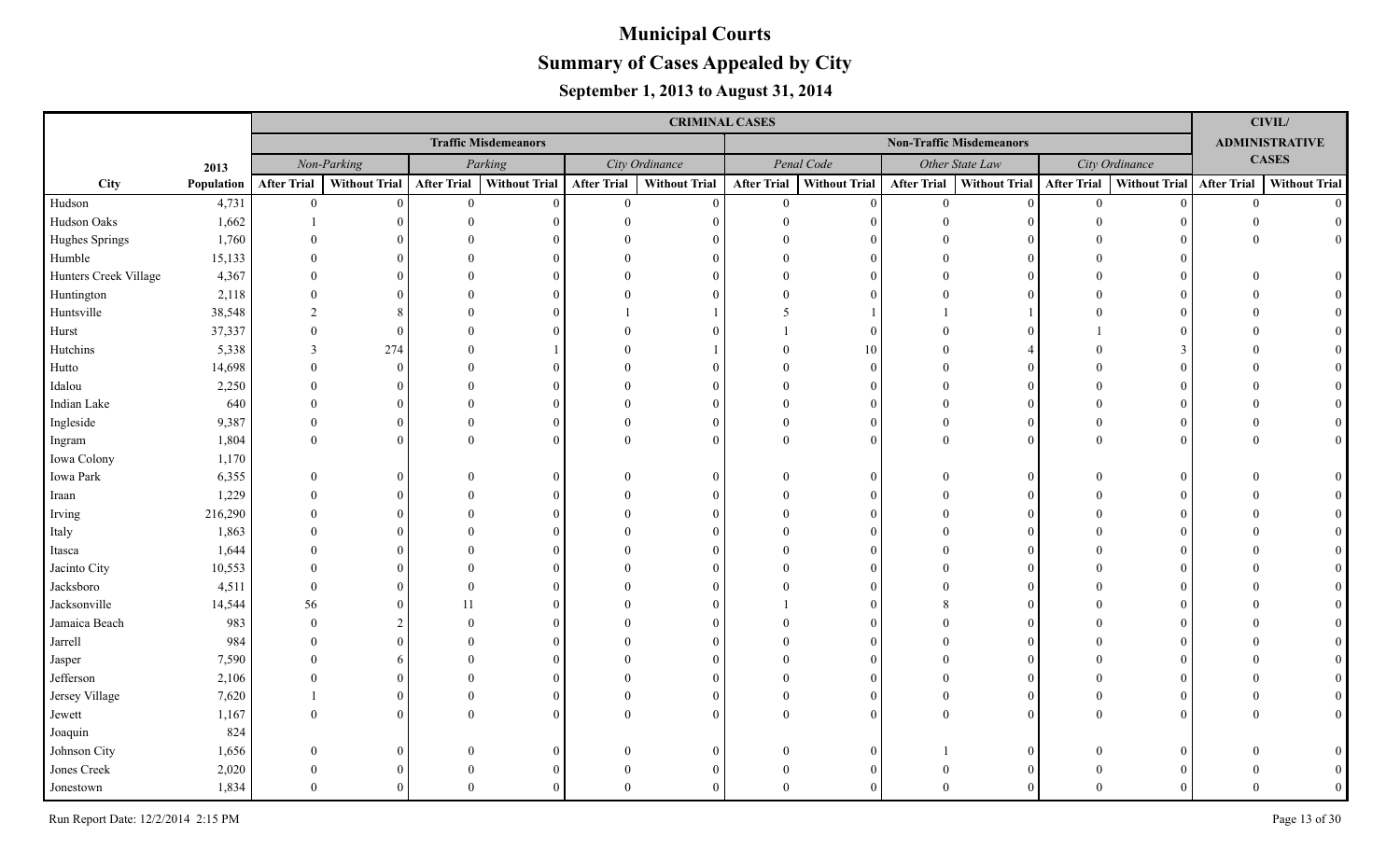|             |            |                    |                      |                    |                             |                    | <b>CRIMINAL CASES</b> |                    |                      |                    |                                 |                    |                      |                    | CIVIL/                |
|-------------|------------|--------------------|----------------------|--------------------|-----------------------------|--------------------|-----------------------|--------------------|----------------------|--------------------|---------------------------------|--------------------|----------------------|--------------------|-----------------------|
|             |            |                    |                      |                    | <b>Traffic Misdemeanors</b> |                    |                       |                    |                      |                    | <b>Non-Traffic Misdemeanors</b> |                    |                      |                    | <b>ADMINISTRATIVE</b> |
|             | 2013       |                    | Non-Parking          |                    | Parking                     |                    | City Ordinance        |                    | Penal Code           |                    | Other State Law                 |                    | City Ordinance       |                    | <b>CASES</b>          |
| City        | Population | <b>After Trial</b> | <b>Without Trial</b> | <b>After Trial</b> | <b>Without Trial</b>        | <b>After Trial</b> | <b>Without Trial</b>  | <b>After Trial</b> | <b>Without Trial</b> | <b>After Trial</b> | <b>Without Trial</b>            | <b>After Trial</b> | <b>Without Trial</b> | <b>After Trial</b> | <b>Without Trial</b>  |
| Josephine   | 812        | $\boldsymbol{0}$   | $\theta$             | $\overline{0}$     | $\theta$                    | $\overline{0}$     | $\theta$              | $\theta$           | $\Omega$             | $\overline{0}$     | $\Omega$                        | $\overline{0}$     |                      | $\overline{0}$     | $\Omega$              |
| Joshua      | 5,910      | 34                 |                      | $\Omega$           |                             |                    | $\Omega$              |                    | $\Omega$             | 45                 |                                 |                    |                      |                    |                       |
| Jourdanton  | 3,871      | 11                 | 34                   |                    |                             |                    |                       |                    | $\Omega$             | $\Omega$           |                                 |                    |                      |                    |                       |
| Junction    | 2,574      | $\Omega$           | 3                    |                    |                             |                    | $\Omega$              |                    | $\Omega$             |                    |                                 |                    |                      |                    |                       |
| Justin      | 3,246      | $\Omega$           | 10                   |                    |                             |                    | $\Omega$              |                    | $\Omega$             | $\Omega$           |                                 |                    |                      |                    |                       |
| Karnes City | 3,042      | 2                  |                      |                    | $\Omega$                    |                    | $\Omega$              |                    | $\theta$             | $\Omega$           | $\Omega$                        |                    |                      |                    |                       |
| Katy        | 14,102     |                    | $\theta$             | $\Omega$           | $\Omega$                    | $\Omega$           | $\Omega$              |                    | $\theta$             | $\Omega$           |                                 |                    |                      |                    |                       |
| Kaufman     | 6,703      |                    |                      |                    |                             |                    |                       |                    |                      |                    |                                 |                    |                      |                    |                       |
| Keene       | 6,106      | $\mathbf{3}$       | 122                  |                    |                             |                    |                       |                    | $\Omega$             | $\Omega$           | $\Omega$                        |                    |                      |                    |                       |
| Keller      | 39,627     | $\Omega$           | $\theta$             |                    | $\Omega$                    |                    | $\Omega$              |                    | $\Omega$             |                    |                                 |                    |                      |                    |                       |
| Kemah       | 1,773      | $\overline{7}$     | 13                   |                    |                             |                    | $\Omega$              |                    |                      |                    |                                 |                    |                      |                    |                       |
| Kemp        | 1,154      | $\Omega$           | $\overline{0}$       |                    |                             |                    | $\Omega$              |                    | $\Omega$             | $\Omega$           | $\Omega$                        |                    |                      |                    |                       |
| Kempner     | 1,089      | $\theta$           | $\theta$             | $\Omega$           |                             | $\Omega$           | $\Omega$              | $\Omega$           | $\Omega$             | $\Omega$           | $\Omega$                        |                    |                      |                    |                       |
| Kendleton   | 380        |                    |                      |                    |                             |                    |                       |                    |                      |                    |                                 |                    |                      |                    |                       |
| Kenedy      | 3,296      |                    | 6                    |                    |                             |                    | $\Omega$              |                    | $\Omega$             |                    | $\Omega$                        |                    |                      |                    |                       |
| Kenefick    | 563        |                    | $\Omega$             |                    |                             |                    | $\Omega$              |                    | $\Omega$             |                    |                                 |                    |                      |                    |                       |
| Kennedale   | 6,763      |                    | $\Omega$             |                    |                             |                    | $\Omega$              |                    | $\Omega$             |                    |                                 |                    |                      |                    |                       |
| Kerens      | 1,573      |                    |                      |                    |                             |                    | $\Omega$              |                    | $\Omega$             |                    |                                 |                    |                      |                    |                       |
| Kermit      | 5,708      |                    |                      |                    |                             |                    |                       |                    | $\Omega$             |                    |                                 |                    |                      |                    |                       |
| Kerrville   | 22,347     |                    |                      |                    |                             |                    | $\Omega$              |                    | 5                    |                    |                                 |                    |                      |                    |                       |
| Kilgore     | 12,975     |                    |                      |                    |                             |                    | $\Omega$              |                    | $\Omega$             |                    |                                 |                    |                      |                    |                       |
| Killeen     | 127,921    |                    |                      |                    |                             |                    |                       |                    | $\Omega$             |                    |                                 |                    |                      |                    |                       |
| Kingsville  | 26,213     |                    |                      |                    |                             |                    |                       |                    | $\Omega$             |                    |                                 |                    |                      |                    |                       |
| Kirby       | 8,000      |                    |                      |                    |                             |                    |                       |                    | $\Omega$             |                    |                                 |                    |                      |                    |                       |
| Kirbyville  | 2,142      |                    |                      |                    |                             |                    |                       |                    | $\Omega$             |                    |                                 |                    |                      |                    |                       |
| Knox City   | 1,130      |                    |                      |                    |                             |                    | $\Omega$              |                    | $\Omega$             |                    |                                 |                    |                      |                    |                       |
| Kosse       | 464        |                    |                      |                    |                             |                    |                       |                    | $\Omega$             |                    |                                 |                    |                      |                    |                       |
| Kountze     | 2,123      |                    |                      |                    |                             |                    |                       |                    | $\Omega$             |                    |                                 |                    |                      |                    |                       |
| Kress       | 715        |                    |                      |                    |                             |                    |                       |                    | $\Omega$             |                    |                                 |                    |                      |                    |                       |
| Krugerville | 1,662      | 38                 | $\Omega$             |                    |                             |                    |                       |                    | $\Omega$             |                    |                                 |                    |                      |                    |                       |
| Krum        | 4,157      |                    |                      |                    |                             |                    | $\Omega$              |                    | $\Omega$             |                    |                                 |                    |                      |                    |                       |
| Kyle        | 28,016     |                    |                      |                    |                             |                    | $\Omega$              |                    | $\Omega$             |                    |                                 |                    |                      |                    |                       |
| La Coste    | 1,119      |                    | $\Omega$             | $\Omega$           |                             |                    | $\Omega$              |                    | $\Omega$             |                    |                                 |                    |                      |                    |                       |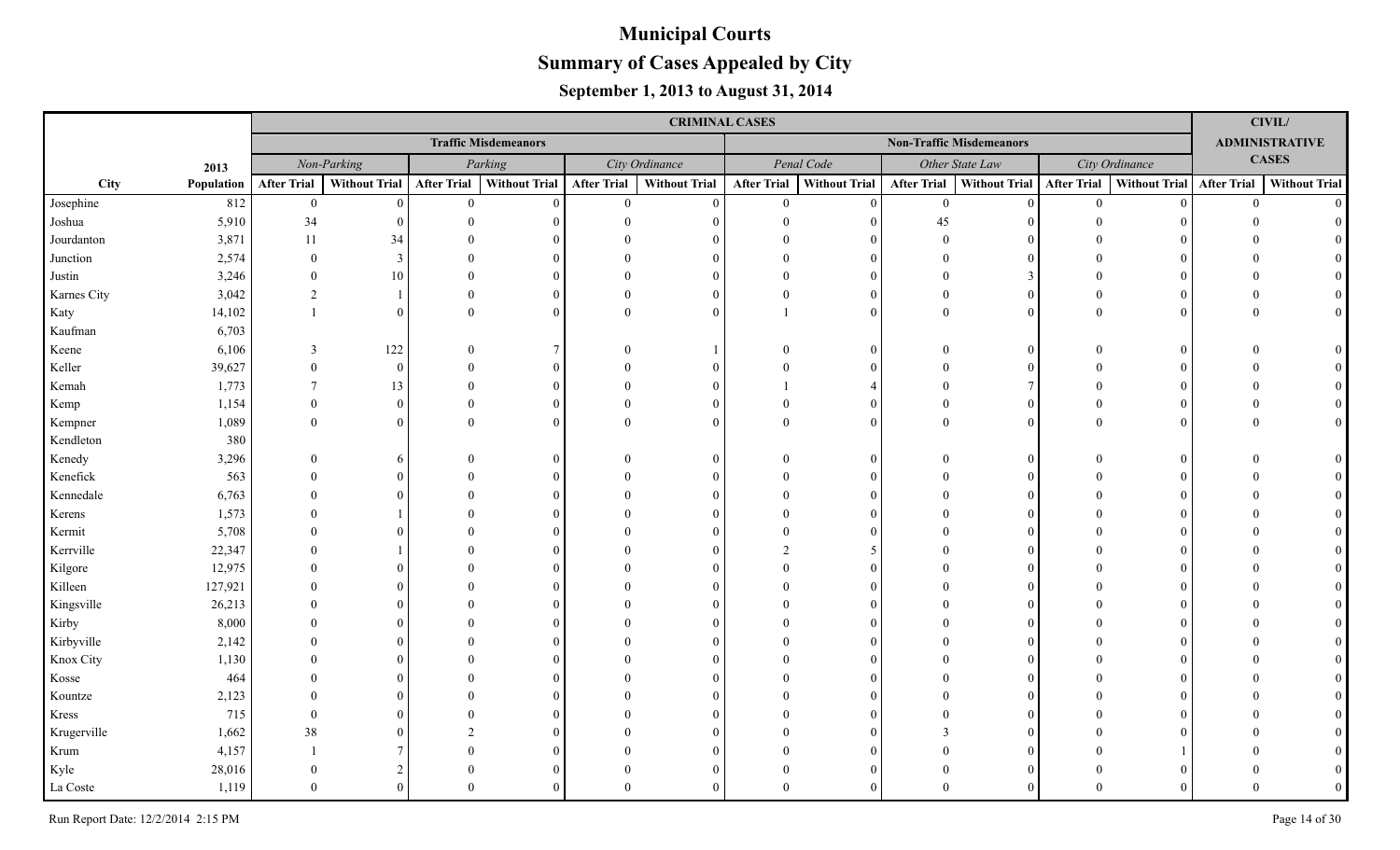|                  |            |                    |                      |                    |                             |                    | <b>CRIMINAL CASES</b> |                    |                      |                    |                                 |                    |                           |                | <b>CIVIL/</b>         |
|------------------|------------|--------------------|----------------------|--------------------|-----------------------------|--------------------|-----------------------|--------------------|----------------------|--------------------|---------------------------------|--------------------|---------------------------|----------------|-----------------------|
|                  |            |                    |                      |                    | <b>Traffic Misdemeanors</b> |                    |                       |                    |                      |                    | <b>Non-Traffic Misdemeanors</b> |                    |                           |                | <b>ADMINISTRATIVE</b> |
|                  | 2013       |                    | Non-Parking          |                    | Parking                     |                    | City Ordinance        |                    | Penal Code           |                    | Other State Law                 |                    | City Ordinance            |                | <b>CASES</b>          |
| City             | Population | <b>After Trial</b> | <b>Without Trial</b> | <b>After Trial</b> | Without Trial               | <b>After Trial</b> | <b>Without Trial</b>  | <b>After Trial</b> | <b>Without Trial</b> | <b>After Trial</b> | Without Trial                   | <b>After Trial</b> | Without Trial After Trial |                | <b>Without Trial</b>  |
| La Feria         | 7,302      | $\mathbf{0}$       | $\Omega$             | $\overline{0}$     | $\Omega$                    | $\overline{0}$     | $\Omega$              | $\overline{0}$     | $\Omega$             | $\overline{0}$     | $\vert 0 \vert$                 | $\mathbf{0}$       | $\Omega$                  | $\overline{0}$ | $\Omega$              |
| La Grange        | 4,641      |                    |                      |                    |                             |                    |                       |                    |                      | $\Omega$           |                                 |                    |                           |                |                       |
| La Grulla        | 1,622      |                    |                      |                    |                             |                    |                       |                    |                      |                    |                                 |                    |                           |                |                       |
| La Joya          | 3,985      | $\Omega$           |                      |                    |                             |                    |                       |                    |                      |                    | $\Omega$                        |                    |                           |                |                       |
| La Marque        | 14,509     | 24                 |                      |                    |                             |                    |                       |                    |                      |                    |                                 |                    |                           |                |                       |
| La Porte         | 33,800     | $\Omega$           | $\Omega$             |                    |                             |                    |                       |                    | $\Omega$             |                    | $\Omega$                        |                    |                           |                |                       |
| La Vernia        | 1,034      | $\overline{0}$     | $\Omega$             | $\Omega$           |                             | $\Omega$           | $\Omega$              | $\Omega$           | $\Omega$             | $\mathbf{0}$       | $\theta$                        | $\theta$           |                           |                |                       |
| La Villa         | 1,957      |                    |                      |                    |                             |                    |                       |                    |                      |                    |                                 |                    |                           |                |                       |
| La Ward          | 213        |                    |                      |                    |                             |                    |                       |                    |                      |                    |                                 |                    |                           |                |                       |
| Lacy Lakeview    | 6,489      | $\theta$           | $\overline{0}$       | $\overline{0}$     | $\Omega$                    | $\theta$           | $\overline{0}$        | $\theta$           | 0                    | $\mathbf{0}$       | 0                               | $\mathbf{0}$       |                           | $\Omega$       | $\theta$              |
| Ladonia          | 612        |                    |                      |                    |                             |                    |                       |                    |                      |                    |                                 |                    |                           |                |                       |
| Lago Vista       | 6,041      | $\Omega$           | 0                    |                    |                             |                    | 0                     |                    | 0                    | $\Omega$           | $\theta$                        | $\Omega$           |                           |                |                       |
| Laguna Vista     | 3,117      | $\Omega$           | $\Omega$             |                    |                             |                    | $\Omega$              |                    | $\Omega$             | $\Omega$           | $\Omega$                        | $\Omega$           |                           |                |                       |
| Lake Bridgeport  | 340        | $\Omega$           | $\Omega$             | $\Omega$           |                             |                    | $\Omega$              |                    |                      | $\Omega$           | $\theta$                        | $\Omega$           |                           |                |                       |
| Lake City        | 509        |                    |                      |                    |                             |                    |                       |                    |                      |                    |                                 |                    |                           |                |                       |
| Lake Dallas      | 7,105      | 8                  | 110                  |                    |                             |                    |                       |                    |                      |                    | 15                              |                    |                           |                |                       |
| Lake Jackson     | 26,849     |                    | $\Omega$             |                    |                             |                    |                       |                    |                      |                    | $\Omega$                        |                    |                           |                |                       |
| Lake Tanglewood  | 796        |                    |                      |                    |                             |                    |                       |                    |                      |                    |                                 |                    |                           |                |                       |
| Lake Worth       | 4,584      |                    |                      |                    |                             |                    |                       |                    |                      |                    |                                 |                    |                           |                |                       |
| Lakeport         | 974        |                    | 0                    |                    |                             |                    |                       |                    |                      |                    |                                 |                    |                           |                |                       |
| Lakeside         | 1,619      |                    | 36                   |                    |                             |                    |                       |                    |                      |                    |                                 |                    |                           |                |                       |
| Lakeside City    | 997        |                    | $\Omega$             |                    |                             |                    |                       |                    |                      |                    |                                 |                    |                           |                |                       |
| Lakeway          | 11,391     |                    |                      |                    |                             |                    |                       |                    |                      |                    |                                 |                    |                           |                |                       |
| Lakewood Village | 545        |                    |                      |                    |                             |                    |                       |                    |                      |                    |                                 |                    |                           |                |                       |
| Lamesa           | 9,422      |                    |                      |                    |                             |                    |                       |                    |                      |                    |                                 |                    |                           |                |                       |
| Lampasas         | 6,681      |                    |                      |                    |                             |                    |                       |                    |                      |                    |                                 |                    |                           |                |                       |
| Lancaster        | 36,361     |                    |                      |                    |                             |                    |                       |                    |                      |                    | $\Omega$                        |                    |                           |                |                       |
| Laredo           | 236,091    |                    |                      |                    |                             |                    |                       |                    |                      |                    | $\Omega$                        |                    |                           |                |                       |
| Lavon            | 2,219      |                    | $\Omega$             |                    |                             |                    |                       |                    |                      |                    | $\theta$                        |                    |                           |                |                       |
| League City      | 83,560     |                    | 77                   |                    |                             |                    |                       |                    | 10                   |                    | 16                              |                    |                           |                |                       |
| Leander          | 26,521     |                    | $\Omega$             |                    |                             |                    |                       |                    |                      |                    | $\Omega$                        |                    |                           |                |                       |
| Lefors           | 497        | $\Omega$           | $\Omega$             |                    |                             |                    |                       |                    |                      |                    | 0                               |                    |                           |                |                       |
| Leon Valley      | 10,151     | 86                 | 80                   | $\Omega$           |                             |                    |                       | 5                  |                      |                    | $\Omega$                        | $\Omega$           |                           |                |                       |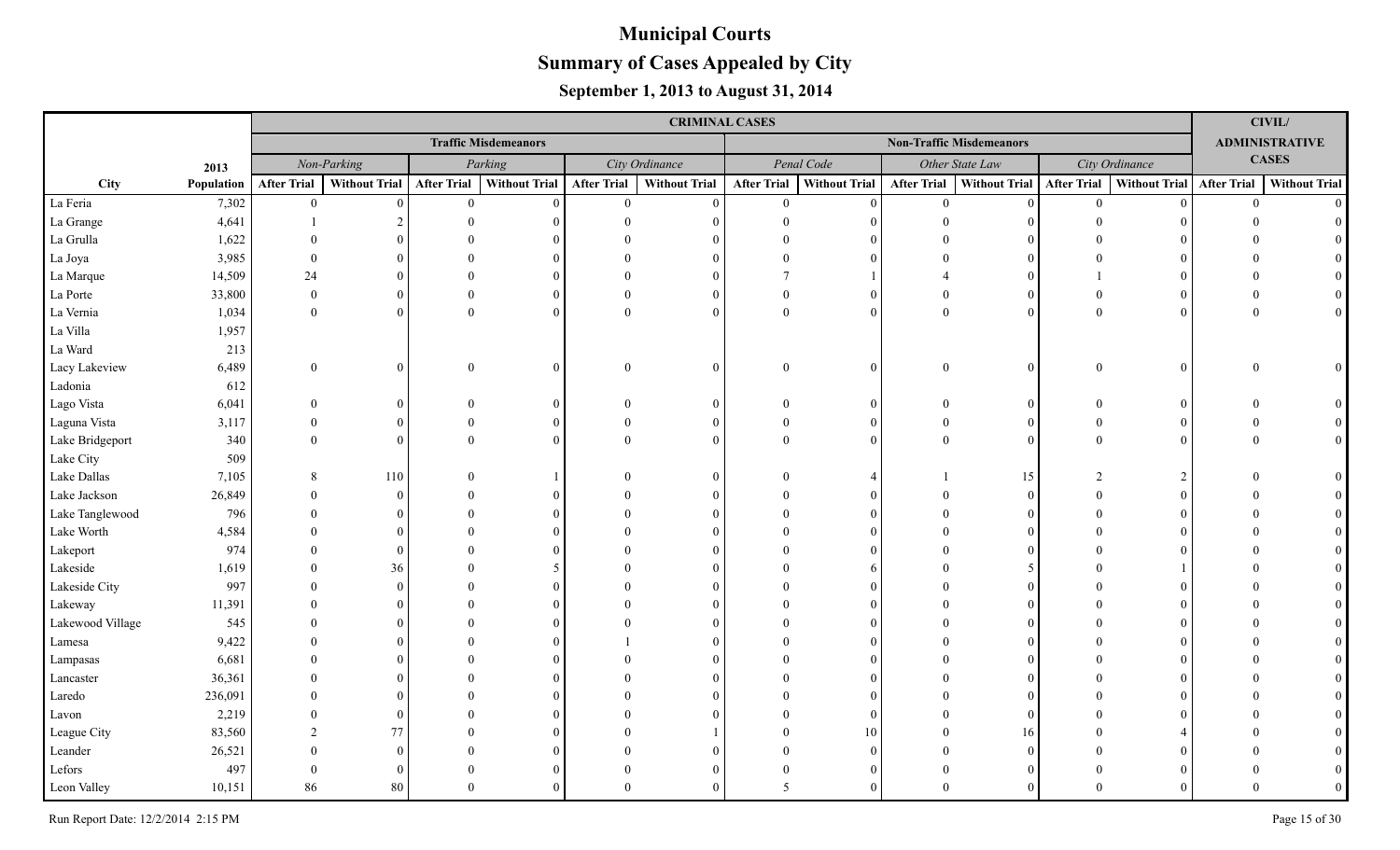|                        |            |                    |                      |                    |                             |                    | <b>CRIMINAL CASES</b> |                    |                      |                    |                                 |                    |                      |                    | <b>CIVIL/</b>         |
|------------------------|------------|--------------------|----------------------|--------------------|-----------------------------|--------------------|-----------------------|--------------------|----------------------|--------------------|---------------------------------|--------------------|----------------------|--------------------|-----------------------|
|                        |            |                    |                      |                    | <b>Traffic Misdemeanors</b> |                    |                       |                    |                      |                    | <b>Non-Traffic Misdemeanors</b> |                    |                      |                    | <b>ADMINISTRATIVE</b> |
|                        | 2013       |                    | Non-Parking          |                    | Parking                     |                    | City Ordinance        |                    | Penal Code           |                    | Other State Law                 |                    | City Ordinance       |                    | <b>CASES</b>          |
| City                   | Population | <b>After Trial</b> | <b>Without Trial</b> | <b>After Trial</b> | <b>Without Trial</b>        | <b>After Trial</b> | <b>Without Trial</b>  | <b>After Trial</b> | <b>Without Trial</b> | <b>After Trial</b> | Without Trial                   | <b>After Trial</b> | <b>Without Trial</b> | <b>After Trial</b> | <b>Without Trial</b>  |
| Leonard                | 1,990      | $\overline{0}$     | $\Omega$             | $\theta$           | $\Omega$                    | $\overline{0}$     | $\Omega$              | $\theta$           | $\theta$             | $\theta$           | $\Omega$                        | $\theta$           |                      | $\theta$           | $\Omega$              |
| Levelland              | 13,542     |                    |                      |                    |                             |                    |                       |                    | $\Omega$             |                    |                                 |                    |                      |                    |                       |
| Lewisville             | 95,290     | $\Omega$           |                      |                    |                             |                    |                       |                    |                      |                    |                                 |                    |                      |                    |                       |
| Lexington              | 1,177      | 31                 |                      |                    |                             |                    |                       |                    | $\Omega$             |                    |                                 |                    |                      |                    |                       |
| Liberty                | 8,397      | $\Omega$           |                      |                    |                             |                    |                       |                    | $\Omega$             |                    |                                 |                    |                      |                    |                       |
| Liberty Hill           | 967        |                    |                      |                    |                             |                    |                       |                    | $\Omega$             |                    |                                 |                    |                      |                    |                       |
| Lindale                | 4,818      | $\Omega$           | 43                   |                    |                             |                    |                       |                    | 10                   |                    |                                 |                    |                      |                    |                       |
| Linden                 | 1,988      |                    | $\Omega$             |                    |                             |                    |                       |                    | $\Omega$             | $\Omega$           | $\Omega$                        |                    |                      |                    |                       |
| Lindsay                | 1,018      | $\overline{2}$     | $\Omega$             |                    |                             | $\Omega$           | $\Omega$              |                    | $\Omega$             | $\Omega$           | $\Omega$                        |                    |                      |                    |                       |
| Lipan                  | 430        |                    |                      |                    |                             |                    |                       |                    |                      |                    |                                 |                    |                      |                    |                       |
| Little Elm             | 25,898     | $\Omega$           |                      |                    |                             |                    | $\Omega$              |                    | $\Omega$             | $\Omega$           | $\theta$                        |                    |                      |                    |                       |
| Little River - Academy | 1,961      |                    | $\theta$             |                    |                             |                    | ∩                     |                    | $\Omega$             |                    | $\Omega$                        |                    |                      |                    |                       |
| Littlefield            | 6,372      | 5                  | 0                    |                    |                             |                    | $\Omega$              |                    | $\Omega$             |                    | $\Omega$                        |                    |                      |                    |                       |
| Live Oak               | 13,131     | $\Omega$           | 0                    |                    |                             |                    | $\Omega$              |                    | $\Omega$             |                    | $\Omega$                        |                    |                      |                    |                       |
| Liverpool              | 482        | $\theta$           | $\Omega$             |                    |                             |                    | $\Omega$              |                    | $\Omega$             | $\Omega$           | $\Omega$                        |                    |                      |                    |                       |
| Livingston             | 5,335      |                    |                      |                    |                             |                    |                       |                    |                      |                    |                                 |                    |                      |                    |                       |
| Llano                  | 3,232      |                    |                      |                    |                             |                    | $\Omega$              |                    | $\Omega$             |                    |                                 |                    |                      |                    |                       |
| Lockhart               | 12,698     |                    |                      |                    |                             |                    |                       |                    | $\Omega$             |                    |                                 |                    |                      |                    |                       |
| Lockney                | 1,842      |                    |                      |                    |                             |                    |                       |                    | $\Omega$             |                    |                                 |                    |                      |                    |                       |
| Log Cabin              | 714        |                    |                      |                    |                             |                    |                       |                    | $\Omega$             |                    |                                 |                    |                      |                    |                       |
| Lometa                 | 856        |                    |                      |                    |                             |                    |                       |                    | $\Omega$             |                    |                                 |                    |                      |                    |                       |
| Lone Oak               | 598        |                    |                      |                    |                             |                    |                       |                    |                      |                    |                                 |                    |                      |                    |                       |
| Lone Star              | 1,581      |                    |                      |                    |                             |                    |                       |                    |                      |                    |                                 |                    |                      |                    |                       |
| Longview               | 80,455     | $\mathcal{D}$      |                      |                    |                             |                    |                       |                    |                      |                    |                                 |                    |                      |                    |                       |
| Loraine                | 602        |                    |                      |                    |                             |                    |                       |                    |                      |                    |                                 |                    |                      |                    |                       |
| Lorena                 | 1,691      |                    |                      |                    |                             |                    |                       |                    |                      |                    |                                 |                    |                      |                    |                       |
| Lorenzo                | 1,147      |                    |                      |                    |                             |                    |                       |                    |                      |                    |                                 |                    |                      |                    |                       |
| Los Fresnos            | 5,542      |                    |                      |                    |                             |                    |                       |                    |                      |                    |                                 |                    |                      |                    |                       |
| Lott                   | 759        |                    |                      |                    |                             |                    |                       |                    |                      |                    |                                 |                    |                      |                    |                       |
| Lubbock                | 229,573    |                    |                      |                    |                             |                    |                       |                    |                      |                    |                                 |                    |                      |                    |                       |
| Lucas                  | 5,166      |                    | $\theta$             |                    |                             |                    |                       |                    |                      |                    |                                 |                    |                      |                    |                       |
| Lufkin                 | 35,067     |                    | 23                   |                    |                             |                    |                       |                    |                      |                    |                                 |                    |                      |                    |                       |
| Luling                 | 5,411      | $\Omega$           | $\Omega$             | $\Omega$           |                             |                    |                       |                    |                      |                    |                                 |                    |                      |                    |                       |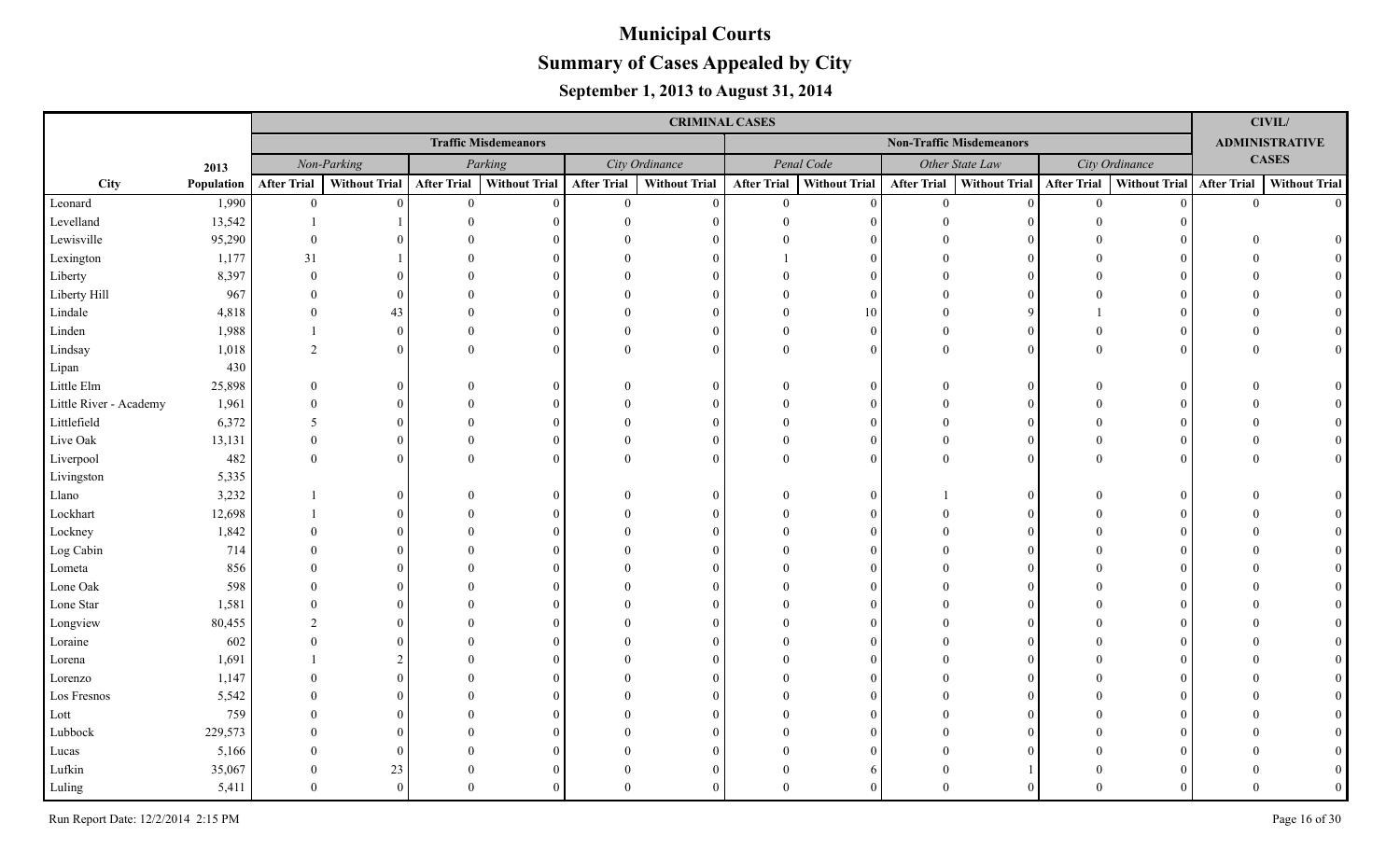|                   |            |                    |                      |                    |                             |                    | <b>CRIMINAL CASES</b> |                    |                      |                    |                                 |                    |                      |                    | CIVIL/                |
|-------------------|------------|--------------------|----------------------|--------------------|-----------------------------|--------------------|-----------------------|--------------------|----------------------|--------------------|---------------------------------|--------------------|----------------------|--------------------|-----------------------|
|                   |            |                    |                      |                    | <b>Traffic Misdemeanors</b> |                    |                       |                    |                      |                    | <b>Non-Traffic Misdemeanors</b> |                    |                      |                    | <b>ADMINISTRATIVE</b> |
|                   | 2013       |                    | Non-Parking          |                    | Parking                     |                    | City Ordinance        |                    | Penal Code           |                    | Other State Law                 |                    | City Ordinance       |                    | <b>CASES</b>          |
| City              | Population | <b>After Trial</b> | <b>Without Trial</b> | <b>After Trial</b> | <b>Without Trial</b>        | <b>After Trial</b> | <b>Without Trial</b>  | <b>After Trial</b> | <b>Without Trial</b> | <b>After Trial</b> | Without Trial                   | <b>After Trial</b> | <b>Without Trial</b> | <b>After Trial</b> | <b>Without Trial</b>  |
| Lumberton         | 11,943     | $\overline{0}$     | 2                    | $\theta$           | $\Omega$                    | $\overline{0}$     | $\Omega$              | $\theta$           | $\Omega$             | $\theta$           | $\Omega$                        | $\theta$           |                      | $\Omega$           | $\Omega$              |
| Lyford            | 2,611      | $\Omega$           |                      |                    |                             |                    |                       |                    |                      |                    |                                 |                    |                      |                    |                       |
| Lytle             | 2,492      |                    | 29                   |                    |                             |                    |                       |                    |                      |                    |                                 |                    |                      |                    |                       |
| Mabank            | 3,035      |                    |                      |                    |                             |                    |                       |                    |                      |                    |                                 |                    |                      |                    |                       |
| Madisonville      | 4,396      |                    |                      |                    |                             |                    |                       |                    | $\Omega$             |                    |                                 |                    |                      |                    |                       |
| Magnolia          | 1,393      | 2                  |                      |                    |                             |                    |                       |                    |                      |                    |                                 |                    |                      |                    |                       |
| Malakoff          | 2,324      | $\mathfrak{D}$     |                      |                    |                             |                    |                       |                    | $\Omega$             |                    |                                 |                    |                      |                    |                       |
| Malone            | 269        |                    |                      |                    |                             |                    |                       |                    | $\Omega$             |                    |                                 |                    |                      |                    |                       |
| Manor             | 5,037      |                    |                      |                    |                             |                    |                       |                    | $\Omega$             |                    |                                 |                    |                      |                    |                       |
| Mansfield         | 56,368     |                    |                      |                    |                             |                    |                       |                    | $\Omega$             |                    |                                 |                    |                      |                    |                       |
| Manvel            | 5,179      | $\Omega$           |                      |                    |                             |                    | $\Omega$              |                    | $\Omega$             |                    | $\Omega$                        |                    |                      |                    |                       |
| Marble Falls      | 6,077      | $\Omega$           | $\mathfrak{D}$       |                    |                             |                    | $\Omega$              |                    | 5                    | $\Omega$           | 3                               |                    |                      |                    |                       |
| Marfa             | 1,981      |                    |                      |                    |                             |                    |                       |                    |                      |                    |                                 |                    |                      |                    |                       |
| Marion            | 1,066      | $\Omega$           |                      |                    |                             |                    | $\Omega$              |                    | $\Omega$             |                    | $\Omega$                        |                    |                      |                    |                       |
| Marlin            | 5,967      | 10                 |                      |                    |                             |                    | $\Omega$              |                    | $\Omega$             |                    | $\Omega$                        |                    |                      |                    |                       |
| Marquez           | 263        | $\Omega$           | 0                    |                    |                             |                    | $\Omega$              |                    | $\Omega$             |                    | $\Omega$                        |                    |                      |                    |                       |
| Marshall          | 23,523     | $\Omega$           |                      |                    |                             |                    | $\Omega$              |                    | $\Omega$             | $\Omega$           | $\Omega$                        |                    |                      |                    |                       |
| Marshall Creek    |            |                    |                      |                    |                             |                    |                       |                    |                      |                    |                                 |                    |                      |                    |                       |
| Mart              | 2,209      |                    |                      |                    |                             |                    | ∩                     |                    | $\Omega$             |                    |                                 |                    |                      |                    |                       |
| Martindale        | 1,116      |                    |                      |                    |                             |                    |                       |                    | $\Omega$             |                    |                                 |                    |                      |                    |                       |
| Mason             | 2,114      |                    |                      |                    |                             |                    | $\Omega$              |                    | $\Omega$             |                    | $\Omega$                        |                    |                      |                    |                       |
| Matador           | 607        |                    |                      |                    |                             |                    | $\Omega$              |                    |                      |                    | $\Omega$                        |                    |                      |                    |                       |
| Mathis            | 4,942      |                    |                      |                    |                             |                    |                       |                    |                      |                    |                                 |                    |                      |                    |                       |
| Maud              | 1,056      |                    |                      |                    |                             |                    | $\Omega$              |                    | $\Omega$             |                    |                                 |                    |                      |                    |                       |
| Maypearl          | 934        |                    |                      |                    |                             |                    |                       |                    |                      |                    |                                 |                    |                      |                    |                       |
| McAllen           | 129,877    |                    |                      |                    |                             |                    |                       |                    |                      |                    |                                 |                    |                      |                    |                       |
| McCamey           | 1,887      |                    |                      |                    |                             |                    |                       |                    |                      |                    |                                 |                    |                      |                    |                       |
| McGregor          | 4,987      |                    |                      |                    |                             |                    |                       |                    |                      |                    |                                 |                    |                      |                    |                       |
| McKinney          | 131,117    | 75                 |                      |                    |                             |                    |                       |                    |                      |                    |                                 |                    |                      |                    |                       |
| McLendon-Chisholm | 1,373      |                    |                      |                    |                             |                    |                       |                    |                      |                    |                                 |                    |                      |                    |                       |
| Meadowlakes       | 1,777      |                    |                      |                    |                             |                    |                       |                    |                      |                    |                                 |                    |                      |                    |                       |
| Meadows Place     | 4,660      |                    |                      |                    |                             |                    |                       |                    | $\Omega$             |                    |                                 |                    |                      |                    |                       |
| Megargel          | 203        | $\Omega$           |                      |                    |                             |                    |                       |                    |                      |                    |                                 |                    |                      |                    |                       |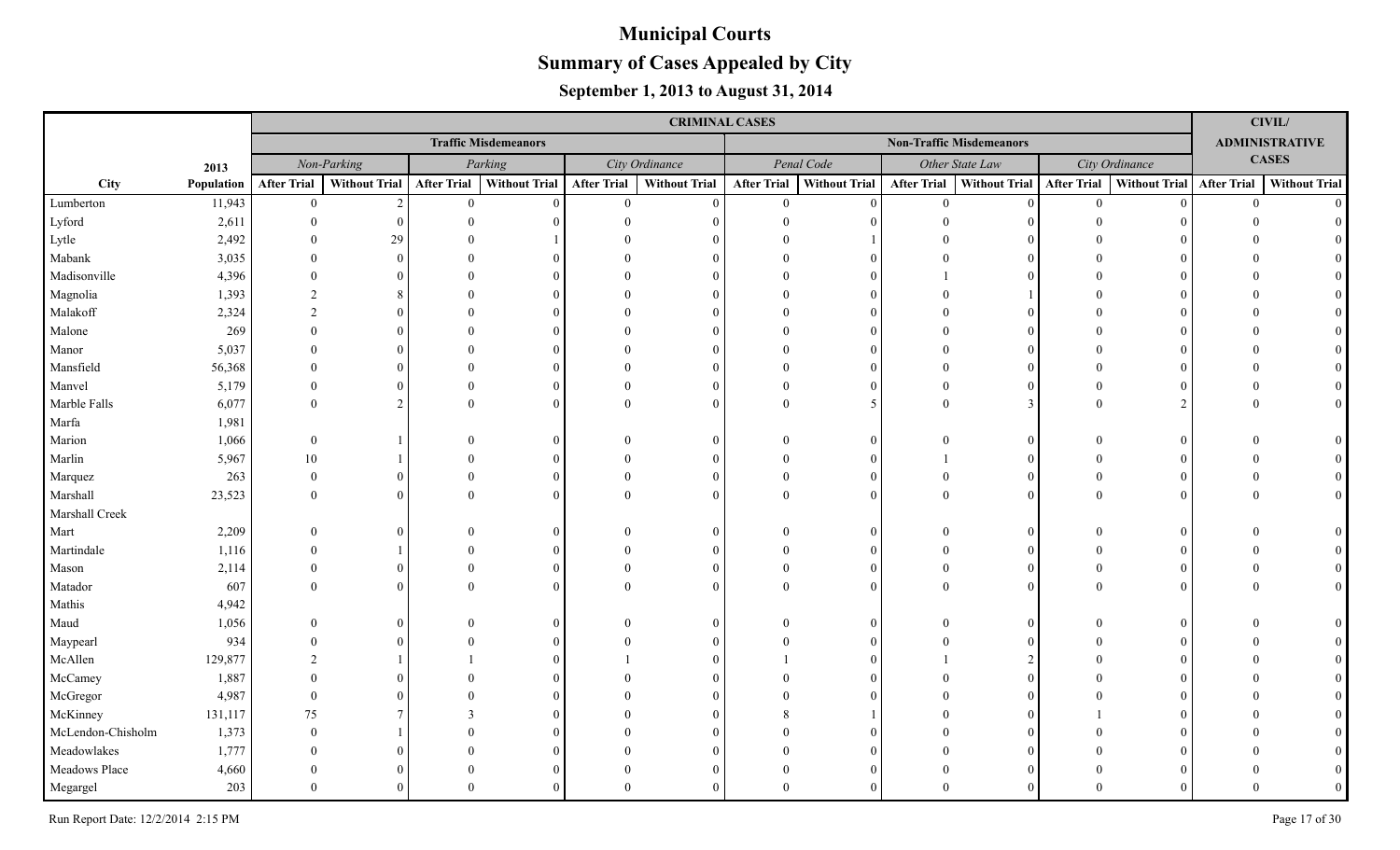|                       |            |                    |                      |                    |                             |                    | <b>CRIMINAL CASES</b> |                    |                      |                    |                                 |                    |                      |                    | CIVIL/                |
|-----------------------|------------|--------------------|----------------------|--------------------|-----------------------------|--------------------|-----------------------|--------------------|----------------------|--------------------|---------------------------------|--------------------|----------------------|--------------------|-----------------------|
|                       |            |                    |                      |                    | <b>Traffic Misdemeanors</b> |                    |                       |                    |                      |                    | <b>Non-Traffic Misdemeanors</b> |                    |                      |                    | <b>ADMINISTRATIVE</b> |
|                       | 2013       |                    | Non-Parking          |                    | Parking                     |                    | City Ordinance        |                    | Penal Code           |                    | Other State Law                 |                    | City Ordinance       |                    | <b>CASES</b>          |
| City                  | Population | <b>After Trial</b> | <b>Without Trial</b> | <b>After Trial</b> | <b>Without Trial</b>        | <b>After Trial</b> | <b>Without Trial</b>  | <b>After Trial</b> | <b>Without Trial</b> | <b>After Trial</b> | <b>Without Trial</b>            | <b>After Trial</b> | <b>Without Trial</b> | <b>After Trial</b> | <b>Without Trial</b>  |
| Melissa               | 4,695      | $\overline{0}$     | $\Omega$             | $\theta$           | $\Omega$                    | $\overline{0}$     | $\Omega$              | $\theta$           | $\Omega$             | $\theta$           | $\Omega$                        | $\mathbf{0}$       |                      | $\theta$           | $\Omega$              |
| Memphis               | 2,290      | $\Omega$           |                      |                    |                             |                    |                       |                    | $\Omega$             |                    |                                 |                    |                      |                    |                       |
| Menard                | 1,471      |                    |                      |                    |                             |                    |                       |                    |                      |                    |                                 |                    |                      |                    |                       |
| Mercedes              | 15,570     |                    |                      |                    |                             |                    |                       |                    | $\Omega$             |                    |                                 |                    |                      |                    |                       |
| Meridian              | 1,493      |                    |                      |                    |                             |                    |                       |                    | $\Omega$             |                    |                                 |                    |                      |                    |                       |
| Merkel                | 2,590      | 5                  |                      |                    |                             |                    |                       |                    | $\Omega$             |                    |                                 |                    |                      |                    |                       |
| Mertzon               | 781        |                    |                      |                    |                             |                    |                       |                    | $\Omega$             |                    |                                 |                    |                      |                    |                       |
| Mesquite              | 139,824    | $\mathfrak{D}$     |                      |                    |                             |                    |                       |                    | $\Omega$             |                    |                                 |                    |                      |                    |                       |
| Mexia                 | 7,459      |                    |                      |                    |                             |                    |                       |                    | $\Omega$             |                    |                                 |                    |                      |                    |                       |
| Midland               | 111,147    |                    |                      |                    |                             |                    |                       |                    | $\Omega$             |                    |                                 |                    |                      |                    |                       |
| Midlothian            | 18,037     | 3                  |                      |                    |                             |                    | $\Omega$              |                    | $\Omega$             |                    | $\Omega$                        |                    |                      |                    |                       |
| Milano                | 428        |                    | $\theta$             |                    |                             |                    | $\Omega$              |                    | $\Omega$             |                    | $\Omega$                        |                    |                      |                    |                       |
| Miles                 | 829        | $\Omega$           |                      |                    |                             |                    | $\Omega$              |                    | $\Omega$             | $\Omega$           | $\Omega$                        |                    |                      |                    |                       |
| Milford               | 728        |                    |                      |                    |                             |                    |                       |                    |                      |                    |                                 |                    |                      |                    |                       |
| Mineola               | 4,515      | $\Omega$           |                      |                    |                             |                    | $\Omega$              |                    | $\Omega$             |                    | $\Omega$                        |                    |                      |                    |                       |
| Mineral Wells         | 16,788     |                    |                      |                    |                             |                    | $\Omega$              |                    | $\Omega$             |                    | 0                               |                    |                      |                    |                       |
| Mission               | 77,058     |                    |                      |                    |                             |                    |                       |                    | $\Omega$             |                    |                                 |                    |                      |                    |                       |
| Missouri City         | 67,358     | $\mathcal{D}$      | 3                    |                    |                             |                    |                       |                    | $\Omega$             |                    |                                 |                    |                      |                    |                       |
| Monahans              | 6,953      | $\mathcal{E}$      |                      |                    |                             |                    |                       |                    | $\Omega$             |                    |                                 |                    |                      |                    |                       |
| Mont Belvieu          | 3,835      | $\Omega$           |                      |                    |                             |                    |                       |                    | $\Omega$             |                    |                                 |                    |                      |                    |                       |
| Montgomery            | 621        | 15                 | 2                    |                    |                             |                    | $\Omega$              |                    | 3                    |                    | $\Omega$                        |                    |                      |                    |                       |
| Moody                 | 1,371      | $\overline{2}$     | $\theta$             |                    |                             |                    | $\Omega$              |                    | $\Omega$             |                    |                                 |                    |                      |                    |                       |
| Morgan                | 490        |                    |                      |                    |                             |                    |                       |                    |                      |                    |                                 |                    |                      |                    |                       |
| Morgan's Point        | 339        |                    |                      |                    |                             |                    | $\Omega$              |                    | $\Omega$             |                    |                                 |                    |                      |                    |                       |
| Morgan's Point Resort | 4,170      |                    |                      |                    |                             |                    |                       |                    |                      |                    |                                 |                    |                      |                    |                       |
| Morton                | 2,006      |                    |                      |                    |                             |                    |                       |                    |                      |                    |                                 |                    |                      |                    |                       |
| Moulton               | 886        |                    |                      |                    |                             |                    |                       |                    |                      |                    |                                 |                    |                      |                    |                       |
| Mount Enterprise      | 447        | 12                 | 3                    |                    |                             |                    |                       |                    |                      |                    |                                 |                    |                      |                    |                       |
| Mount Pleasant        | 15,564     | $\mathfrak{D}$     | 12                   |                    |                             |                    |                       |                    |                      |                    |                                 |                    |                      |                    |                       |
| Mount Vernon          | 2,662      | $\mathcal{D}$      |                      |                    |                             |                    |                       |                    |                      |                    |                                 |                    |                      |                    |                       |
| Muenster              | 1,544      |                    |                      |                    |                             |                    |                       |                    |                      |                    |                                 |                    |                      |                    |                       |
| Muleshoe              | 5,158      |                    |                      |                    |                             |                    |                       |                    | $\Omega$             |                    |                                 |                    |                      |                    |                       |
| Munday                | 1,300      | $\Omega$           |                      |                    |                             |                    |                       |                    |                      |                    |                                 |                    |                      |                    |                       |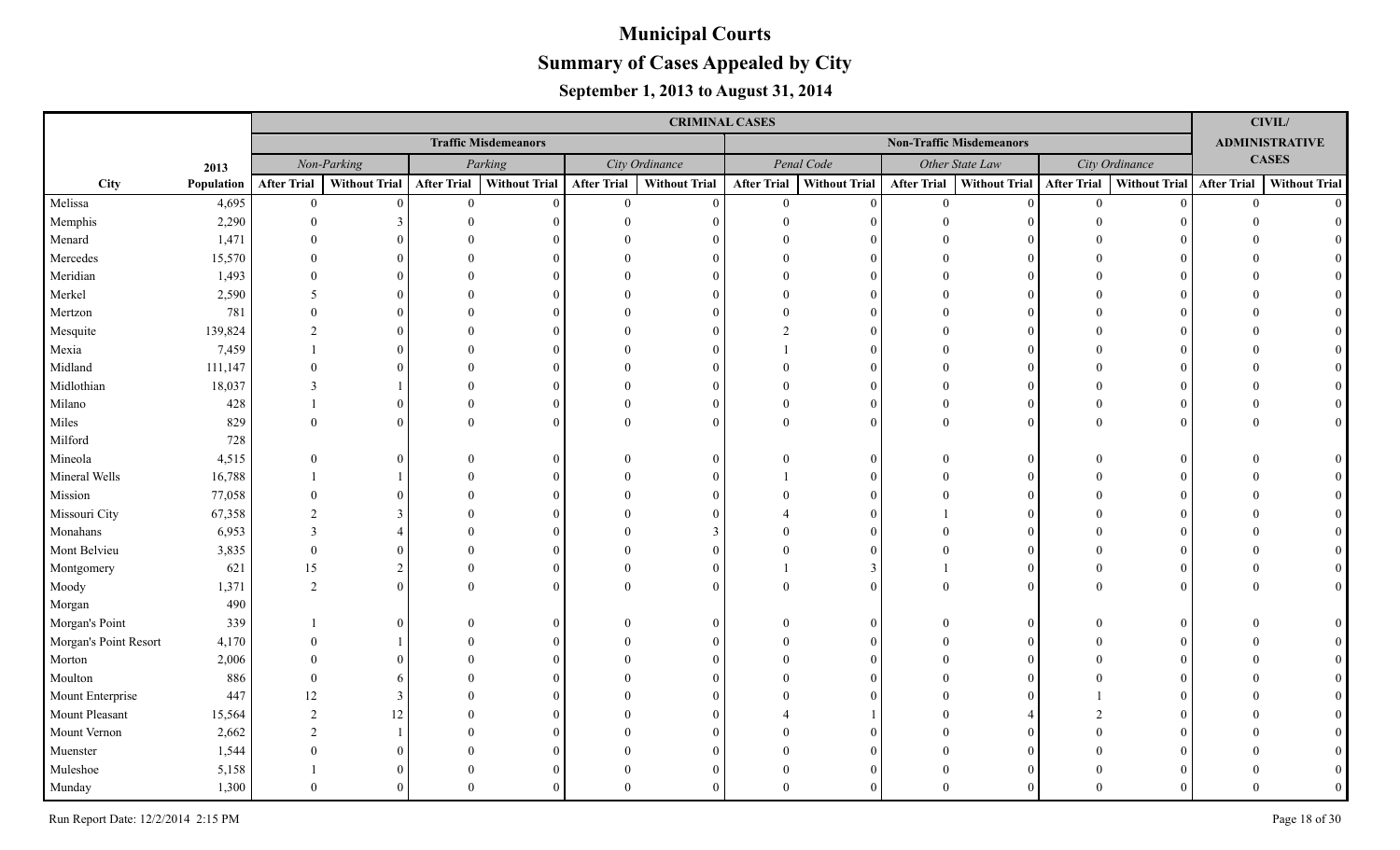|                      |            |                    |                      |                    |                             |                    | <b>CRIMINAL CASES</b> |                    |                      |                    |                                 |                    |                             |                | <b>CIVIL/</b>         |
|----------------------|------------|--------------------|----------------------|--------------------|-----------------------------|--------------------|-----------------------|--------------------|----------------------|--------------------|---------------------------------|--------------------|-----------------------------|----------------|-----------------------|
|                      |            |                    |                      |                    | <b>Traffic Misdemeanors</b> |                    |                       |                    |                      |                    | <b>Non-Traffic Misdemeanors</b> |                    |                             |                | <b>ADMINISTRATIVE</b> |
|                      | 2013       |                    | Non-Parking          |                    | Parking                     |                    | City Ordinance        |                    | Penal Code           |                    | Other State Law                 |                    | City Ordinance              |                | <b>CASES</b>          |
| City                 | Population | <b>After Trial</b> | <b>Without Trial</b> | <b>After Trial</b> | <b>Without Trial</b>        | <b>After Trial</b> | <b>Without Trial</b>  | <b>After Trial</b> | <b>Without Trial</b> | <b>After Trial</b> | Without Trial                   | <b>After Trial</b> | Without Trial   After Trial |                | <b>Without Trial</b>  |
| Murphy               | 17,708     | 26                 |                      | $\overline{0}$     | $\Omega$                    | $\overline{0}$     | $\Omega$              | $\mathfrak{Z}$     | $\Omega$             | $\mathbf{0}$       | $\vert 0 \vert$                 | $\mathbf{0}$       |                             | $\overline{0}$ | $\Omega$              |
| Mustang Ridge        | 861        | $\theta$           |                      |                    |                             |                    |                       |                    |                      | $\Omega$           |                                 |                    |                             |                |                       |
| Nacogdoches          | 32,996     | 14                 |                      |                    |                             |                    |                       |                    |                      |                    | 14                              |                    |                             |                |                       |
| Naples               | 1,378      | $\Omega$           |                      |                    |                             |                    |                       |                    |                      |                    | $\Omega$                        |                    |                             |                |                       |
| Nash                 | 2,960      |                    |                      |                    |                             |                    |                       |                    |                      |                    |                                 |                    |                             |                |                       |
| Nassau Bay           | 4,002      |                    |                      |                    |                             |                    |                       |                    |                      |                    |                                 | 52                 |                             |                |                       |
| Natalia              | 1,431      |                    |                      |                    |                             |                    |                       |                    |                      |                    | $\Omega$                        |                    |                             |                |                       |
| Navasota             | 7,049      |                    |                      |                    |                             |                    |                       |                    |                      |                    |                                 |                    |                             |                |                       |
| Nazareth             | 311        |                    |                      |                    |                             |                    |                       |                    |                      |                    |                                 |                    |                             |                |                       |
| Nederland            | 17,547     |                    |                      |                    |                             |                    |                       |                    |                      |                    |                                 |                    |                             |                |                       |
| Needville            | 2,823      |                    |                      |                    |                             |                    |                       |                    |                      |                    |                                 |                    |                             |                |                       |
| New Boston           | 4,550      | $\Omega$           |                      |                    |                             |                    |                       |                    |                      |                    |                                 |                    |                             |                |                       |
| New Braunfels        | 57,740     | 15                 | $\mathfrak{D}$       |                    |                             |                    |                       |                    |                      |                    |                                 |                    |                             |                |                       |
| New Deal             | 794        | $\theta$           | $\Omega$             |                    |                             |                    |                       |                    |                      |                    | $\Omega$                        |                    |                             |                |                       |
| New Fairview         | 1,258      |                    | $\Omega$             |                    |                             |                    |                       |                    |                      |                    | $\Omega$                        |                    |                             |                |                       |
| New Hope, Town of    | 614        |                    |                      |                    |                             |                    |                       |                    |                      |                    |                                 |                    |                             |                |                       |
| New London           | 998        | $\Omega$           | $\Omega$             |                    |                             |                    |                       |                    | 0                    |                    | $\Omega$                        |                    |                             |                |                       |
| New Summerfield      | 1,111      | $\Omega$           | 7                    |                    |                             |                    |                       |                    |                      |                    | $\Omega$                        |                    |                             |                |                       |
| Newark               | 1,005      | $\Omega$           | $\Omega$             |                    |                             |                    |                       |                    |                      |                    | $\Omega$                        |                    |                             |                |                       |
| Newcastle            | 585        |                    |                      |                    |                             |                    |                       |                    |                      |                    |                                 |                    |                             |                |                       |
| Newton               | 2,478      | $\Omega$           | 0                    |                    |                             |                    |                       |                    |                      |                    | $\Omega$                        |                    |                             |                |                       |
| Nixon                | 2,385      |                    |                      |                    |                             |                    |                       |                    |                      |                    |                                 |                    |                             |                |                       |
| Nocona               | 3,033      |                    |                      |                    |                             |                    |                       |                    |                      |                    |                                 |                    |                             |                |                       |
| Nolanville           | 4,259      |                    |                      |                    |                             |                    |                       |                    |                      |                    |                                 |                    |                             |                |                       |
| Noonday              | 777        |                    |                      |                    |                             |                    |                       |                    |                      |                    |                                 |                    |                             |                |                       |
| Normangee            | 685        |                    | 0                    |                    |                             |                    |                       |                    |                      |                    | $\Omega$                        |                    |                             |                |                       |
| North Richland Hills | 63,343     | $\Omega$           | 0                    |                    |                             |                    | $\Omega$              |                    |                      |                    | $\Omega$                        |                    |                             |                |                       |
| Northcrest           |            |                    |                      |                    |                             |                    |                       |                    |                      |                    |                                 |                    |                             |                |                       |
| Northlake            | 1,724      | $\mathbf Q$        | 354                  |                    |                             |                    |                       |                    |                      |                    | 16                              |                    |                             |                |                       |
| O'Donnell            | 831        |                    | $\Omega$             |                    |                             |                    |                       |                    |                      |                    | $\Omega$                        |                    |                             |                |                       |
| Oak Leaf             | 1,298      |                    |                      |                    |                             |                    |                       |                    |                      |                    |                                 |                    |                             |                |                       |
| Oak Point            | 2,786      |                    |                      |                    |                             |                    |                       |                    |                      |                    |                                 |                    |                             |                |                       |
| Oak Ridge North      | 3,049      | $\Omega$           |                      | $\Omega$           |                             |                    |                       |                    |                      |                    | $\Omega$                        | $\Omega$           |                             |                | $\Omega$              |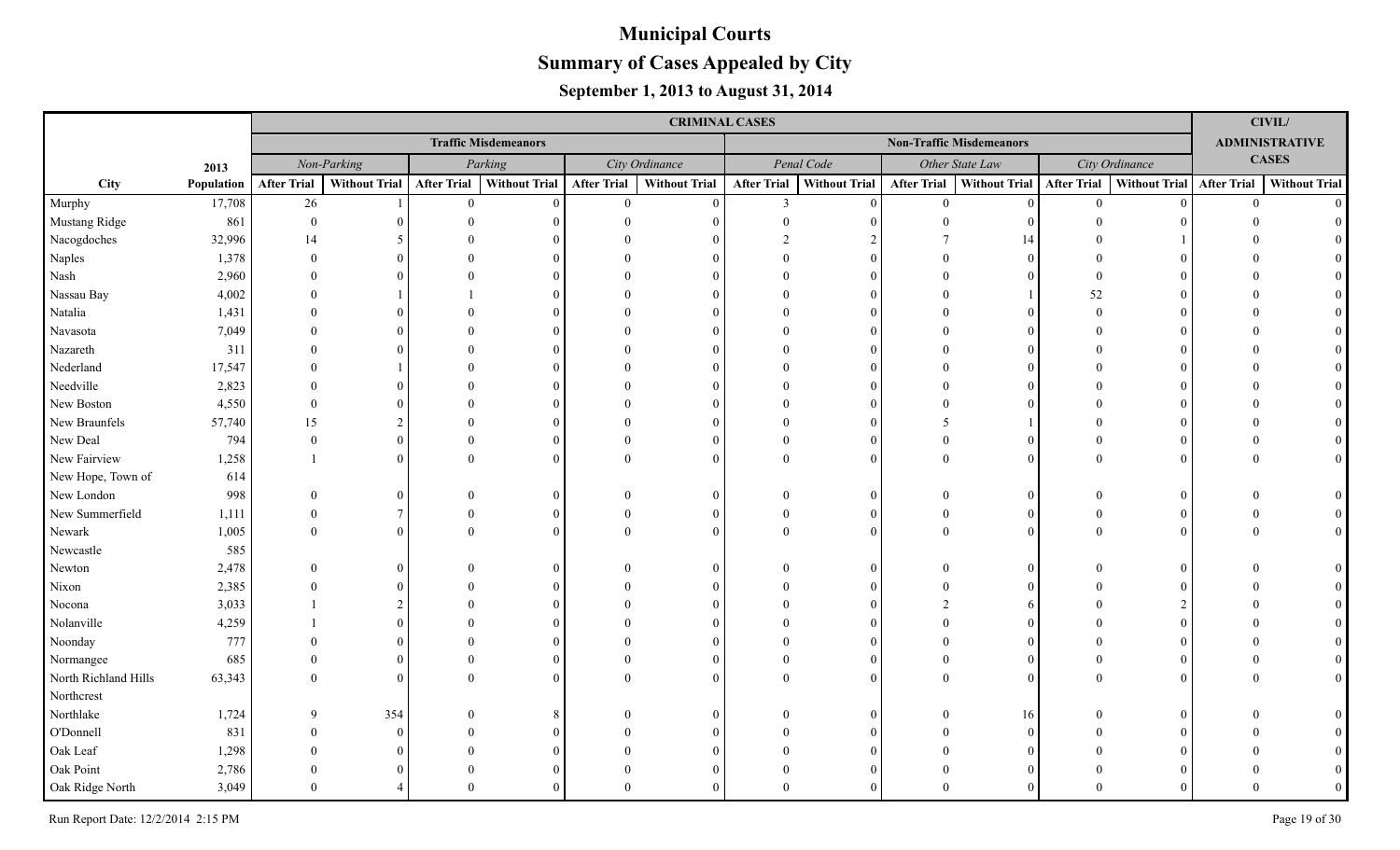|                       |            |                    |                      |                    |                             |                    | <b>CRIMINAL CASES</b> |                    |                      |                    |                                 |                    |                             |                | <b>CIVIL/</b>         |
|-----------------------|------------|--------------------|----------------------|--------------------|-----------------------------|--------------------|-----------------------|--------------------|----------------------|--------------------|---------------------------------|--------------------|-----------------------------|----------------|-----------------------|
|                       |            |                    |                      |                    | <b>Traffic Misdemeanors</b> |                    |                       |                    |                      |                    | <b>Non-Traffic Misdemeanors</b> |                    |                             |                | <b>ADMINISTRATIVE</b> |
|                       | 2013       |                    | Non-Parking          |                    | Parking                     |                    | City Ordinance        |                    | Penal Code           |                    | Other State Law                 |                    | City Ordinance              |                | <b>CASES</b>          |
| City                  | Population | <b>After Trial</b> | <b>Without Trial</b> | <b>After Trial</b> | <b>Without Trial</b>        | <b>After Trial</b> | <b>Without Trial</b>  | <b>After Trial</b> | <b>Without Trial</b> | <b>After Trial</b> | Without Trial                   | <b>After Trial</b> | Without Trial   After Trial |                | <b>Without Trial</b>  |
| Oak Ridge, Town of    | 141        | $\overline{0}$     | 8                    | $\theta$           | $\Omega$                    | $\overline{0}$     | $\theta$              | $\theta$           | $\theta$             | $\theta$           | $\overline{2}$                  | $\overline{0}$     | $\Omega$                    | $\overline{0}$ | $\Omega$              |
| Oakwood               | 510        | $\Omega$           |                      | $\Omega$           |                             |                    | $\Omega$              |                    | $\Omega$             |                    |                                 |                    |                             |                |                       |
| Odem                  | 2,389      |                    |                      |                    |                             |                    |                       |                    | $\Omega$             |                    |                                 |                    |                             |                |                       |
| Odessa                | 99,940     |                    | $\Omega$             |                    |                             |                    | $\Omega$              |                    | $\Omega$             |                    |                                 |                    |                             |                |                       |
| Old River-Winfree     | 1,245      |                    |                      |                    |                             |                    | $\Omega$              |                    | $\Omega$             |                    |                                 |                    |                             |                |                       |
| Olmos Park            | 2,237      | $\mathcal{E}$      |                      |                    |                             |                    | $\Omega$              |                    | $\Omega$             |                    |                                 |                    |                             |                |                       |
| Olney                 | 3,285      |                    | $\Omega$             |                    |                             |                    | $\Omega$              |                    | $\Omega$             |                    |                                 |                    |                             |                |                       |
| Olton                 | 2,215      |                    | $\Omega$             |                    |                             |                    | $\Omega$              |                    | $\Omega$             |                    |                                 |                    |                             |                |                       |
| Omaha                 | 1,021      |                    |                      |                    |                             |                    | $\Omega$              |                    | $\Omega$             |                    |                                 |                    |                             |                |                       |
| Onalaska              | 1,764      |                    |                      |                    |                             |                    | $\Omega$              |                    | $\Omega$             |                    |                                 |                    |                             |                |                       |
| Orange                | 18,595     |                    | $\Omega$             |                    |                             |                    | $\Omega$              |                    | $\Omega$             |                    |                                 |                    |                             |                |                       |
| Orange Grove          | 1,318      |                    | $\Omega$             |                    |                             |                    | $\Omega$              |                    | $\Omega$             |                    |                                 |                    |                             |                |                       |
| Orchard               | 478        |                    | $\Omega$             |                    |                             |                    | $\Omega$              |                    | $\Omega$             |                    |                                 |                    |                             |                |                       |
| Ore City              | 1,144      |                    | $\Omega$             |                    |                             |                    | $\Omega$              |                    | $\Omega$             |                    |                                 |                    |                             |                |                       |
| Overton               | 2,554      |                    |                      |                    |                             |                    | $\Omega$              |                    | $\Omega$             |                    |                                 |                    |                             |                |                       |
| Ovilla                | 3,492      |                    | $\Omega$             |                    |                             |                    | $\Omega$              |                    | $\Omega$             |                    |                                 |                    |                             |                |                       |
| Oyster Creek          | 1,111      | $\Omega$           | $\theta$             |                    |                             |                    | $\Omega$              |                    | $\Omega$             | $\Omega$           | $\Omega$                        |                    |                             |                |                       |
| Paducah               | 1,186      | $\Omega$           | $\Omega$             | $\Omega$           |                             |                    | $\Omega$              |                    | $\Omega$             | $\Omega$           | $\Omega$                        |                    |                             |                |                       |
| Palacios              | 4,718      |                    |                      |                    |                             |                    |                       |                    |                      |                    |                                 |                    |                             |                |                       |
| Palestine             | 18,712     | 10                 | 6                    |                    | $\Omega$                    |                    | $\Omega$              |                    |                      |                    | 2                               |                    |                             |                |                       |
| Palisades, Village of | 325        | $\Omega$           | $\Omega$             |                    |                             |                    | $\Omega$              |                    | $\Omega$             |                    |                                 |                    |                             |                |                       |
| Palm Valley           | 1,304      | 2                  | 11                   |                    |                             |                    | $\Omega$              |                    | $\Omega$             |                    |                                 |                    |                             |                |                       |
| Palmer                | 2,000      | $\Omega$           | $\Omega$             |                    |                             |                    |                       |                    | $\Omega$             |                    |                                 |                    |                             |                |                       |
| Palmhurst             | 2,607      |                    | $\Omega$             |                    |                             |                    |                       |                    | $\Omega$             |                    |                                 |                    |                             |                |                       |
| Palmview              | 5,460      |                    | $\Omega$             |                    |                             |                    |                       |                    | $\Omega$             |                    |                                 |                    |                             |                |                       |
| Pampa                 | 17,994     |                    | $\Omega$             |                    |                             |                    |                       |                    | $\Omega$             |                    |                                 |                    |                             |                |                       |
| Panhandle             | 2,452      |                    | $\Omega$             |                    |                             |                    | $\Omega$              |                    |                      |                    |                                 |                    |                             |                |                       |
| Panorama Village      | 2,170      |                    | $\Omega$             | $\Omega$           |                             |                    | $\Omega$              |                    | $\Omega$             |                    |                                 |                    |                             |                |                       |
| Pantego               | 2,394      |                    | $\Omega$             | $\Omega$           |                             |                    | $\theta$              |                    | $\Omega$             |                    |                                 |                    |                             |                |                       |
| Paradise              | 441        |                    |                      |                    |                             |                    |                       |                    |                      |                    |                                 |                    |                             |                |                       |
| Paris                 | 25,171     |                    | $\Omega$             |                    |                             |                    |                       |                    | $\mathcal{D}$        |                    |                                 |                    |                             |                |                       |
| Parker                | 3,811      |                    |                      |                    |                             |                    |                       |                    | $\Omega$             |                    |                                 |                    |                             |                |                       |
| Pasadena              | 149,043    |                    |                      |                    |                             |                    |                       |                    |                      |                    |                                 |                    |                             |                |                       |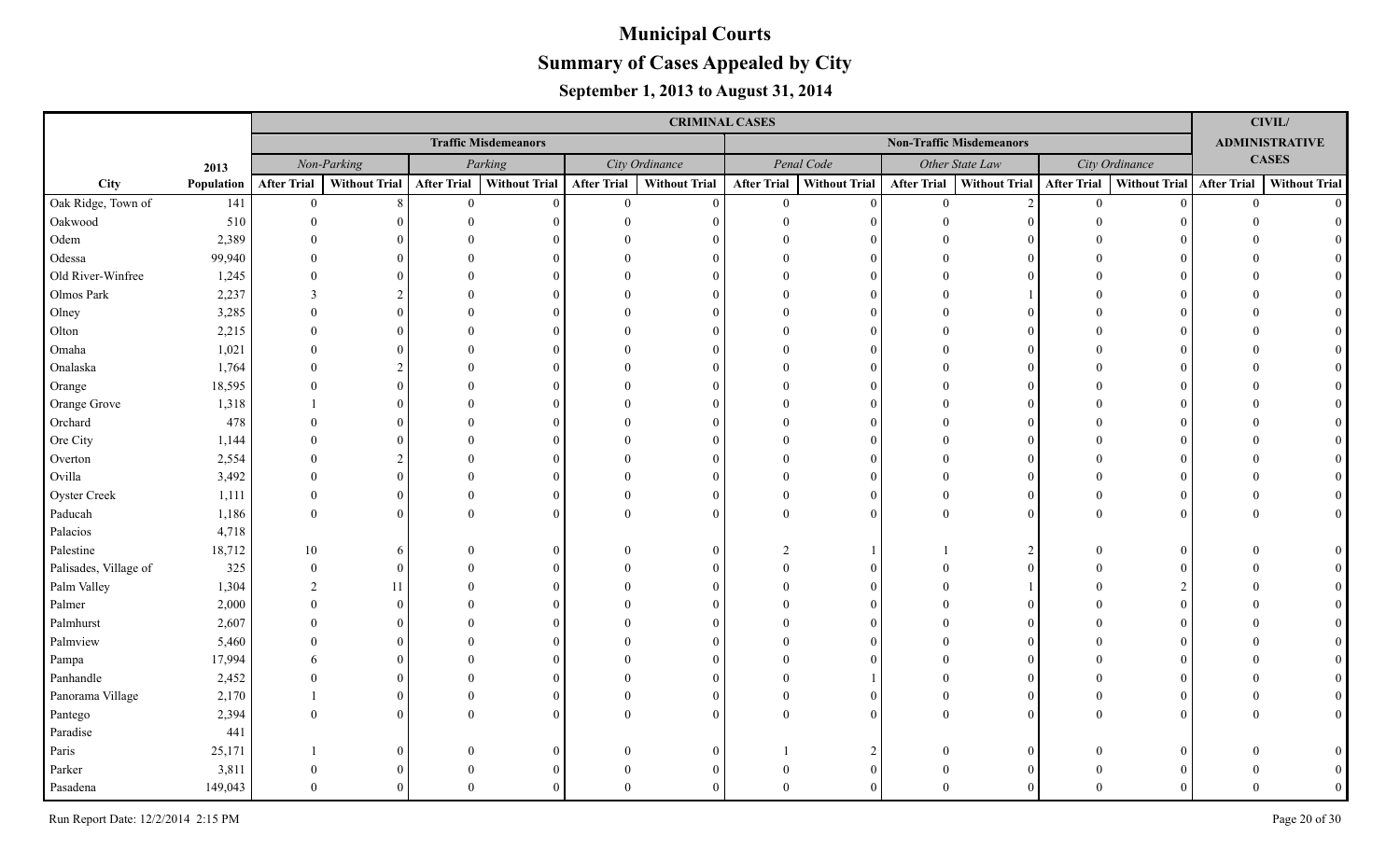|                           |            |                    |               |                    |                             |                    | <b>CRIMINAL CASES</b> |                    |                      |                    |                                 |                    |                           |                | <b>CIVIL/</b>         |
|---------------------------|------------|--------------------|---------------|--------------------|-----------------------------|--------------------|-----------------------|--------------------|----------------------|--------------------|---------------------------------|--------------------|---------------------------|----------------|-----------------------|
|                           |            |                    |               |                    | <b>Traffic Misdemeanors</b> |                    |                       |                    |                      |                    | <b>Non-Traffic Misdemeanors</b> |                    |                           |                | <b>ADMINISTRATIVE</b> |
|                           | 2013       |                    | Non-Parking   |                    | Parking                     |                    | City Ordinance        |                    | Penal Code           |                    | Other State Law                 |                    | City Ordinance            |                | <b>CASES</b>          |
| City                      | Population | <b>After Trial</b> | Without Trial | <b>After Trial</b> | <b>Without Trial</b>        | <b>After Trial</b> | <b>Without Trial</b>  | <b>After Trial</b> | <b>Without Trial</b> | <b>After Trial</b> | <b>Without Trial</b>            | <b>After Trial</b> | Without Trial After Trial |                | <b>Without Trial</b>  |
| Patton Village            | 1,557      | $\overline{0}$     | $\Omega$      | $\mathbf{0}$       | $\Omega$                    | $\overline{0}$     | $\Omega$              | $\overline{0}$     | $\theta$             | $\theta$           | $\theta$                        | $\mathbf{0}$       |                           | $\overline{0}$ | $\Omega$              |
| Payne Springs             | 767        |                    |               |                    |                             |                    |                       |                    |                      | $\Omega$           |                                 |                    |                           |                |                       |
| Pearland                  | 91,252     |                    |               |                    |                             |                    |                       |                    | $\Omega$             |                    |                                 |                    |                           |                |                       |
| Pearsall                  | 9,146      | 28                 | $\Omega$      |                    |                             | $\Omega$           | $\Omega$              |                    | $\Omega$             | $\Omega$           | $\Omega$                        |                    |                           |                |                       |
| Pecan Gap                 | 203        |                    |               |                    |                             |                    |                       |                    |                      |                    |                                 |                    |                           |                |                       |
| Pecan Hill                | 626        | $\Omega$           | $\Omega$      |                    | $\Omega$                    | $\Omega$           | $\Omega$              |                    | $\Omega$             | $\Omega$           | $\overline{0}$                  |                    |                           |                |                       |
| Pecos                     | 8,780      | $\overline{5}$     | $\theta$      |                    |                             | $\Omega$           | $\Omega$              |                    | $\theta$             | $\theta$           | $\theta$                        |                    |                           |                |                       |
| Pelican Bay               | 1,547      |                    |               |                    |                             |                    |                       |                    |                      |                    |                                 |                    |                           |                |                       |
| Penitas                   | 4,403      |                    |               |                    |                             |                    | $\Omega$              |                    | $\Omega$             |                    | $\Omega$                        |                    |                           |                |                       |
| Perryton                  | 8,802      |                    |               |                    |                             |                    |                       |                    | $\Omega$             |                    | 0                               |                    |                           |                |                       |
| Petersburg                | 1,202      |                    |               |                    |                             |                    |                       |                    | $\Omega$             |                    |                                 |                    |                           |                |                       |
| Pflugerville              | 46,936     | $\mathcal{R}$      | 14            |                    |                             |                    |                       |                    | $\Omega$             |                    | $\Omega$                        |                    |                           |                |                       |
| Pharr                     | 70,400     | $\Omega$           | $\theta$      |                    |                             |                    | $\Omega$              |                    | $\Omega$             |                    | $\Omega$                        |                    |                           |                |                       |
| Pilot Point               | 3,856      | 6                  | 0             |                    |                             |                    | $\Omega$              |                    | $\Omega$             | $\Omega$           | $\Omega$                        |                    |                           |                |                       |
| Pine Forest               | 487        |                    |               |                    |                             |                    |                       |                    |                      |                    |                                 |                    |                           |                |                       |
| Pinehurst                 | 4,624      | $\Omega$           |               |                    |                             |                    | $\Omega$              |                    | $\Omega$             |                    |                                 |                    |                           |                |                       |
| Pineland                  | 850        |                    |               |                    |                             |                    |                       |                    | $\Omega$             |                    |                                 |                    |                           |                |                       |
| Piney Point Village       | 3,125      |                    |               |                    |                             |                    |                       |                    |                      |                    |                                 |                    |                           |                |                       |
| Pittsburg                 | 4,497      |                    |               |                    |                             |                    |                       |                    |                      |                    |                                 |                    |                           |                |                       |
| Plainview                 | 22,194     |                    |               |                    |                             |                    |                       |                    |                      |                    |                                 |                    |                           |                |                       |
| Plano                     | 259,841    |                    |               |                    |                             |                    |                       |                    |                      |                    |                                 |                    |                           |                |                       |
| Pleasanton                | 8,934      |                    |               |                    |                             |                    |                       |                    |                      |                    |                                 |                    |                           |                |                       |
| Point                     | 820        |                    |               |                    |                             |                    |                       |                    |                      |                    |                                 |                    |                           |                |                       |
| Point Comfort             | 737        |                    |               |                    |                             |                    |                       |                    |                      |                    |                                 |                    |                           |                |                       |
| Point Venture, Village of | 800        |                    |               |                    |                             |                    |                       |                    |                      |                    |                                 |                    |                           |                |                       |
| Ponder                    | 1,395      |                    |               |                    |                             |                    |                       |                    |                      |                    |                                 |                    |                           |                |                       |
| Port Aransas              | 3,480      |                    |               |                    |                             |                    |                       |                    |                      |                    |                                 |                    |                           |                |                       |
| Port Arthur               | 53,818     |                    |               |                    |                             |                    |                       |                    | $\Omega$             |                    |                                 |                    |                           |                |                       |
| Port Isabel               | 5,006      |                    |               |                    |                             |                    |                       |                    | $\Omega$             |                    |                                 |                    |                           |                |                       |
| Port Lavaca               | 12,248     |                    |               |                    |                             |                    |                       |                    |                      |                    |                                 |                    |                           |                |                       |
| Port Neches               | 13,040     |                    |               |                    |                             |                    |                       |                    |                      |                    |                                 |                    |                           |                |                       |
| Portland                  | 15,099     |                    | $\theta$      |                    |                             |                    |                       |                    | $\Omega$             |                    |                                 |                    |                           |                |                       |
| Post                      | 5,376      |                    | $\Omega$      | $\Omega$           |                             |                    | $\Omega$              |                    |                      |                    |                                 |                    |                           |                |                       |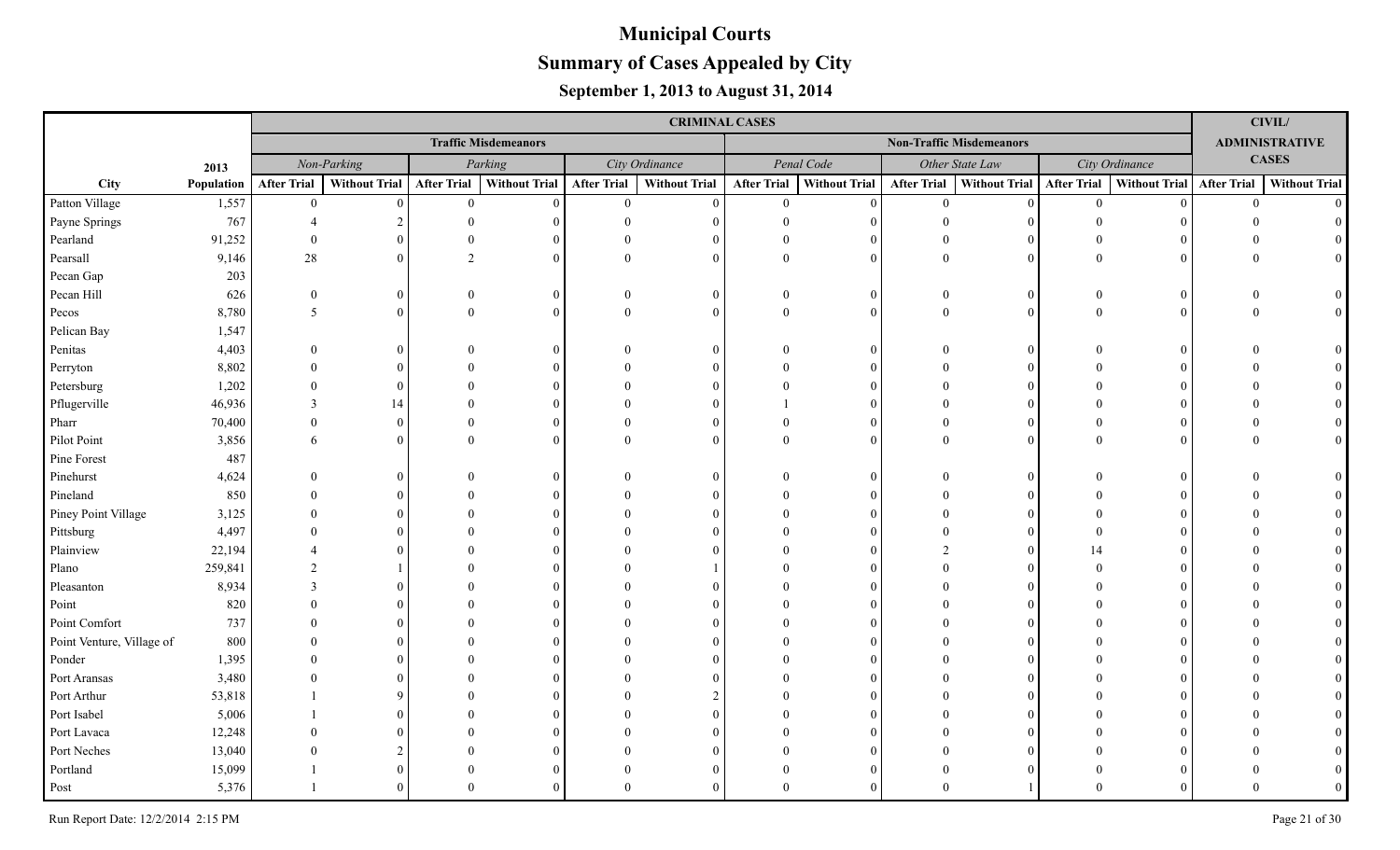|                      |            |                    |               |                    |                             |                    | <b>CRIMINAL CASES</b> |                    |                      |                    |                                 |                    |                           |                | <b>CIVIL/</b>         |
|----------------------|------------|--------------------|---------------|--------------------|-----------------------------|--------------------|-----------------------|--------------------|----------------------|--------------------|---------------------------------|--------------------|---------------------------|----------------|-----------------------|
|                      |            |                    |               |                    | <b>Traffic Misdemeanors</b> |                    |                       |                    |                      |                    | <b>Non-Traffic Misdemeanors</b> |                    |                           |                | <b>ADMINISTRATIVE</b> |
|                      | 2013       |                    | Non-Parking   |                    | Parking                     |                    | City Ordinance        |                    | Penal Code           |                    | Other State Law                 |                    | City Ordinance            |                | <b>CASES</b>          |
| City                 | Population | <b>After Trial</b> | Without Trial | <b>After Trial</b> | <b>Without Trial</b>        | <b>After Trial</b> | <b>Without Trial</b>  | <b>After Trial</b> | <b>Without Trial</b> | <b>After Trial</b> | <b>Without Trial</b>            | <b>After Trial</b> | Without Trial After Trial |                | <b>Without Trial</b>  |
| Poteet               | 3,260      | $\mathbf{0}$       | $\theta$      | $\overline{0}$     | $\Omega$                    | $\mathbf{0}$       | $\Omega$              | $\overline{0}$     | $\Omega$             | $\overline{0}$     | $\theta$                        | $\overline{0}$     |                           | $\overline{0}$ | $\Omega$              |
| Poth                 | 1,908      |                    |               |                    |                             | $\Omega$           |                       |                    | $\Omega$             | $\Omega$           |                                 |                    |                           |                |                       |
| Pottsboro            | 2,160      |                    |               |                    |                             |                    |                       |                    | $\Omega$             |                    |                                 |                    |                           |                |                       |
| Prairie View         | 5,576      | $\theta$           | $\Omega$      | $\Omega$           |                             | $\Omega$           | $\Omega$              |                    | $\Omega$             | $\theta$           | $\Omega$                        |                    |                           |                |                       |
| Premont              | 2,653      |                    |               |                    |                             |                    |                       |                    |                      |                    |                                 |                    |                           |                |                       |
| Presidio             | 4,426      | $\Omega$           |               |                    |                             |                    | $\Omega$              |                    | $\Omega$             | $\Omega$           | $\Omega$                        |                    |                           |                |                       |
| Primera              | 4,070      |                    | $\Omega$      |                    |                             |                    |                       |                    | $\Omega$             | $\Omega$           | $\Omega$                        |                    |                           |                |                       |
| Princeton            | 6,807      | 5                  | 11            |                    |                             |                    |                       |                    | $\Omega$             |                    |                                 |                    |                           |                |                       |
| Progreso             | 5,507      |                    |               |                    |                             |                    |                       |                    | $\Omega$             |                    |                                 |                    |                           |                |                       |
| Prosper              | 9,423      |                    |               |                    |                             |                    |                       |                    | $\Omega$             |                    |                                 |                    |                           |                |                       |
| Providence Village   |            |                    | 8             |                    |                             |                    |                       |                    | $\Omega$             |                    | 0                               |                    |                           |                |                       |
| Quanah               | 2,641      |                    |               |                    |                             |                    |                       |                    | $\Omega$             |                    | $\Omega$                        |                    |                           |                |                       |
| Queen City           | 1,476      |                    |               |                    |                             |                    | ∩                     |                    | $\Omega$             |                    | $\Omega$                        |                    |                           |                |                       |
| Quinlan              | 1,394      |                    |               |                    |                             |                    | ∩                     |                    | $\Omega$             |                    | $\Omega$                        |                    |                           |                |                       |
| Quitman              | 1,809      |                    |               |                    |                             |                    |                       |                    | $\Omega$             |                    | 0                               |                    |                           |                |                       |
| Ralls                | 1,944      |                    |               |                    |                             |                    |                       |                    | $\Omega$             |                    |                                 |                    |                           |                |                       |
| Rancho Viejo         | 2,437      |                    |               |                    |                             |                    |                       |                    | $\Omega$             |                    |                                 |                    |                           |                |                       |
| Ranger               | 2,468      |                    |               |                    |                             |                    |                       |                    | $\Omega$             |                    |                                 |                    |                           |                |                       |
| Ransom Canyon        | 1,096      |                    |               |                    |                             |                    |                       |                    |                      |                    |                                 |                    |                           |                |                       |
| Raymondville         | 11,284     |                    |               |                    |                             |                    |                       |                    | $\Omega$             |                    |                                 |                    |                           |                |                       |
| Red Oak              | 10,769     |                    |               |                    |                             |                    |                       |                    |                      |                    |                                 |                    |                           |                |                       |
| Redwater             | 1,057      |                    |               |                    |                             |                    |                       |                    |                      |                    |                                 |                    |                           |                |                       |
| Refugio              | 2,890      |                    | 16            |                    |                             |                    |                       |                    |                      |                    |                                 |                    |                           |                |                       |
| Reno (Lamar County)  | 3,166      |                    | $\Omega$      |                    |                             |                    |                       |                    |                      |                    |                                 |                    |                           |                |                       |
| Reno (Parker County) | 2,494      |                    |               |                    |                             |                    |                       |                    |                      |                    |                                 |                    |                           |                |                       |
| Rhome                | 1,522      |                    |               |                    |                             |                    |                       |                    |                      |                    |                                 |                    |                           |                |                       |
| Rice                 | 923        |                    |               |                    |                             |                    |                       |                    |                      |                    |                                 |                    |                           |                |                       |
| Richardson           | 99,223     |                    |               |                    |                             |                    |                       |                    |                      |                    |                                 |                    |                           |                |                       |
| Richland Hills       | 7,801      |                    |               |                    |                             |                    |                       |                    |                      |                    |                                 |                    |                           |                |                       |
| Richmond             | 11,679     |                    |               |                    |                             |                    |                       |                    |                      |                    |                                 |                    |                           |                |                       |
| Richwood             | 3,510      |                    |               |                    |                             |                    |                       |                    |                      |                    |                                 |                    |                           |                |                       |
| Riesel               | 1,007      |                    |               |                    |                             |                    |                       |                    | $\Omega$             |                    |                                 |                    |                           |                |                       |
| Rio Grande City      | 13,834     | $\Omega$           |               |                    |                             |                    |                       |                    |                      |                    |                                 |                    |                           |                |                       |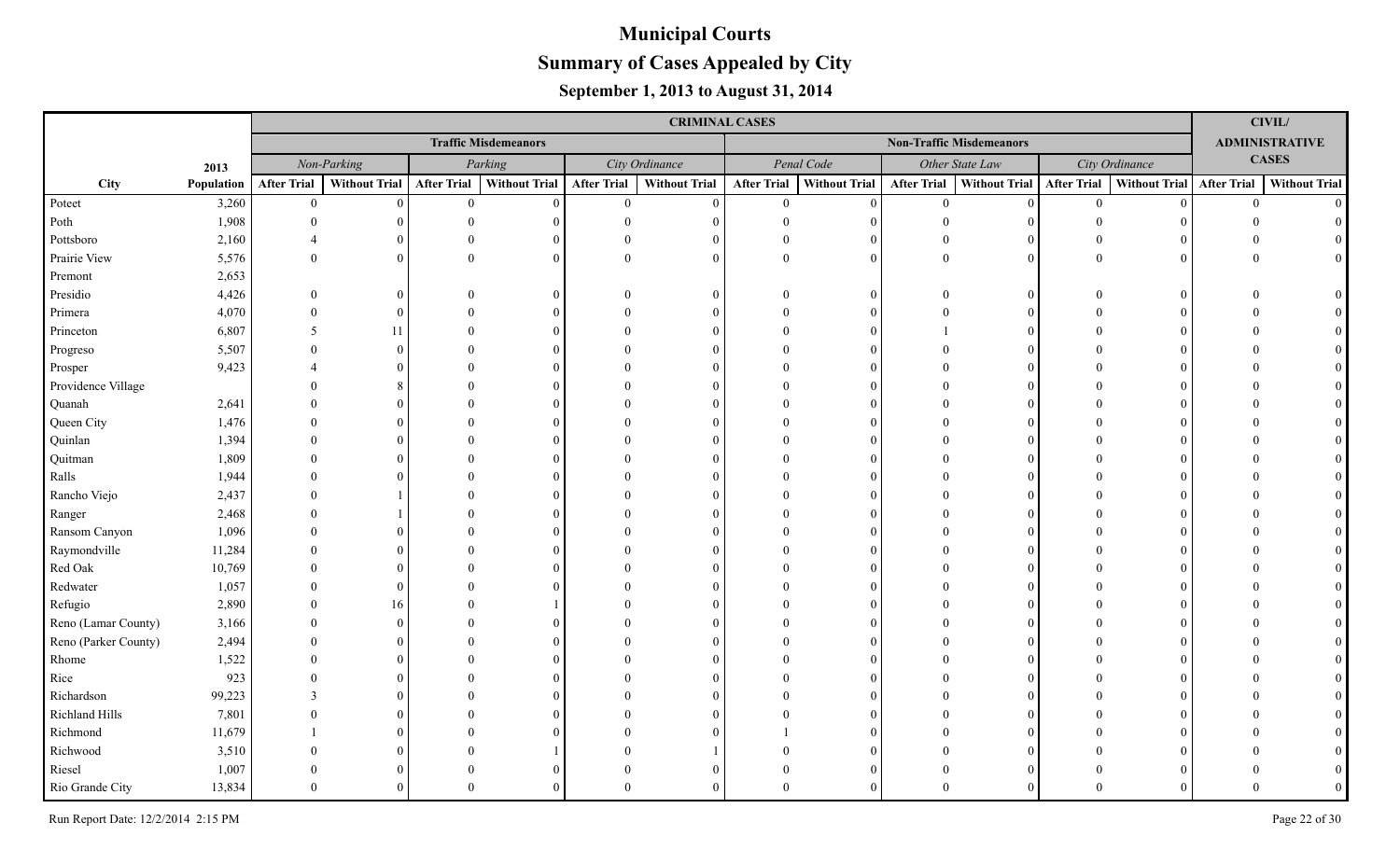|                    |            |                    |                      |                    |                             |                    | <b>CRIMINAL CASES</b> |                    |                      |                    |                                 |                    |                      |                    | CIVIL/                |
|--------------------|------------|--------------------|----------------------|--------------------|-----------------------------|--------------------|-----------------------|--------------------|----------------------|--------------------|---------------------------------|--------------------|----------------------|--------------------|-----------------------|
|                    |            |                    |                      |                    | <b>Traffic Misdemeanors</b> |                    |                       |                    |                      |                    | <b>Non-Traffic Misdemeanors</b> |                    |                      |                    | <b>ADMINISTRATIVE</b> |
|                    | 2013       |                    | Non-Parking          |                    | Parking                     |                    | City Ordinance        |                    | Penal Code           |                    | Other State Law                 |                    | City Ordinance       |                    | <b>CASES</b>          |
| City               | Population | <b>After Trial</b> | <b>Without Trial</b> | <b>After Trial</b> | <b>Without Trial</b>        | <b>After Trial</b> | <b>Without Trial</b>  | <b>After Trial</b> | <b>Without Trial</b> | <b>After Trial</b> | <b>Without Trial</b>            | <b>After Trial</b> | <b>Without Trial</b> | <b>After Trial</b> | <b>Without Trial</b>  |
| Rio Hondo          | 2,356      | $\overline{0}$     | $\theta$             | $\overline{0}$     | $\theta$                    | $\overline{0}$     | $\theta$              | $\overline{0}$     | $\Omega$             | $\overline{0}$     | $\theta$                        | $\theta$           | $\Omega$             | $\overline{0}$     | $\Omega$              |
| Rio Vista          | 873        | $\Omega$           | 41                   | $\Omega$           |                             | $\Omega$           | $\Omega$              | $\Omega$           |                      | $\Omega$           | $\mathcal{D}$                   |                    |                      |                    |                       |
| <b>Rising Star</b> | 835        |                    | $\Omega$             |                    |                             |                    |                       |                    |                      |                    | $\Omega$                        |                    |                      |                    |                       |
| River Oaks         | 7,427      |                    | $\Omega$             |                    |                             |                    | $\Omega$              |                    |                      |                    | $\Omega$                        |                    |                      |                    |                       |
| Roanoke            | 5,962      |                    | $\Omega$             |                    |                             |                    | $\Omega$              |                    |                      |                    | $\Omega$                        |                    |                      |                    |                       |
| Robert Lee         | 1,049      |                    | $\Omega$             |                    |                             |                    | $\Omega$              |                    |                      |                    | $\Omega$                        |                    |                      |                    |                       |
| Robinson           | 10,509     |                    | $\Omega$             |                    |                             |                    | $\Omega$              |                    |                      |                    | $\Omega$                        |                    |                      |                    |                       |
| Robstown           | 11,487     |                    | $\Omega$             |                    |                             |                    | $\Omega$              |                    |                      |                    | $\Omega$                        |                    |                      |                    |                       |
| Rockdale           | 5,595      | 8                  | $\Omega$             |                    |                             |                    | $\Omega$              |                    |                      | 3                  | $\Omega$                        |                    |                      |                    |                       |
| Rockport           | 8,766      | $\Omega$           | $\Omega$             |                    |                             |                    | $\Omega$              |                    |                      |                    | $\Omega$                        |                    |                      |                    |                       |
| Rockwall           | 37,490     | 14                 | 11                   |                    |                             |                    | $\Omega$              | 5                  |                      |                    | $\overline{2}$                  |                    |                      |                    |                       |
| Rogers             | 1,218      | $\Omega$           | 19                   |                    |                             |                    | $\Omega$              |                    |                      |                    | $\Omega$                        |                    |                      |                    |                       |
| Rollingwood        | 1,412      | $\Omega$           | $\Omega$             |                    |                             |                    | $\Omega$              |                    |                      |                    | $\Omega$                        |                    |                      |                    |                       |
| Roma               | 9,765      | $\Omega$           | $\Omega$             |                    |                             |                    | $\Omega$              |                    |                      |                    | $\Omega$                        |                    |                      |                    |                       |
| Roman Forest       | 1,538      |                    | $\Omega$             |                    |                             |                    | $\Omega$              |                    |                      |                    | $\Omega$                        |                    |                      |                    |                       |
| Ropesville         | 434        | 13                 | $\Omega$             |                    |                             |                    | $\Omega$              |                    |                      |                    | $\Omega$                        |                    |                      |                    |                       |
| Roscoe             | 1,322      | $\Omega$           | $\Omega$             |                    |                             |                    | $\Omega$              |                    |                      |                    | $\Omega$                        |                    |                      |                    |                       |
| Rose City          | 502        | $\Omega$           | $\Omega$             |                    |                             |                    | $\Omega$              |                    |                      |                    | $\Omega$                        |                    |                      |                    |                       |
| Rosebud            | 1,412      | 17                 | 12                   |                    |                             |                    | $\Omega$              |                    |                      |                    |                                 |                    |                      |                    |                       |
| Rosenberg          | 30,618     |                    | $\Omega$             |                    |                             |                    | $\Omega$              |                    |                      |                    | $\Omega$                        |                    |                      |                    |                       |
| Round Rock         | 99,887     | $\mathcal{D}$      | $\Omega$             |                    |                             |                    | $\Omega$              |                    |                      |                    | $\Omega$                        |                    |                      |                    |                       |
| Rowlett            | 56,199     |                    | $\Omega$             |                    |                             |                    | $\Omega$              |                    |                      |                    | $\Omega$                        |                    |                      |                    |                       |
| Roxton             | 650        |                    | $\Omega$             |                    |                             |                    | $\Omega$              |                    |                      |                    | $\Omega$                        |                    |                      |                    |                       |
| Royse City         | 9,349      |                    |                      |                    |                             |                    | $\theta$              |                    |                      |                    | $\mathfrak{Z}$                  |                    |                      |                    | $\overline{0}$        |
| Rule               | 636        |                    |                      |                    |                             |                    |                       |                    |                      |                    |                                 |                    |                      |                    |                       |
| Runaway Bay        | 1,286      | $\theta$           | 25                   |                    | 0                           |                    | $\Omega$              |                    | $\Omega$             |                    |                                 |                    |                      |                    |                       |
| Rusk               | 5,551      | 15                 | 15                   |                    | 0                           |                    | $\Omega$              |                    |                      |                    | $\Omega$                        |                    |                      |                    |                       |
| Sabinal            | 1,695      |                    | $\mathcal{D}$        |                    |                             |                    | $\Omega$              |                    |                      |                    | $\Omega$                        |                    |                      |                    |                       |
| Sachse             | 20,329     |                    | $\Omega$             |                    |                             |                    |                       |                    |                      |                    | $\Omega$                        |                    |                      |                    |                       |
| Saginaw            | 19,806     |                    | $\Omega$             |                    |                             |                    | $\Omega$              |                    |                      |                    | $\Omega$                        |                    |                      |                    |                       |
| Saint Jo           | 1,043      | -5                 |                      |                    |                             |                    |                       |                    |                      |                    | $\Omega$                        |                    |                      |                    |                       |
| Salado             | 2,126      | $\Omega$           | $\Omega$             |                    |                             |                    | $\Omega$              | $\Omega$           | $\Omega$             |                    | $\Omega$                        |                    |                      |                    |                       |
| San Angelo         | 93,200     | 153                | 98                   | $\mathcal{R}$      |                             |                    | $\mathcal{D}$         | 55                 | 19                   | 11                 | 6                               | 20                 | 10                   |                    |                       |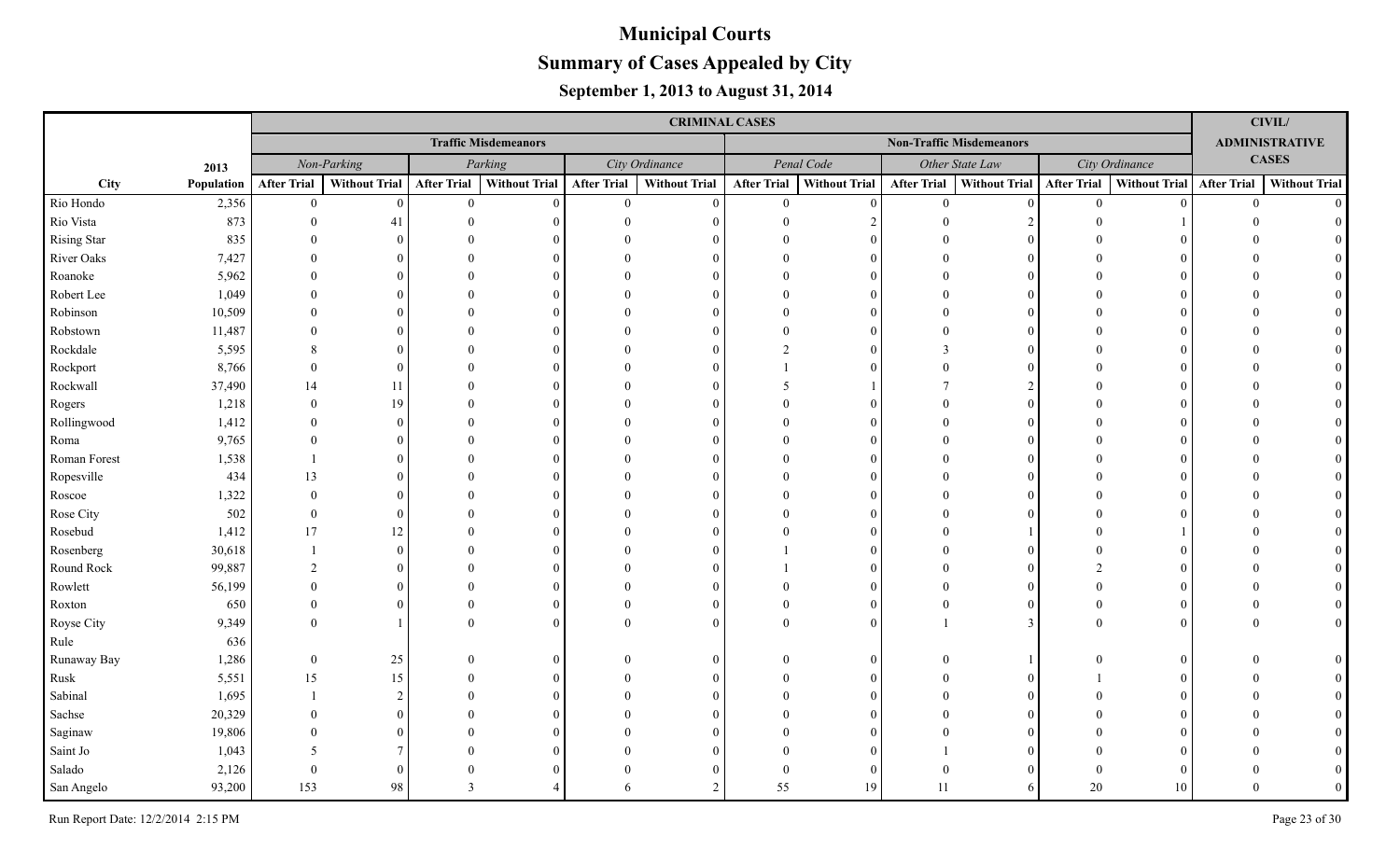|               |            |                    |                      |                    |                             |                    | <b>CRIMINAL CASES</b> |                    |                      |                    |                                 |                    |                      |                    | <b>CIVIL/</b>         |
|---------------|------------|--------------------|----------------------|--------------------|-----------------------------|--------------------|-----------------------|--------------------|----------------------|--------------------|---------------------------------|--------------------|----------------------|--------------------|-----------------------|
|               |            |                    |                      |                    | <b>Traffic Misdemeanors</b> |                    |                       |                    |                      |                    | <b>Non-Traffic Misdemeanors</b> |                    |                      |                    | <b>ADMINISTRATIVE</b> |
|               | 2013       |                    | Non-Parking          |                    | Parking                     |                    | City Ordinance        |                    | Penal Code           |                    | Other State Law                 |                    | City Ordinance       |                    | <b>CASES</b>          |
| City          | Population | <b>After Trial</b> | <b>Without Trial</b> | <b>After Trial</b> | Without Trial               | <b>After Trial</b> | <b>Without Trial</b>  | <b>After Trial</b> | <b>Without Trial</b> | <b>After Trial</b> | <b>Without Trial</b>            | <b>After Trial</b> | <b>Without Trial</b> | <b>After Trial</b> | <b>Without Trial</b>  |
| San Antonio   | 1,327,407  | $\mathbf{0}$       | $\mathbf{0}$         | $\theta$           | $\Omega$                    | $\mathbf{0}$       | $\mathbf{0}$          | $\theta$           | $\Omega$             | $\theta$           | $\theta$                        | $\theta$           |                      | $\theta$           | $\Omega$              |
| San Augustine | 2,108      | $\Omega$           | $\Omega$             |                    |                             |                    | $\Omega$              |                    |                      |                    |                                 |                    |                      |                    |                       |
| San Benito    | 24,250     | $\Omega$           |                      |                    |                             |                    | $\Omega$              |                    |                      |                    |                                 |                    |                      |                    |                       |
| San Diego     | 4,488      | $\Omega$           | $\Omega$             |                    |                             |                    | $\Omega$              |                    |                      |                    |                                 |                    |                      |                    |                       |
| San Felipe    | 747        | $\Omega$           | $\Omega$             |                    |                             |                    | $\Omega$              |                    |                      |                    |                                 |                    |                      |                    |                       |
| San Juan      | 33,856     | $\Omega$           | $\Omega$             |                    |                             |                    | $\Omega$              |                    |                      |                    | $\Omega$                        |                    |                      |                    |                       |
| San Marcos    | 44,894     | $\Omega$           | $\Omega$             |                    | $\Omega$                    |                    | $\Omega$              |                    |                      |                    | $\Omega$                        |                    |                      |                    |                       |
| San Saba      | 3,099      | $\Omega$           | $\Omega$             |                    | $\Omega$                    |                    | $\Omega$              |                    |                      |                    | $\Omega$                        |                    |                      |                    |                       |
| Sanctuary     |            | $\Omega$           | $\Omega$             |                    | $\Omega$                    |                    | $\Omega$              |                    |                      |                    | $\Omega$                        |                    |                      |                    |                       |
| Sanger        | 6,916      |                    | 13                   |                    | $\Omega$                    |                    | $\Omega$              |                    |                      |                    |                                 |                    |                      |                    |                       |
| Sansom Park   | 4,686      | $\Omega$           | $\Omega$             |                    |                             |                    | $\Omega$              |                    |                      |                    | $\Omega$                        |                    |                      |                    |                       |
| Santa Anna    | 1,099      | $\Omega$           | $\overline{2}$       |                    | $\Omega$                    | $\Omega$           | $\mathbf{0}$          |                    | $\Omega$             | $\Omega$           | $\Omega$                        |                    |                      |                    |                       |
| Santa Fe      | 12,222     | $\theta$           | $\mathbf{0}$         | $\Omega$           | $\Omega$                    | $\Omega$           | $\overline{0}$        | $\Omega$           | $\Omega$             | $\Omega$           | $\Omega$                        |                    |                      |                    |                       |
| Santa Rosa    | 2,873      |                    |                      |                    |                             |                    |                       |                    |                      |                    |                                 |                    |                      |                    |                       |
| Savoy         | 831        |                    |                      |                    |                             |                    |                       |                    |                      |                    |                                 |                    |                      |                    |                       |
| Schertz       | 31,465     | $\Omega$           | $\Omega$             |                    |                             | $\Omega$           | $\overline{0}$        |                    | $\Omega$             |                    | $\Omega$                        |                    |                      |                    |                       |
| Schulenburg   | 2,852      |                    | $\tau$               |                    |                             |                    | $\Omega$              |                    |                      |                    |                                 |                    |                      |                    |                       |
| Seabrook      | 11,952     |                    | $\Omega$             |                    |                             |                    | $\Omega$              |                    |                      |                    | $\Omega$                        |                    |                      |                    |                       |
| Seadrift      | 1,364      |                    | $\Omega$             |                    |                             |                    | $\Omega$              |                    |                      |                    |                                 |                    |                      |                    |                       |
| Seagoville    | 14,835     |                    | 17                   |                    |                             |                    | $\Omega$              |                    |                      |                    |                                 |                    |                      |                    |                       |
| Seagraves     | 2,417      | $\Omega$           | $10\,$               |                    |                             |                    | $\Omega$              |                    |                      |                    |                                 |                    |                      |                    |                       |
| Sealy         | 6,019      | $\Omega$           | 57                   |                    |                             |                    | $\Omega$              |                    |                      |                    |                                 |                    |                      |                    |                       |
| Seguin        | 25,175     |                    | $\Omega$             |                    |                             |                    | $\Omega$              |                    |                      |                    |                                 |                    |                      |                    |                       |
| Selma         | 5,540      | $\Omega$           | $\mathbf{0}$         |                    |                             |                    | $\mathbf{0}$          |                    |                      | $\Omega$           | $\Omega$                        |                    |                      |                    |                       |
| Seminole      | 6,430      | 19                 | $\Omega$             |                    |                             |                    | $\mathbf{0}$          |                    | $\Omega$             | 21                 | $\Omega$                        |                    |                      |                    |                       |
| Seven Oaks    | 111        |                    |                      |                    |                             |                    |                       |                    |                      |                    |                                 |                    |                      |                    |                       |
| Seven Points  | 1,455      | $\theta$           | $\theta$             |                    | $\Omega$                    | $\Omega$           | $\overline{0}$        |                    | $\Omega$             |                    | $\Omega$                        |                    |                      |                    |                       |
| Seymour       | 2,740      |                    | $\Omega$             |                    |                             |                    | $\Omega$              |                    |                      |                    |                                 |                    |                      |                    |                       |
| Shady Shores  | 2,612      |                    | $\Omega$             |                    |                             |                    | $\theta$              |                    |                      |                    |                                 |                    |                      |                    |                       |
| Shallowater   | 2,484      |                    | $\Omega$             |                    |                             |                    | $\Omega$              |                    |                      |                    |                                 |                    |                      |                    |                       |
| Shamrock      | 1,910      |                    | 12                   |                    |                             |                    | $\Omega$              |                    |                      |                    |                                 |                    |                      |                    |                       |
| Shavano Park  | 3,035      |                    | $\Omega$             |                    |                             |                    | $\Omega$              |                    |                      |                    |                                 |                    |                      |                    |                       |
| Shenandoah    | 2,134      | $\Omega$           | $\Omega$             |                    |                             | $\Omega$           | $\Omega$              | $\Omega$           |                      |                    | $\Omega$                        |                    |                      |                    |                       |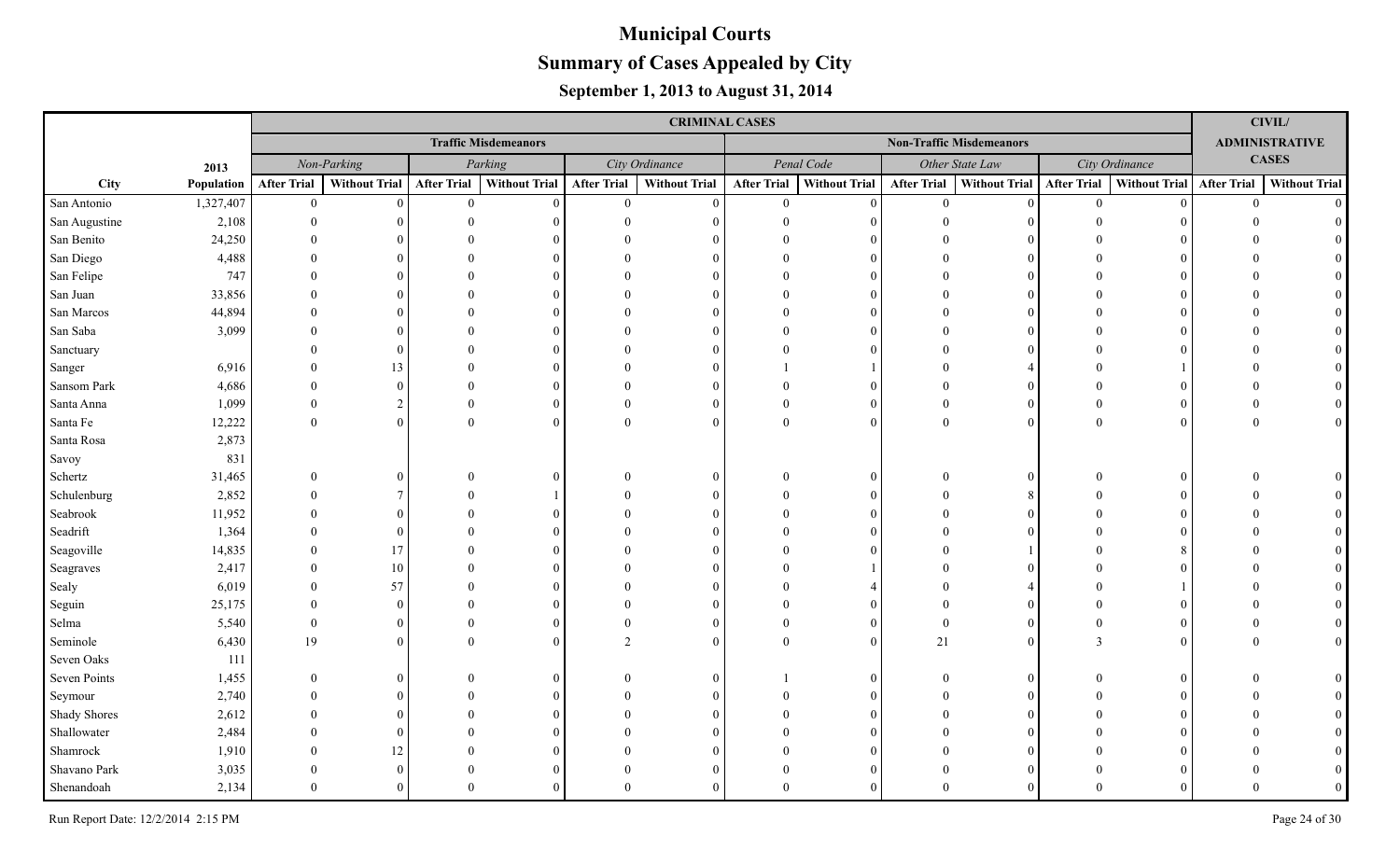|                       |            | <b>CRIMINAL CASES</b> |               |                    |                             |                    |                      |                                 |                      |                    |                      |                    |                |                    | <b>CIVIL/</b>         |  |  |
|-----------------------|------------|-----------------------|---------------|--------------------|-----------------------------|--------------------|----------------------|---------------------------------|----------------------|--------------------|----------------------|--------------------|----------------|--------------------|-----------------------|--|--|
|                       |            |                       |               |                    | <b>Traffic Misdemeanors</b> |                    |                      | <b>Non-Traffic Misdemeanors</b> |                      |                    |                      |                    |                |                    | <b>ADMINISTRATIVE</b> |  |  |
|                       | 2013       |                       | Non-Parking   |                    | Parking                     |                    | City Ordinance       |                                 | Penal Code           |                    | Other State Law      |                    | City Ordinance |                    | <b>CASES</b>          |  |  |
| City                  | Population | <b>After Trial</b>    | Without Trial | <b>After Trial</b> | <b>Without Trial</b>        | <b>After Trial</b> | <b>Without Trial</b> | <b>After Trial</b>              | <b>Without Trial</b> | <b>After Trial</b> | <b>Without Trial</b> | <b>After Trial</b> | Without Trial  | <b>After Trial</b> | <b>Without Trial</b>  |  |  |
| Shepherd              | 2,319      | $\mathbf{0}$          | $\Omega$      | $\overline{0}$     | $\Omega$                    | $\overline{0}$     | $\Omega$             | $\overline{0}$                  | $\Omega$             | $\overline{0}$     | $\theta$             | $\overline{0}$     |                | $\overline{0}$     | $\Omega$              |  |  |
| Sherman               | 38,521     | $\mathfrak{D}$        |               |                    |                             |                    |                      |                                 | $\Omega$             |                    |                      |                    |                |                    |                       |  |  |
| Shiner                | 2,069      |                       |               |                    |                             |                    |                      |                                 |                      |                    |                      |                    |                |                    |                       |  |  |
| Shoreacres            | 1,493      |                       |               |                    |                             |                    |                      |                                 | $\Omega$             |                    |                      |                    |                |                    |                       |  |  |
| Silsbee               | 6,611      |                       |               |                    |                             |                    |                      |                                 | $\Omega$             |                    |                      |                    |                |                    |                       |  |  |
| Simonton              | 814        |                       |               |                    |                             |                    |                      |                                 | $\Omega$             |                    |                      |                    |                |                    |                       |  |  |
| Sinton                | 5,665      |                       |               |                    |                             |                    |                      |                                 | $\Omega$             |                    |                      |                    |                |                    |                       |  |  |
| Skellytown            | 473        |                       |               |                    |                             |                    |                      |                                 | $\Omega$             |                    |                      |                    |                |                    |                       |  |  |
| Slaton                | 6,121      |                       |               |                    |                             |                    |                      |                                 | $\Omega$             |                    |                      |                    |                |                    |                       |  |  |
| Smiley                | 549        |                       |               |                    |                             |                    |                      |                                 | $\Omega$             |                    |                      |                    |                |                    |                       |  |  |
| Smithville            | 3,817      | $\Omega$              |               |                    |                             |                    |                      |                                 |                      |                    |                      |                    |                |                    |                       |  |  |
| Snyder                | 11,202     | 10                    | 13            |                    |                             |                    | $\Omega$             |                                 |                      |                    |                      |                    |                |                    |                       |  |  |
| Socorro               | 32,013     | 5                     | $\Omega$      |                    |                             |                    | ∩                    |                                 | $\Omega$             |                    | 0                    |                    |                |                    |                       |  |  |
| Somerset              | 1,631      | $\Omega$              |               |                    |                             |                    | ∩                    |                                 |                      |                    | $\Omega$             |                    |                |                    |                       |  |  |
| Somerville            | 1,376      | $\Omega$              | 3             |                    |                             |                    |                      |                                 | $\Omega$             |                    |                      |                    |                |                    |                       |  |  |
| Sonora                | 3,027      |                       |               |                    |                             |                    |                      |                                 | $\Omega$             |                    |                      |                    |                |                    |                       |  |  |
| Sour Lake             | 1,813      | $\Omega$              |               |                    |                             |                    |                      |                                 | $\Omega$             |                    |                      |                    |                |                    |                       |  |  |
| South Houston         | 16,983     |                       |               |                    |                             |                    |                      |                                 | $\Omega$             |                    |                      |                    |                |                    |                       |  |  |
| South Padre Island    | 2,816      |                       |               |                    |                             |                    |                      |                                 |                      |                    |                      |                    |                |                    |                       |  |  |
| Southlake             | 26,575     |                       |               |                    |                             |                    |                      |                                 | $\Omega$             |                    |                      |                    |                |                    |                       |  |  |
| Southmayd             | 992        |                       |               |                    |                             |                    |                      |                                 |                      |                    |                      |                    |                |                    |                       |  |  |
| Southside Place       | 1,715      |                       |               |                    |                             |                    |                      |                                 |                      |                    |                      |                    |                |                    |                       |  |  |
| Spearman              | 3,368      |                       |               |                    |                             |                    |                      |                                 |                      |                    |                      |                    |                |                    |                       |  |  |
| Splendora             | 1,615      |                       |               |                    |                             |                    |                      |                                 |                      |                    |                      |                    |                |                    |                       |  |  |
| Spring Valley Village | 3,715      |                       |               |                    |                             |                    |                      |                                 |                      |                    |                      |                    |                |                    |                       |  |  |
| Springtown            | 2,658      | $\mathcal{D}$         |               |                    |                             |                    |                      |                                 |                      |                    |                      |                    |                |                    |                       |  |  |
| Spur                  | 1,318      |                       |               |                    |                             |                    |                      |                                 |                      |                    |                      |                    |                |                    |                       |  |  |
| Stafford              | 17,693     |                       |               |                    |                             |                    |                      |                                 |                      |                    |                      |                    |                |                    |                       |  |  |
| Stagecoach            | 538        |                       |               |                    |                             |                    | $\Omega$             |                                 | $\Omega$             |                    |                      |                    |                |                    |                       |  |  |
| Stamford              | 3,124      |                       | $\Omega$      |                    |                             |                    |                      |                                 | $\Omega$             |                    |                      |                    |                |                    |                       |  |  |
| Stanton               | 2,492      |                       |               |                    |                             |                    |                      |                                 |                      |                    |                      |                    |                |                    |                       |  |  |
| Star Harbor           | 444        | $\Omega$              | $_{0}$        |                    |                             | $\Omega$           | $\Omega$             |                                 | $\Omega$             | $\Omega$           | 0                    |                    |                |                    |                       |  |  |
| Stephenville          | 17,123     | $\Omega$              |               |                    |                             | $\Omega$           |                      |                                 |                      | $\Omega$           |                      |                    |                |                    |                       |  |  |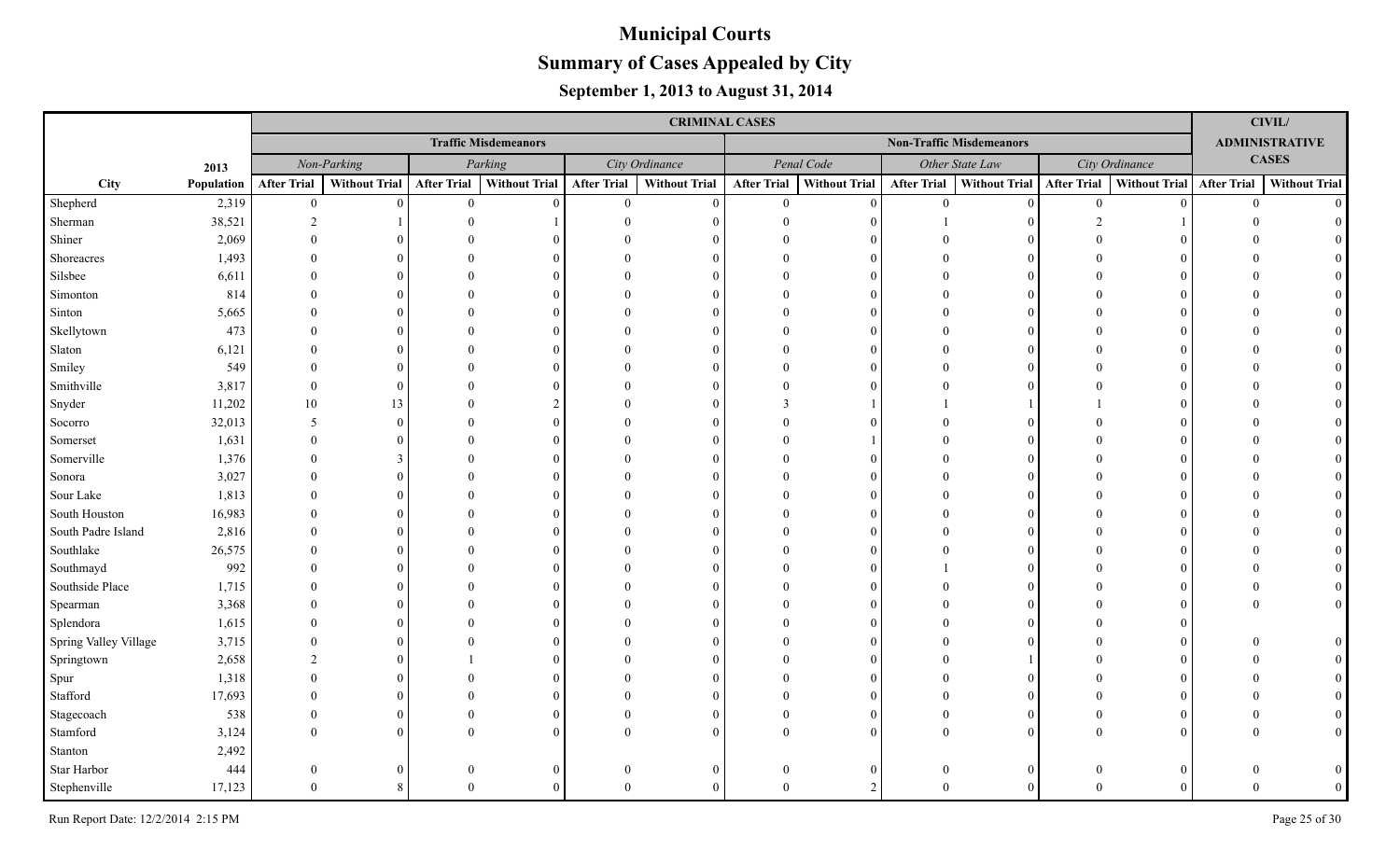|                        |            |                    | <b>CRIMINAL CASES</b> |                    |                             |                    |                      |                                 |                      |                    |                 |                    |                           |                |                       |  |  |
|------------------------|------------|--------------------|-----------------------|--------------------|-----------------------------|--------------------|----------------------|---------------------------------|----------------------|--------------------|-----------------|--------------------|---------------------------|----------------|-----------------------|--|--|
|                        |            |                    |                       |                    | <b>Traffic Misdemeanors</b> |                    |                      | <b>Non-Traffic Misdemeanors</b> |                      |                    |                 |                    |                           |                | <b>ADMINISTRATIVE</b> |  |  |
|                        | 2013       |                    | Non-Parking           |                    | Parking                     |                    | City Ordinance       |                                 | Penal Code           |                    | Other State Law | City Ordinance     |                           | <b>CASES</b>   |                       |  |  |
| City                   | Population | <b>After Trial</b> | <b>Without Trial</b>  | <b>After Trial</b> | Without Trial               | <b>After Trial</b> | <b>Without Trial</b> | <b>After Trial</b>              | <b>Without Trial</b> | <b>After Trial</b> | Without Trial   | <b>After Trial</b> | Without Trial After Trial |                | <b>Without Trial</b>  |  |  |
| Stinnett               | 1,881      | $\mathbf{0}$       | $\theta$              | $\overline{0}$     | $\Omega$                    | $\mathbf{0}$       | $\Omega$             | $\mathbf{0}$                    | $\Omega$             | $\overline{0}$     | 0               | $\overline{0}$     | $\Omega$                  | $\overline{0}$ | $\Omega$              |  |  |
| Stockdale              | 1,442      | $\Omega$           |                       |                    |                             | 0                  |                      |                                 |                      | $\theta$           | $\Omega$        |                    |                           |                |                       |  |  |
| Stratford              | 2,017      | $\overline{2}$     |                       |                    |                             |                    |                      |                                 |                      | $\theta$           | $\Omega$        |                    |                           |                |                       |  |  |
| Strawn                 | 653        |                    |                       |                    |                             |                    |                      |                                 |                      |                    |                 |                    |                           |                |                       |  |  |
| Sudan                  | 958        |                    | 0                     |                    |                             |                    |                      |                                 |                      |                    | $\theta$        |                    |                           |                |                       |  |  |
| Sugar Land             | 78,817     |                    |                       |                    |                             |                    |                      |                                 |                      |                    | $\Omega$        |                    |                           |                |                       |  |  |
| Sullivan City          | 4,002      | $\Omega$           | 0                     |                    |                             |                    |                      |                                 |                      |                    |                 |                    |                           |                |                       |  |  |
| <b>Sulphur Springs</b> | 15,449     | 19                 | 46                    |                    |                             |                    |                      |                                 |                      |                    |                 |                    |                           |                |                       |  |  |
| Sundown                | 1,397      | $\theta$           | $\Omega$              |                    |                             |                    |                      |                                 |                      | $\Omega$           |                 |                    |                           |                |                       |  |  |
| Sunnyvale              | 5,130      | 384                | 0                     |                    |                             |                    |                      |                                 | $\Omega$             | 63                 | $\Omega$        |                    |                           |                |                       |  |  |
| Sunray                 | 1,926      | $\overline{0}$     | $\Omega$              |                    |                             |                    | $\left($             |                                 | $\Omega$             | $\theta$           | $\Omega$        |                    |                           |                |                       |  |  |
| Sunrise Beach Village  | 713        | $\theta$           | $\Omega$              |                    |                             |                    | $\Omega$             |                                 |                      | $\theta$           | $\theta$        | $\Omega$           |                           |                |                       |  |  |
| Sunset                 | 497        |                    |                       |                    |                             |                    |                      |                                 |                      |                    |                 |                    |                           |                |                       |  |  |
| <b>Sunset Valley</b>   | 749        | $\Omega$           | 0                     |                    |                             |                    | $\Omega$             |                                 | 0                    |                    | $\theta$        |                    |                           |                |                       |  |  |
| Surfside Beach         | 482        |                    |                       |                    |                             |                    |                      |                                 | $\Omega$             |                    | $\Omega$        |                    |                           |                |                       |  |  |
| Sweeny                 | 3,684      |                    |                       |                    |                             |                    |                      |                                 | $\Omega$             |                    | $\Omega$        |                    |                           |                |                       |  |  |
| Sweetwater             | 10,906     |                    |                       |                    |                             |                    |                      |                                 |                      |                    | $\Omega$        |                    |                           |                |                       |  |  |
| Taft                   | 3,048      |                    |                       |                    |                             |                    |                      |                                 |                      |                    |                 |                    |                           |                |                       |  |  |
| Tahoka                 | 2,673      |                    |                       |                    |                             |                    |                      |                                 |                      |                    |                 |                    |                           |                |                       |  |  |
| Talty                  | 1,535      |                    |                       |                    |                             |                    |                      |                                 |                      |                    |                 |                    |                           |                |                       |  |  |
| Tatum                  | 1,385      |                    |                       |                    |                             |                    |                      |                                 |                      |                    |                 |                    |                           |                |                       |  |  |
| Taylor                 | 15,191     |                    |                       |                    |                             |                    |                      |                                 |                      |                    |                 |                    |                           |                |                       |  |  |
| Taylor Lake Village    | 3,544      |                    |                       |                    |                             |                    |                      |                                 |                      |                    |                 |                    |                           |                |                       |  |  |
| Teague                 | 3,560      |                    | $\Omega$              |                    |                             |                    |                      |                                 |                      |                    |                 |                    |                           |                |                       |  |  |
| Temple                 | 66,102     | $\Omega$           | 34                    |                    |                             |                    |                      |                                 |                      |                    |                 |                    |                           |                |                       |  |  |
| Tenaha                 | 1,160      |                    | $\Omega$              |                    |                             |                    |                      |                                 |                      |                    |                 |                    |                           |                |                       |  |  |
| Terrell                | 15,816     |                    |                       |                    |                             |                    |                      |                                 |                      |                    |                 |                    |                           |                |                       |  |  |
| Terrell Hills          | 4,878      |                    |                       |                    |                             |                    |                      |                                 |                      |                    |                 |                    |                           |                |                       |  |  |
| Texarkana              | 36,411     |                    |                       |                    |                             |                    |                      |                                 |                      |                    |                 |                    |                           |                |                       |  |  |
| Texas City             | 45,099     | 49                 |                       |                    |                             |                    |                      |                                 |                      |                    | $\Omega$        |                    |                           |                |                       |  |  |
| Texhoma                | 346        | $\Omega$           |                       |                    |                             |                    |                      |                                 |                      |                    | $\Omega$        |                    |                           |                |                       |  |  |
| Texline                | 507        |                    |                       |                    |                             |                    |                      |                                 |                      |                    |                 |                    |                           |                |                       |  |  |
| The Colony             | 36,328     | 29                 | 30                    | $\Omega$           |                             |                    |                      |                                 |                      |                    | $\overline{0}$  | $\theta$           |                           |                |                       |  |  |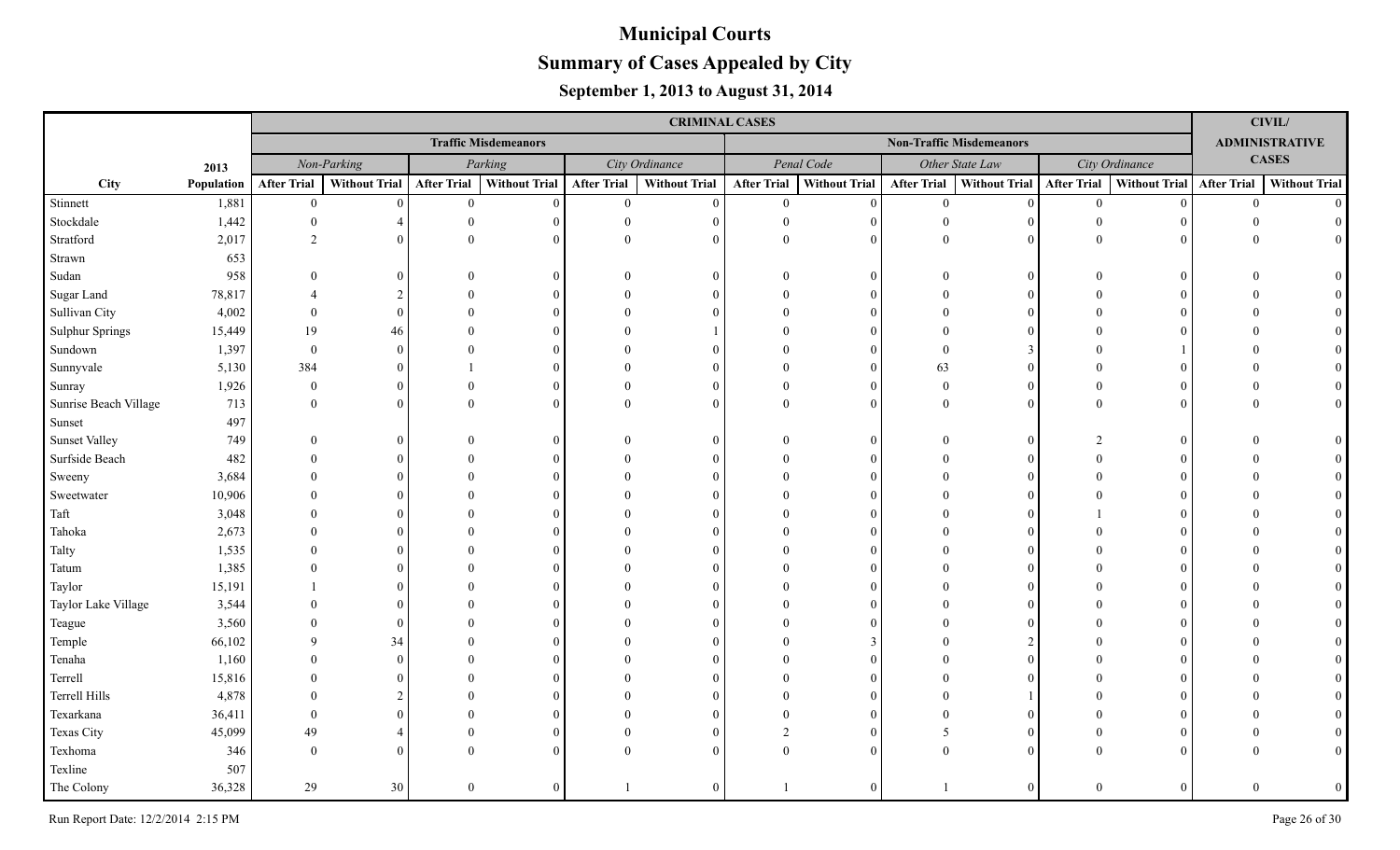|                         |            | <b>CRIMINAL CASES</b> |               |                    |                             |                    |                      |                    |                      |                    |                                 |                    |                           |                       | <b>CIVIL/</b>        |  |
|-------------------------|------------|-----------------------|---------------|--------------------|-----------------------------|--------------------|----------------------|--------------------|----------------------|--------------------|---------------------------------|--------------------|---------------------------|-----------------------|----------------------|--|
|                         |            |                       |               |                    | <b>Traffic Misdemeanors</b> |                    |                      |                    |                      |                    | <b>Non-Traffic Misdemeanors</b> |                    |                           | <b>ADMINISTRATIVE</b> |                      |  |
|                         | 2013       |                       | Non-Parking   |                    | Parking                     |                    | City Ordinance       |                    | Penal Code           |                    | Other State Law                 |                    | City Ordinance            |                       | <b>CASES</b>         |  |
| City                    | Population | <b>After Trial</b>    | Without Trial | <b>After Trial</b> | Without Trial               | <b>After Trial</b> | <b>Without Trial</b> | <b>After Trial</b> | <b>Without Trial</b> | <b>After Trial</b> | Without Trial                   | <b>After Trial</b> | Without Trial After Trial |                       | <b>Without Trial</b> |  |
| Thompsons               | 246        | $\mathbf{0}$          | $\Omega$      | $\overline{0}$     | $\Omega$                    | $\mathbf{0}$       | $\theta$             | $\mathbf{0}$       | $\Omega$             | $\mathbf{0}$       | $\Omega$                        | $\overline{0}$     |                           | $\overline{0}$        | $\Omega$             |  |
| Thorndale               | 1,336      | $\theta$              |               |                    | $\Omega$                    | $\Omega$           | $\Omega$             |                    | $\Omega$             | $\Omega$           |                                 |                    |                           |                       |                      |  |
| Thornton                | 537        | $\Omega$              | $\Omega$      |                    | $\Omega$                    | $\Omega$           | $\Omega$             | $\Omega$           | $\Omega$             | $\Omega$           |                                 |                    |                           |                       |                      |  |
| Thorntonville           | 476        |                       |               |                    |                             |                    |                      |                    |                      |                    |                                 |                    |                           |                       |                      |  |
| Thrall                  | 839        |                       | $\Omega$      |                    | $\Omega$                    |                    | $\Omega$             |                    | $\Omega$             |                    |                                 |                    |                           |                       |                      |  |
| Three Rivers            | 1,848      |                       | $\Omega$      |                    | $\Omega$                    |                    | $\Omega$             |                    | $\Omega$             |                    |                                 |                    |                           |                       |                      |  |
| Tiki Island, Village of | 968        |                       | $\Omega$      |                    | $\Omega$                    |                    | $\Omega$             |                    |                      |                    |                                 |                    |                           |                       |                      |  |
| Timbercreek Canyon      | 418        |                       | $\Omega$      |                    |                             |                    | $\Omega$             |                    | $\Omega$             |                    |                                 |                    |                           |                       |                      |  |
| Timpson                 | 1,155      |                       | $\Omega$      |                    |                             |                    | $\Omega$             |                    | $\Omega$             |                    |                                 |                    |                           |                       |                      |  |
| Tioga                   | 803        | $\mathcal{F}$         | $\Omega$      |                    |                             |                    | $\Omega$             |                    | $\Omega$             |                    |                                 |                    |                           |                       |                      |  |
| Tolar                   | 681        |                       |               |                    |                             |                    | $\Omega$             |                    | $\Omega$             |                    |                                 |                    |                           |                       |                      |  |
| Tom Bean                | 1,045      |                       | $\Omega$      |                    | $\Omega$                    |                    | $\Omega$             |                    | $\Omega$             |                    | $\Omega$                        |                    |                           |                       |                      |  |
| Tomball                 | 10,753     | $\Omega$              | $\Omega$      |                    | $\Omega$                    |                    | $\Omega$             |                    | $\Omega$             | $\Omega$           | $\Omega$                        |                    |                           |                       |                      |  |
| Tool                    | 2,240      | 5                     | $\Omega$      |                    | $\Omega$                    | $\Omega$           | $\theta$             | $\Omega$           | $\Omega$             | $\Omega$           | $\Omega$                        |                    |                           |                       |                      |  |
| Toyah                   | 90         |                       |               |                    |                             |                    |                      |                    |                      |                    |                                 |                    |                           |                       |                      |  |
| Trenton                 | 635        |                       | $\Omega$      |                    | $\Omega$                    |                    | $\Omega$             |                    | $\Omega$             |                    |                                 |                    |                           |                       |                      |  |
| Trinidad                | 886        |                       |               |                    |                             |                    | $\Omega$             |                    |                      |                    |                                 |                    |                           |                       |                      |  |
| Trinity                 | 2,697      |                       | $\Omega$      |                    |                             |                    | $\Omega$             |                    |                      |                    |                                 |                    |                           |                       |                      |  |
| Trophy Club             | 8,024      |                       |               |                    |                             |                    | $\Omega$             |                    |                      |                    |                                 |                    |                           |                       |                      |  |
| Troup                   | 1,869      |                       | $\mathcal{E}$ |                    |                             |                    |                      |                    |                      |                    |                                 |                    |                           |                       |                      |  |
| Troy                    | 1,645      | 34                    |               |                    |                             |                    | $\Omega$             |                    |                      |                    |                                 |                    |                           |                       |                      |  |
| Tulia                   | 4,967      |                       | $\Omega$      |                    |                             |                    | $\Omega$             |                    |                      |                    |                                 |                    |                           |                       |                      |  |
| Tye                     | 1,242      |                       | $\Omega$      |                    |                             |                    | $\Omega$             |                    |                      |                    |                                 |                    |                           |                       |                      |  |
| Tyler                   | 96,900     |                       | $\Omega$      |                    |                             |                    | $\Omega$             |                    |                      |                    |                                 |                    |                           |                       |                      |  |
| Universal City          | 18,530     |                       | $\Omega$      |                    |                             |                    | $\Omega$             |                    |                      |                    |                                 |                    |                           |                       |                      |  |
| University Park         | 23,068     | $\mathcal{R}$         | 205           |                    |                             |                    | $\Omega$             |                    |                      |                    | 19                              |                    |                           |                       |                      |  |
| Uvalde                  | 15,751     |                       | $\mathcal{D}$ |                    |                             |                    | $\Omega$             |                    |                      |                    |                                 |                    |                           |                       |                      |  |
| Valley Mills            | 1,203      |                       | $\Omega$      |                    |                             |                    | $\Omega$             |                    | $\Omega$             |                    |                                 |                    |                           |                       |                      |  |
| Valley View             | 757        |                       | $\Omega$      |                    |                             |                    | $\Omega$             |                    |                      |                    |                                 |                    |                           |                       |                      |  |
| Van                     | 2,632      |                       | $\Omega$      |                    |                             |                    | $\Omega$             |                    |                      |                    |                                 |                    |                           |                       |                      |  |
| Van Alstyne             | 3,046      |                       | $\Omega$      |                    |                             |                    | $\Omega$             |                    |                      |                    |                                 |                    |                           |                       |                      |  |
| Van Horn                | 2,063      |                       | $\Omega$      |                    | $\Omega$                    |                    | $\Omega$             |                    | $\Omega$             |                    |                                 |                    |                           |                       |                      |  |
| Vega                    | 884        |                       | $\Omega$      |                    |                             |                    | $\Omega$             | $\Omega$           | $\Omega$             |                    |                                 |                    |                           |                       |                      |  |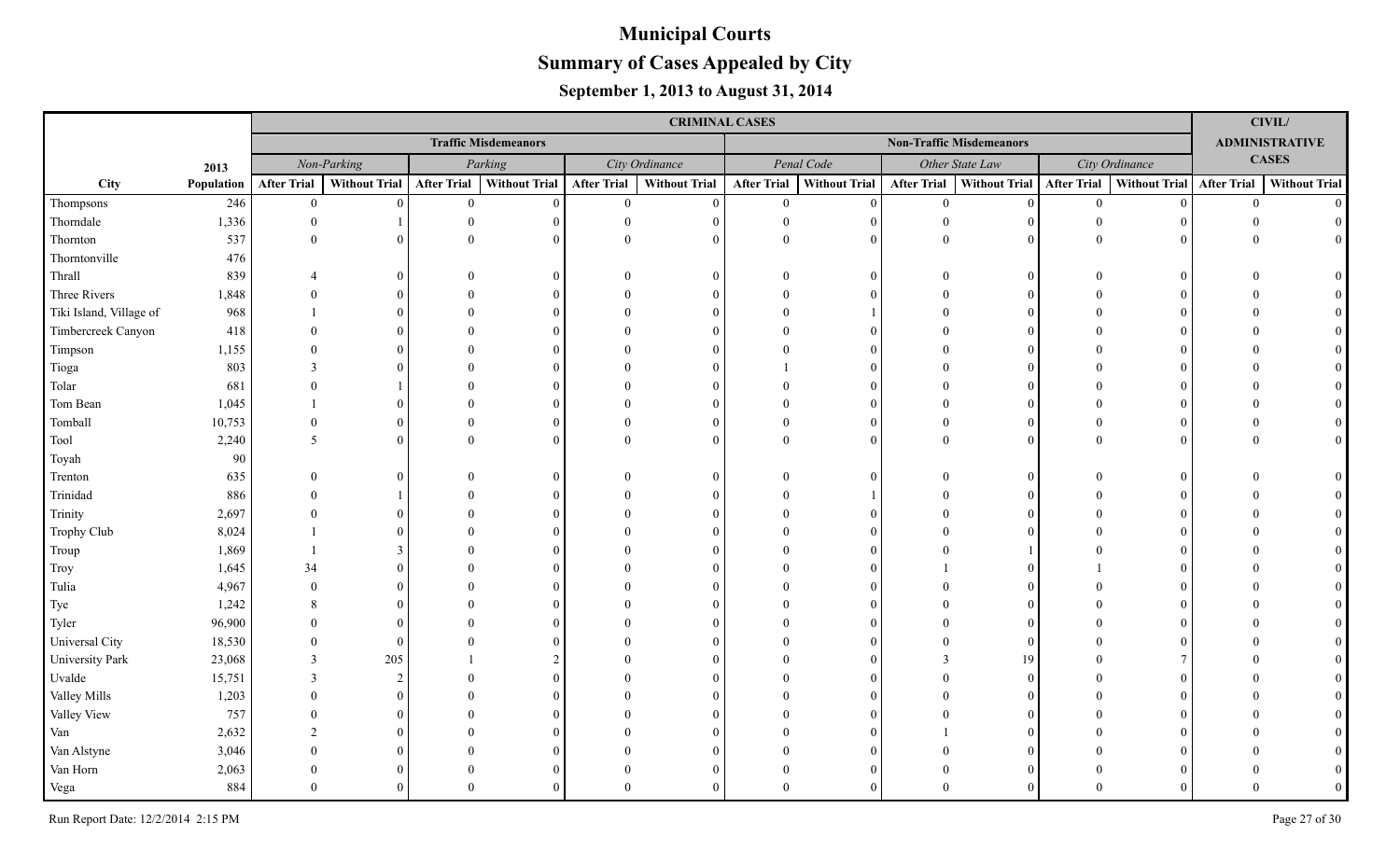|                       |            | <b>CRIMINAL CASES</b> |                      |                    |                             |                    |                                 |                    |                      |                         |                      |                    |                           |              | <b>CIVIL/</b>         |  |
|-----------------------|------------|-----------------------|----------------------|--------------------|-----------------------------|--------------------|---------------------------------|--------------------|----------------------|-------------------------|----------------------|--------------------|---------------------------|--------------|-----------------------|--|
|                       |            |                       |                      |                    | <b>Traffic Misdemeanors</b> |                    | <b>Non-Traffic Misdemeanors</b> |                    |                      |                         |                      |                    |                           |              | <b>ADMINISTRATIVE</b> |  |
|                       | 2013       |                       | Non-Parking          |                    | Parking                     |                    | City Ordinance                  |                    | Penal Code           |                         | Other State Law      | City Ordinance     |                           | <b>CASES</b> |                       |  |
| City                  | Population | <b>After Trial</b>    | <b>Without Trial</b> | <b>After Trial</b> | <b>Without Trial</b>        | <b>After Trial</b> | <b>Without Trial</b>            | <b>After Trial</b> | <b>Without Trial</b> | <b>After Trial</b>      | <b>Without Trial</b> | <b>After Trial</b> | Without Trial After Trial |              | <b>Without Trial</b>  |  |
| Venus                 | 2,960      | $\mathbf{0}$          | $\overline{3}$       | $\overline{0}$     | $\Omega$                    | $\mathbf{0}$       | $\Omega$                        | $\overline{0}$     | $\Omega$             | $\overline{0}$          | $\vert$ 0            | $\overline{0}$     | $\Omega$                  | $\mathbf{0}$ | $\Omega$              |  |
| Vernon                | 11,002     | $\Omega$              |                      |                    |                             |                    |                                 |                    |                      |                         |                      |                    |                           |              |                       |  |
| Victoria              | 62,592     |                       |                      |                    |                             |                    |                                 |                    |                      |                         |                      |                    |                           |              |                       |  |
| Vidor                 | 10,579     |                       |                      |                    |                             |                    |                                 |                    |                      |                         |                      |                    |                           |              |                       |  |
| Volente               | 394        |                       |                      |                    |                             |                    |                                 |                    |                      |                         | $\Omega$             |                    |                           |              |                       |  |
| Von Ormy              | 1,085      |                       |                      |                    |                             |                    |                                 |                    | $\Omega$             | $\Omega$                | $\Omega$             |                    |                           |              |                       |  |
| Waco                  | 124,805    |                       |                      |                    |                             |                    | $\Omega$                        |                    | $\Omega$             | $\theta$                | $\theta$             | $\Omega$           |                           |              |                       |  |
| Waelder               | 1,065      |                       |                      |                    |                             |                    |                                 |                    |                      |                         |                      |                    |                           |              |                       |  |
| Wake Village          | 5,492      | $\Omega$              | 0                    |                    |                             |                    | $\Omega$                        |                    | 0                    |                         | $\overline{0}$       |                    |                           |              |                       |  |
| Waller                | 2,326      |                       |                      |                    |                             |                    |                                 |                    | $\Omega$             |                         | $\Omega$             |                    |                           |              |                       |  |
| Wallis                | 1,252      |                       |                      |                    |                             |                    |                                 |                    | $\Omega$             |                         | 0                    |                    |                           |              |                       |  |
| <b>Walnut Springs</b> | 827        | $\Omega$              |                      |                    |                             |                    |                                 |                    | $\Omega$             |                         | $\Omega$             |                    |                           |              |                       |  |
| Waskom                | 2,160      |                       |                      |                    |                             |                    |                                 |                    | $\Omega$             |                         | $\Omega$             |                    |                           |              |                       |  |
| Watauga               | 23,497     | 26                    |                      |                    |                             |                    |                                 |                    | $\Omega$             |                         | $\Omega$             |                    |                           |              |                       |  |
| Waxahachie            | 29,621     | $\theta$              |                      |                    |                             |                    |                                 |                    |                      |                         | $\Omega$             |                    |                           |              |                       |  |
| Weatherford           | 25,250     |                       |                      |                    |                             |                    |                                 |                    |                      |                         | $\Omega$             |                    |                           |              |                       |  |
| Webster               | 10,400     | 17                    | 16                   |                    |                             |                    |                                 |                    |                      |                         | $\overline{2}$       |                    |                           |              |                       |  |
| Weimar                | 2,151      | $\theta$              | $\Omega$             |                    |                             |                    |                                 |                    |                      | $\Omega$                | $\theta$             |                    |                           |              |                       |  |
| Weinert               | 172        |                       |                      |                    |                             |                    |                                 |                    |                      |                         |                      |                    |                           |              |                       |  |
| Wellington            | 2,189      | $\Omega$              | 0                    |                    |                             |                    |                                 |                    | 0                    |                         | $\Omega$             |                    |                           |              |                       |  |
| Wells                 | 790        |                       |                      |                    |                             |                    |                                 |                    |                      |                         |                      |                    |                           |              |                       |  |
| Weslaco               | 35,670     |                       |                      |                    |                             |                    |                                 |                    |                      |                         |                      |                    |                           |              |                       |  |
| West                  | 2,807      | $\Omega$              |                      |                    |                             |                    |                                 |                    |                      |                         |                      |                    |                           |              |                       |  |
| West Columbia         | 3,905      | 18                    |                      |                    |                             |                    |                                 |                    |                      |                         |                      |                    |                           |              |                       |  |
| West Lake Hills       | 3,063      | $\Omega$              |                      |                    |                             |                    |                                 |                    |                      |                         |                      |                    |                           |              |                       |  |
| West Orange           | 3,443      |                       |                      |                    |                             |                    |                                 |                    |                      |                         |                      |                    |                           |              |                       |  |
| West Tawakoni         | 1,576      |                       |                      |                    |                             |                    |                                 |                    |                      |                         |                      |                    |                           |              |                       |  |
| West University Place | 14,787     |                       |                      |                    |                             |                    |                                 |                    |                      |                         | $\Omega$             |                    |                           |              |                       |  |
| Westlake              | 992        |                       | 0                    |                    |                             |                    |                                 |                    |                      |                         | $\Omega$             |                    |                           |              |                       |  |
| Westminster           | 861        |                       |                      |                    |                             |                    |                                 |                    |                      |                         |                      |                    |                           |              |                       |  |
| Westover Hills        | 693        | $\Omega$              |                      |                    |                             |                    |                                 |                    |                      |                         | 0                    |                    |                           |              |                       |  |
| Westworth Village     | 2,472      | $\Omega$              |                      |                    |                             |                    |                                 |                    |                      |                         | 0                    |                    |                           |              |                       |  |
| Wharton               | 8,832      | 12                    |                      |                    |                             |                    |                                 |                    |                      | $\overline{\mathbf{a}}$ |                      |                    |                           |              |                       |  |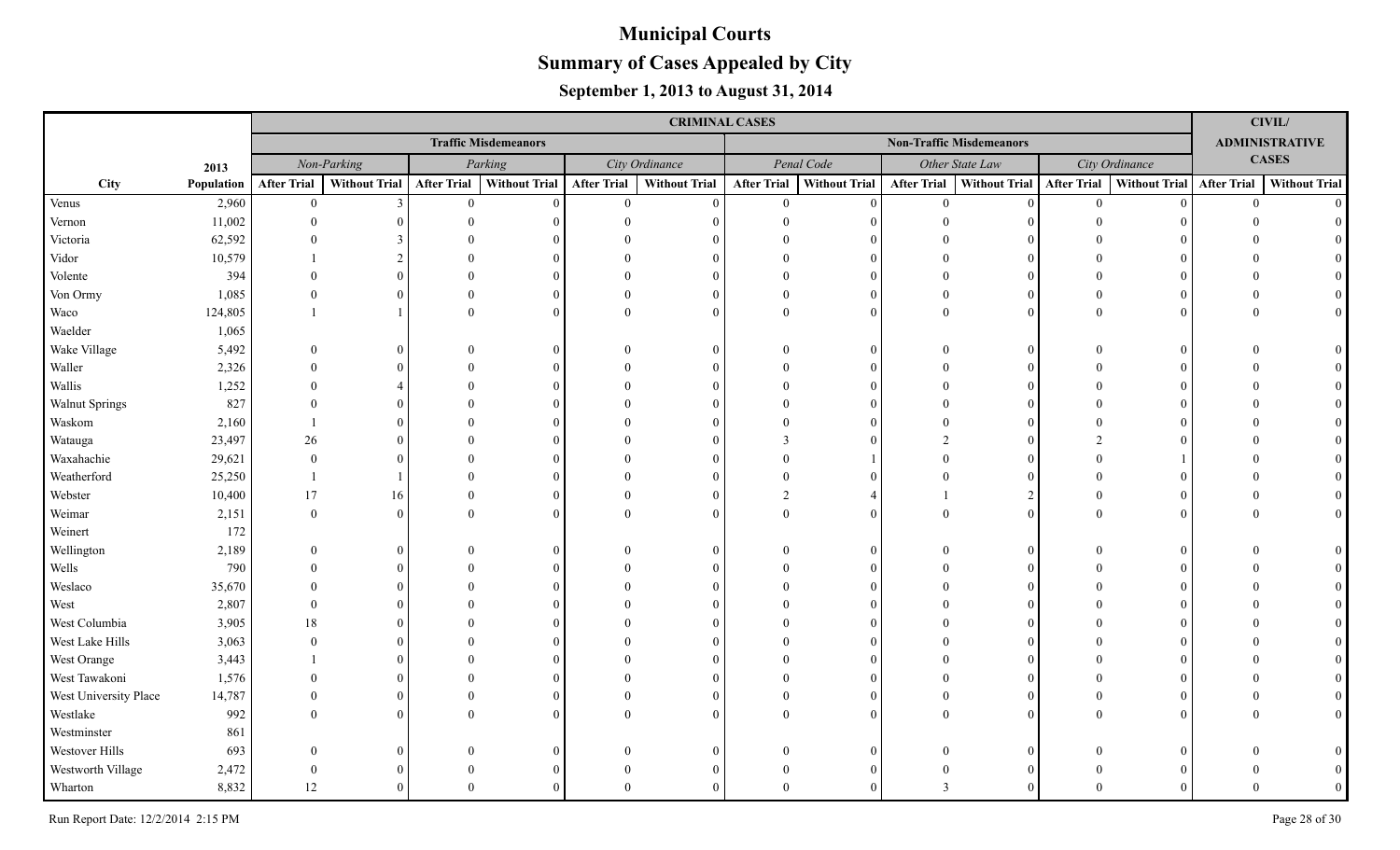|                  |            | <b>CRIMINAL CASES</b> |               |                    |                             |                    |                      |                    |                      |                    |                                 |                    |                             |                       | <b>CIVIL/</b>        |
|------------------|------------|-----------------------|---------------|--------------------|-----------------------------|--------------------|----------------------|--------------------|----------------------|--------------------|---------------------------------|--------------------|-----------------------------|-----------------------|----------------------|
|                  |            |                       |               |                    | <b>Traffic Misdemeanors</b> |                    |                      |                    |                      |                    | <b>Non-Traffic Misdemeanors</b> |                    |                             | <b>ADMINISTRATIVE</b> |                      |
|                  | 2013       |                       | Non-Parking   |                    | Parking                     |                    | City Ordinance       |                    | Penal Code           |                    | Other State Law                 | City Ordinance     |                             | <b>CASES</b>          |                      |
| City             | Population | <b>After Trial</b>    | Without Trial | <b>After Trial</b> | <b>Without Trial</b>        | <b>After Trial</b> | <b>Without Trial</b> | <b>After Trial</b> | <b>Without Trial</b> | <b>After Trial</b> | Without Trial                   | <b>After Trial</b> | Without Trial   After Trial |                       | <b>Without Trial</b> |
| Wheeler          | 1,592      | $\overline{0}$        | $\Omega$      | $\theta$           | $\Omega$                    | $\overline{0}$     | $\Omega$             | $\overline{0}$     | $\Omega$             | $\theta$           | $\Omega$                        | $\mathbf{0}$       |                             | $\theta$              | $\Omega$             |
| White Deer       | 1,000      |                       |               |                    |                             |                    |                      |                    |                      |                    |                                 |                    |                             |                       |                      |
| White Oak        | 6,469      | $\Omega$              |               |                    |                             |                    |                      |                    |                      |                    |                                 |                    |                             |                       |                      |
| White Settlement | 16,116     | 17                    | 354           |                    |                             |                    |                      |                    |                      |                    | 13                              |                    |                             |                       |                      |
| Whiteface        | 449        | $\Omega$              | $\Omega$      |                    |                             |                    |                      |                    |                      |                    |                                 |                    |                             |                       |                      |
| Whitehouse       | 7,660      |                       |               |                    |                             |                    |                      |                    | $\Omega$             |                    |                                 |                    |                             |                       |                      |
| Whitesboro       | 3,793      |                       |               |                    |                             |                    |                      |                    | $\Omega$             |                    |                                 |                    |                             |                       |                      |
| Whitewright      | 1,604      |                       |               |                    |                             |                    |                      |                    | $\Omega$             |                    |                                 |                    |                             |                       |                      |
| Whitney          | 2,087      |                       |               |                    |                             |                    |                      |                    | $\Omega$             |                    |                                 |                    |                             |                       |                      |
| Wichita Falls    | 104,553    |                       |               |                    |                             |                    |                      |                    | $\Omega$             |                    |                                 |                    |                             |                       |                      |
| Wickett          | 498        |                       |               |                    |                             |                    |                      |                    | $\Omega$             |                    |                                 |                    |                             |                       |                      |
| Willis           | 5,662      |                       | h             |                    |                             |                    |                      |                    | $\Omega$             |                    |                                 |                    |                             |                       |                      |
| Willow Park      | 3,982      |                       |               |                    |                             |                    |                      |                    | $\Omega$             |                    |                                 |                    |                             |                       |                      |
| Wills Point      | 3,524      | $\Omega$              | $\Omega$      |                    |                             |                    |                      |                    | $\Omega$             |                    | $\Omega$                        |                    |                             |                       |                      |
| Wilmer           | 3,682      | 5                     | 540           |                    |                             |                    |                      |                    | 89                   |                    | 163                             |                    |                             |                       |                      |
| Wilson           | 469        |                       | $\Omega$      |                    |                             |                    |                      |                    | $\Omega$             |                    | $\Omega$                        |                    |                             |                       |                      |
| Wimberley        | 2,626      | $\Omega$              | 0             |                    |                             |                    | $\Omega$             |                    | $\Omega$             |                    | 0                               |                    |                             |                       |                      |
| Windcrest        | 5,364      | $\Omega$              |               |                    |                             |                    | $\Omega$             |                    | $\Omega$             |                    | $\Omega$                        |                    |                             |                       |                      |
| Windthorst       | 409        |                       |               |                    |                             |                    |                      |                    |                      |                    |                                 |                    |                             |                       |                      |
| Winfield         | 524        |                       |               |                    |                             |                    | $\Omega$             |                    | $\Omega$             |                    |                                 |                    |                             |                       |                      |
| Wink             | 940        |                       |               |                    |                             |                    |                      |                    |                      |                    |                                 |                    |                             |                       |                      |
| Winnsboro        | 3,434      |                       |               |                    |                             |                    |                      |                    |                      |                    |                                 |                    |                             |                       |                      |
| Winona           | 576        |                       |               |                    |                             |                    |                      |                    |                      |                    |                                 |                    |                             |                       |                      |
| Winters          | 2,562      |                       | 0             |                    |                             |                    |                      |                    | $\Omega$             |                    |                                 |                    |                             |                       |                      |
| Wolfe City       | 1,412      |                       | 6             |                    |                             |                    | $\Omega$             |                    |                      |                    |                                 |                    |                             |                       |                      |
| Wolfforth        | 3,670      |                       |               |                    |                             |                    |                      |                    |                      |                    |                                 |                    |                             |                       |                      |
| Woodbranch       | 1,282      |                       |               |                    |                             |                    | $\Omega$             |                    | $\Omega$             |                    |                                 |                    |                             |                       |                      |
| Woodcreek        | 1,457      |                       |               |                    |                             |                    |                      |                    |                      |                    |                                 |                    |                             |                       |                      |
| Woodsboro        | 1,512      |                       |               |                    |                             |                    |                      |                    |                      |                    |                                 |                    |                             |                       |                      |
| Woodville        | 2,586      | $\mathcal{D}$         |               |                    |                             |                    |                      |                    |                      |                    |                                 |                    |                             |                       |                      |
| Woodway          | 8,452      | $\gamma$              |               |                    |                             |                    |                      |                    |                      |                    |                                 |                    |                             |                       |                      |
| Wortham          | 1,073      |                       |               |                    |                             |                    |                      |                    |                      |                    |                                 |                    |                             |                       |                      |
| Wylie            | 41,427     |                       | $\mathcal{D}$ | $\Omega$           |                             |                    | $\Omega$             |                    |                      |                    |                                 |                    |                             |                       |                      |